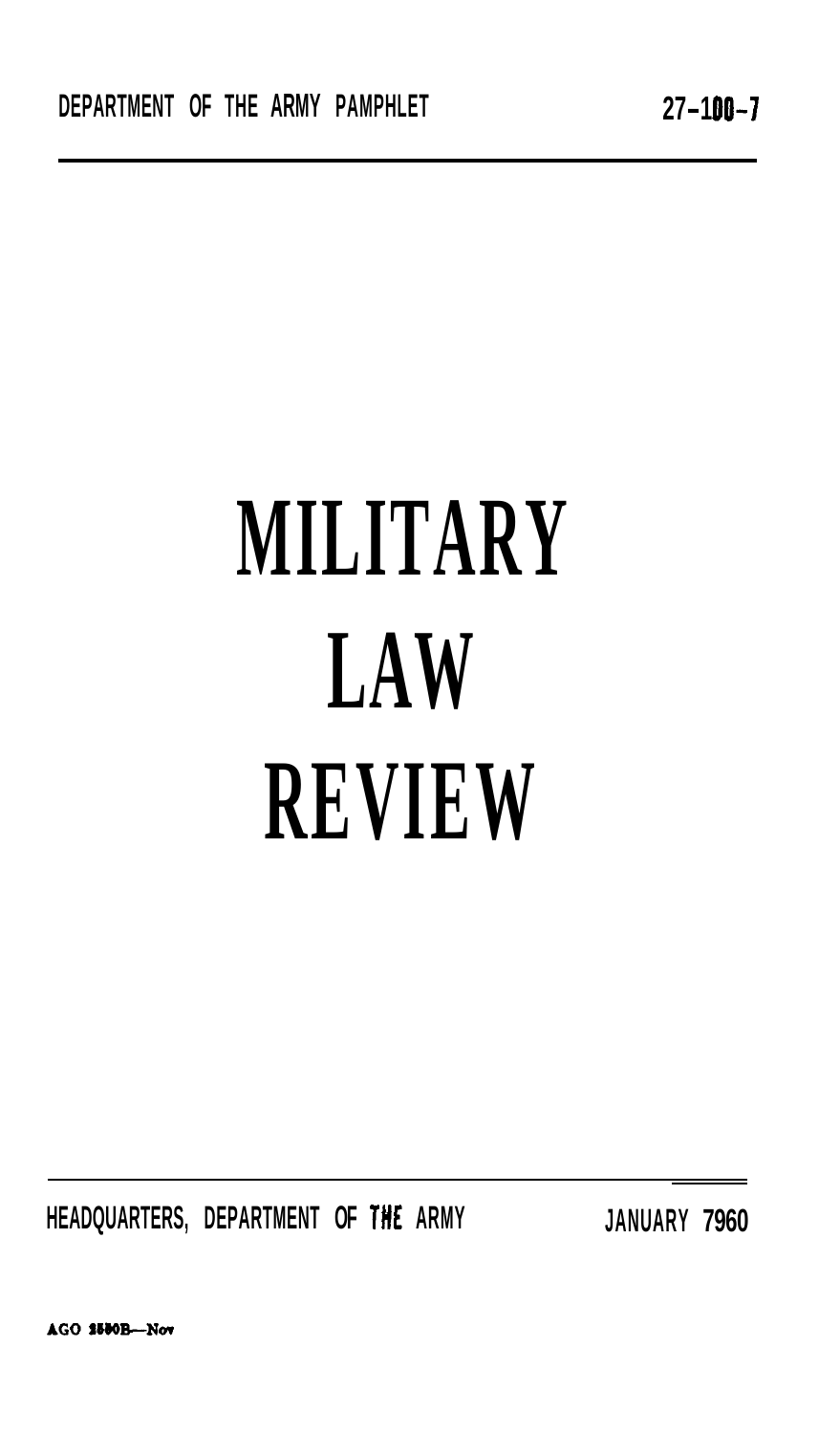#### **PREFACE**

This pamphlet is designed as a medium for the military lawyer, active and reserve, to share the product of his experience and research with fellow lawyers in the Department of the Army. At no time will this pamphlet purport to define Army policy or issue administrative directives. Rather, the *Military Law Review* is to be solely an outlet for the scholarship prevalent in the ranks of military legal practitioners. The opinions reflected in each article are those of the author and do not necessarily reflect the views of The Judge Advocate General or the Department of the Army.

Articles, comments, and notes treating subjects of import to the military will be welcome and should be submitted in duplicate to the Editor, *Military Law Review,* The Judge Advocate General's School, **U.S.** Army, Charlottesville, Virginia. Footnotes should be set out on pages separate from the text, be carefully checked prior to submission for substantive and typographical accuracy, and follow the manner of citation in the *Harvard Blue Book* for civilian legal citations and *The Judge Advocate General's School Uniform System of Citation* for military citations. All cited cases, whether military or civilian, shall include the date of decision.

Page 1 of this Review may be cited as **7** *Military Law Review* 1 (Department of the Amy Pamphlet No. **27-100-7,** January 1960).

For sale by the Superintendent of Documents, U. S. Government Printing Office, Washington 25, D. C. Price 46 cents (single copy). Subscription Price: \$1.75 s year: 60 cents **additional for foreign mailing.**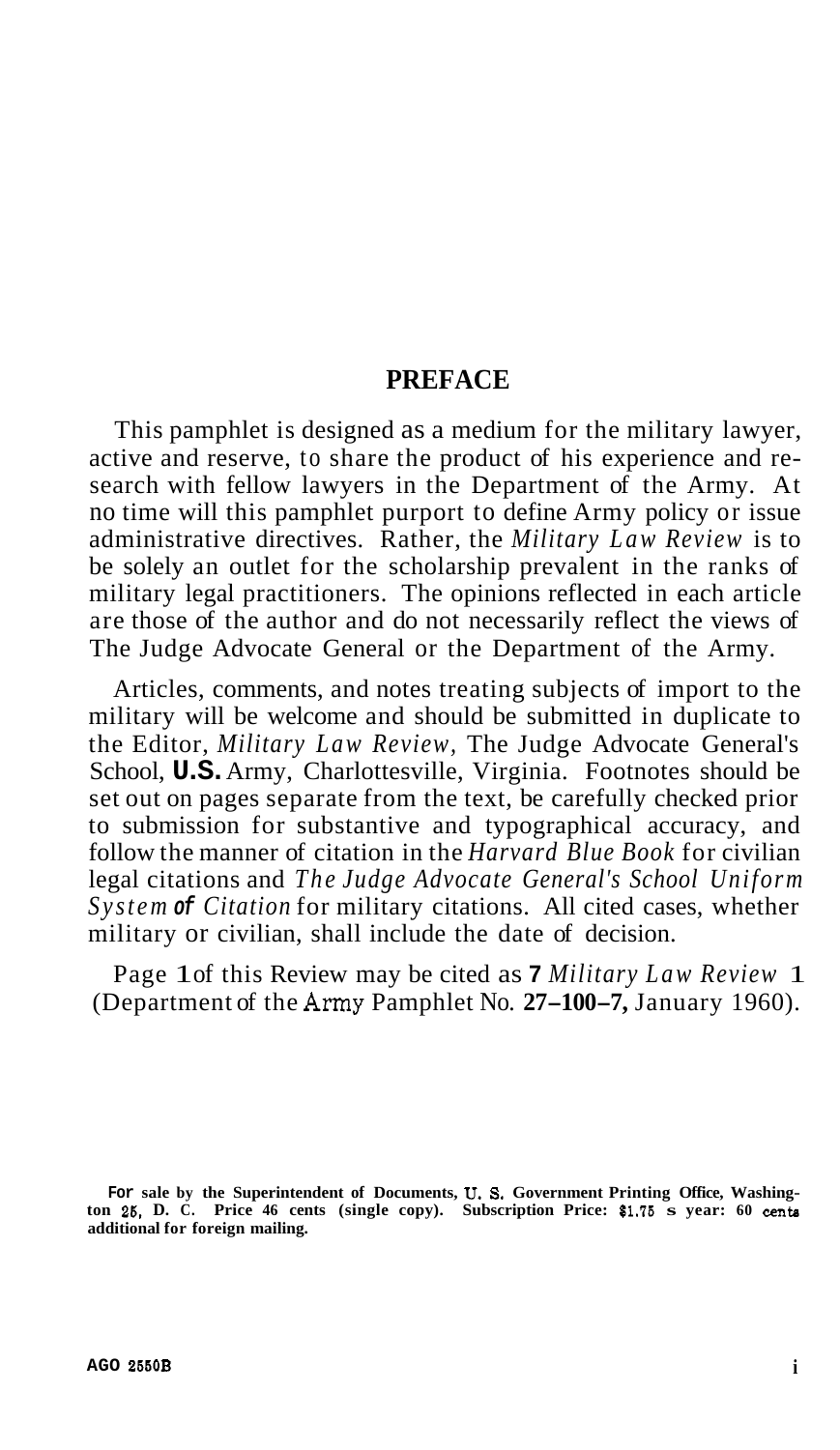**PAMPHLET** 

**NO. 27-100-7** 

HEADQUARTERS, Ì DEPARTMENT OF THE ARMY  $\mathcal{L}$ **WASHINGTON 25,** D. **C.,** 1 *January <sup>1960</sup>*

## **MILITARY LAW REVIEW**

| <b>Articles:</b>                                                                                                                             | Page |
|----------------------------------------------------------------------------------------------------------------------------------------------|------|
| The Administration of Justice Within the Armed Forces<br>of the German Federal Republic<br>Doctor Gunther Moritz ___________________________ | 1    |
| Conflicting Sovereignty Interests in Outer Space:<br>Proposed Solutions Remain in Orbit!<br>Lieutenant Colonel Hal H. Bookout ____________   | 23   |
| The Role of the Psychiatrist in Military Justice                                                                                             | 51   |
| Court-Martial Jurisdiction of Civilians-A Glimpse at<br><b>Some Constitutional Issues</b>                                                    | 61   |
| Restrictions Upon Use of the Army Imposed by the Posse<br>Comitatus Act                                                                      | 85   |
| The Role of the Deposition in Military Justice                                                                                               | 131  |
| Damnosa Hereditas - Special Courts-Martial                                                                                                   | 145  |
| <b>Book Review:</b>                                                                                                                          |      |
| Evidence - Special Text of the Judge Advocate General's                                                                                      |      |
| School, U.S. Army                                                                                                                            |      |
| Judge Alexander Holtzoff ______________________                                                                                              | 155  |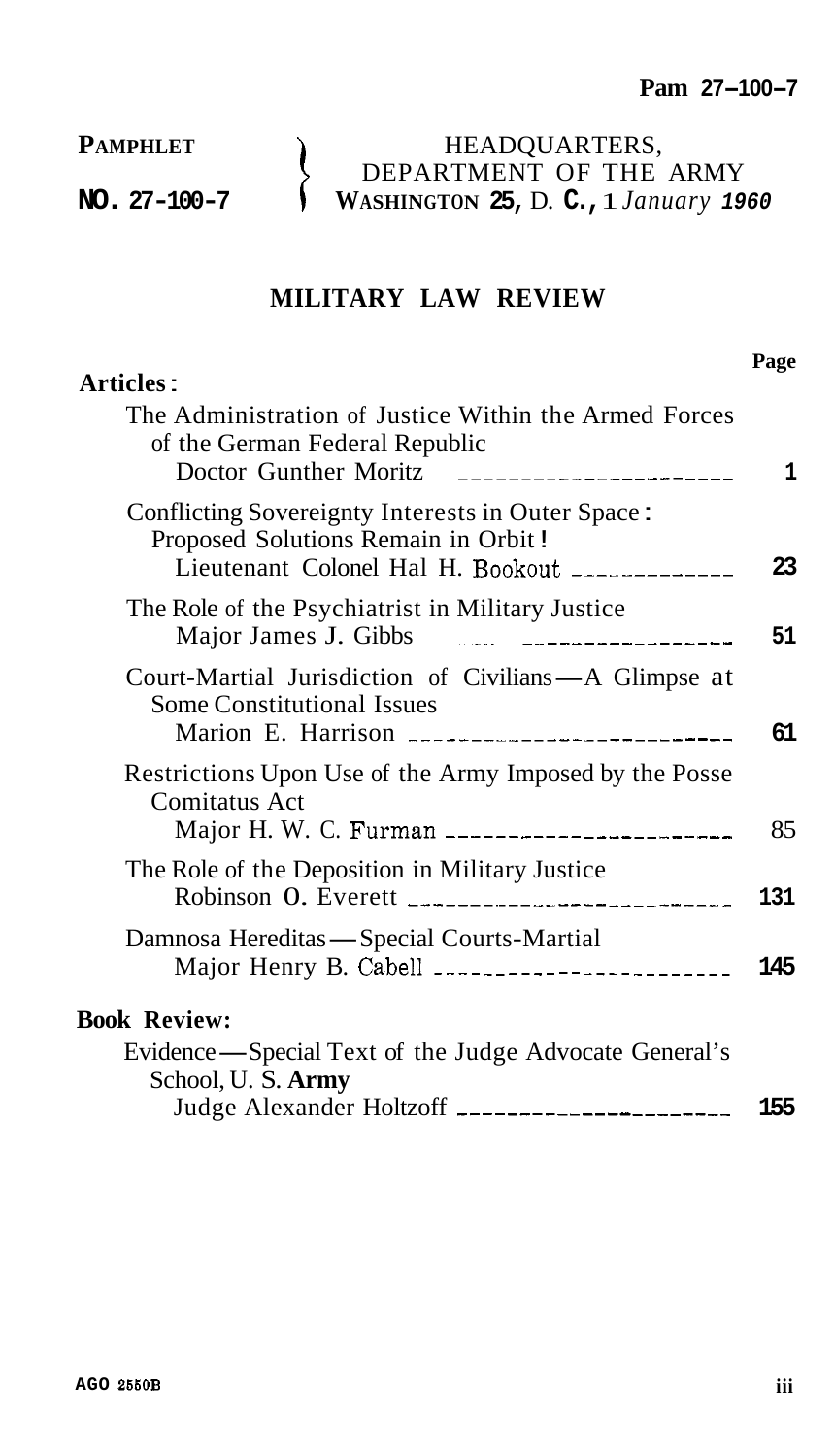# **RESTRICTIONS UPON USE OF THE ARMY IMPOSED BY THE POSSE COMITATUS ACT\***

#### **BY** MAJOR H. W. C. FURMAN\*\*

#### **I.** INTRODUCTION

#### **A.** *General*

As a result of a protracted struggle between a Republician President and a Democratic Congress over federal interference in elections in the South, the only legislation attempting to restrict the power of the President in the use of the national forces was p8ssed.l Congress limited the employment of the Army **as** a means of law enforcement in the Army Appropriation Act for the fiscal year 1879, providing:

"Sec. 15. From and after the passage of this act it shall not be lawful **to** employ any part of the Army of the United States, as a *posse comitatus,*  or otherwise, for the purpose of executing the laws, except in such cases and under circumstances as such employment of said force may be *ex*pressly authorized by the Constitution or by act of Congress; and no money appropriated by this act shall be used to pay any of the expenses incurred in the employment of any troops in violation of this section and any person willfully violating the provisions of this section shall be deemed guilty of a misdemeanor and on conviction thereof shall be punished by fine not exceeding ten thousand dollars or imprisonment not exceeding *two*  years or by both such fine and imprisonment." **<sup>2</sup>**

In 1956, incident to the enactment of title 10, United States Code, as positive law, the so-called "Posse Comitatus Act" was repealed and its substance reenacted as section 1385 of title 18, United States Code.

The enactment of the Posse Comitatus Act was the occasion for lively debate and much political wrangling but in the intervening years it has seldom been construed by the courts or the Attorney General. Nevertheless, it has produced many trouble-

<sup>\*</sup> This article was adapted from a thesis presented to The Judge Advocate General's School, U. S. Army, Charlottesville, Virginia, while the author was a member of the Seventh Advanced Class. The opinions and conclusions pre- sented herein are those of the author and do not necessarily represent the views of The Judge Advocate General's School nor any other governmental

agency.<br>\*\* JAGC, U. S. Army, Staff Judge Advocate Section, Fort Leonard Wood, Missouri; member of the Michigan State **Bar;** graduate of University of Michigan Law School.

**<sup>1</sup>** Corwin, *The President: Ofice and Powers, 1787-1957* **137** (1967).

**<sup>2</sup>**Sec. 15, Army Appropriation Act of Jun 18, 1878, **20** Stat. **152;** codified until 1966, with amendments, as 10 U.S.C. 15.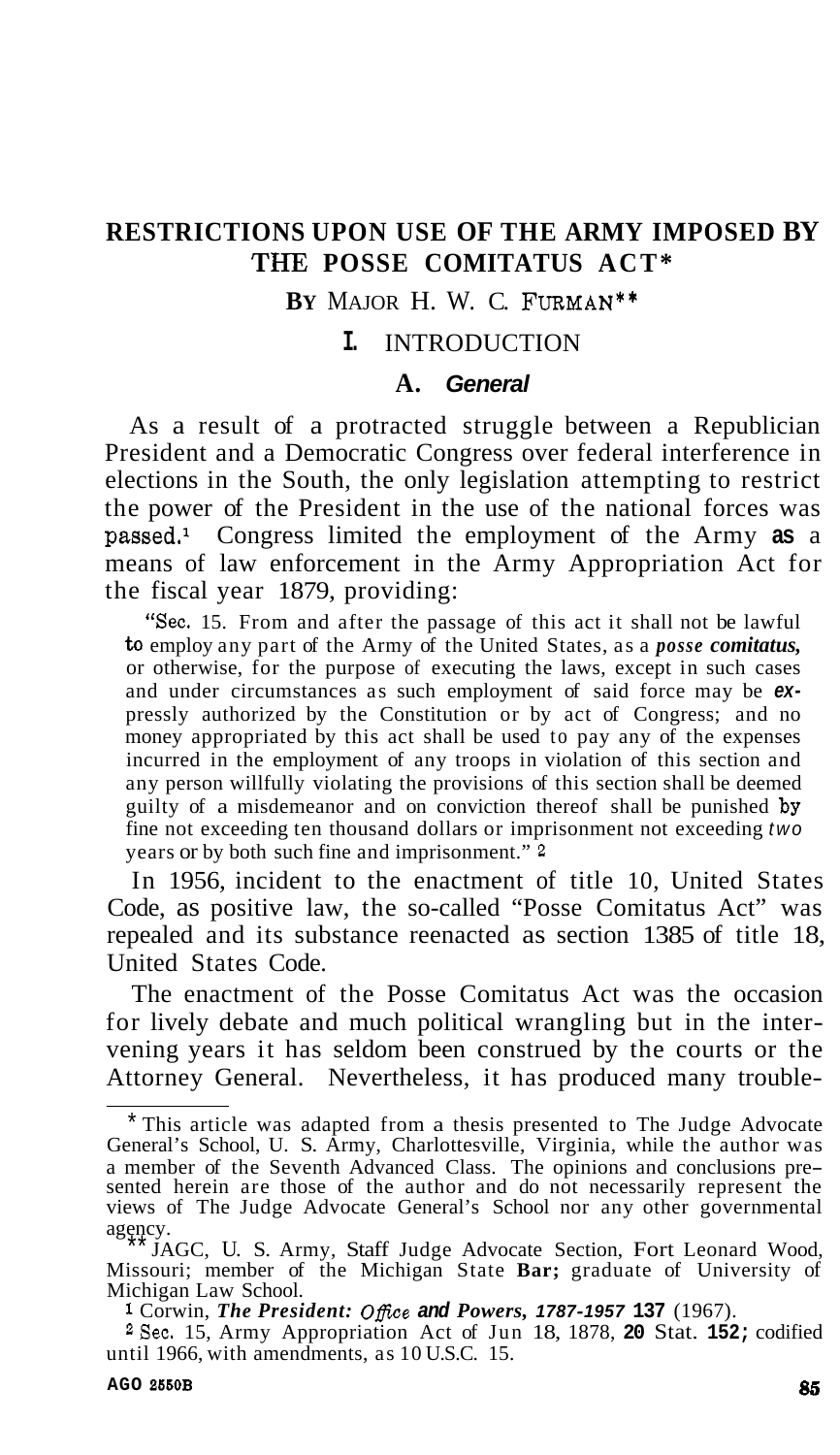some questions to be resolved by The Judge Advocate General of the Army and the judge advocates of Army posts and units.<sup>3</sup>

As a means of protecting the nation from that hardy spectre "the evils of a large standing army"-as was claimed by some As a means of protecting the nation from that hardy spectre<br>
"the evils of a large standing army"—as was claimed by some<br>
of its proponents—the act has been largely unnecessary and<br>
ineffectual. As a means of limiting the ineffectual. As a means of limiting the powers of the President to employ armed forces to execute the laws, the two exceptions contained in the statute have been its own undoing, though (in the author's opinion) it would have been unconstitutional otherwise.<sup>3a</sup> The act has succeeded in preventing the misuse of troops by commanders who might have performed some law enforcement functions viewable as an unwarranted invasion of civilian affairs. It has sheltered the Army from odious duties foreign to its normal training or operational mission. Unfortunately, the act has inhibited commanding officers in their responsibility for maintaining favorable community relations and for taking all necessary measures for the welfare and discipline of the command. While no person appears to have been prosecuted for a violation of the Posse Comitatus Act, this should not be taken as evidence that the conduct which it prohibits is well defined or understood. The variety of interpretations it has received suggest that the act is so vague and indefinite that, as a criminal statute, it might be unconstitutional.

The Posse Comitatus Act, in its present form, provides:

"Whoever, except in cases and under circumstances expressly authorized by the Constitution or Act of Congress, willfully uses any part of the Army or the Air Force as a *posse comitatus* or otherwise to execute the laws shall be fined not more than **\$10,000,** or imprisoned not more than two years, or both. This section does not apply in Alaska.'' **<sup>4</sup>**

Merely reading the statute serves to indicate some of the issues with which this thesis is concerned. What constitutes a "part of the Army or the Air Force"? Is it the individuals, the organizations, the reserve components, only the regulars? Why are naval forces omitted? To whom does "whoever" apply? How broad is the term "or otherwise" and what does it mean to "execute the laws"? Purportedly, the statute does not apply in Alaska but what is the impact of Alaskan statehood? Does it apply in Hawaii or the overseas commands? What are the exceptions

**<sup>8</sup>**This thesis topic was suggested in letters to the Commandant, The Judge Advocate General's School, U. S. Army, from the Staff Judge Advocate, **U.** *S*  Army Engineer Center, Fort Belvoir, Virginia, **10** Jul **1958;** The **Staff** Judge Advocate, Headquarters Third U. S. Army, Fort McPherson, Georgia, **15** Jd **1958;** The **Staff** Judge Advocate, U. S. Army Signal Center, Fort Monmouth, New Jersey, **11** Aug **1968.** 

**<sup>8&#</sup>x27;** Discussed in detail in fn 40a and Section **V. 4 18 U.S.C. 1385 (1952** Ed., **Supp. V)** .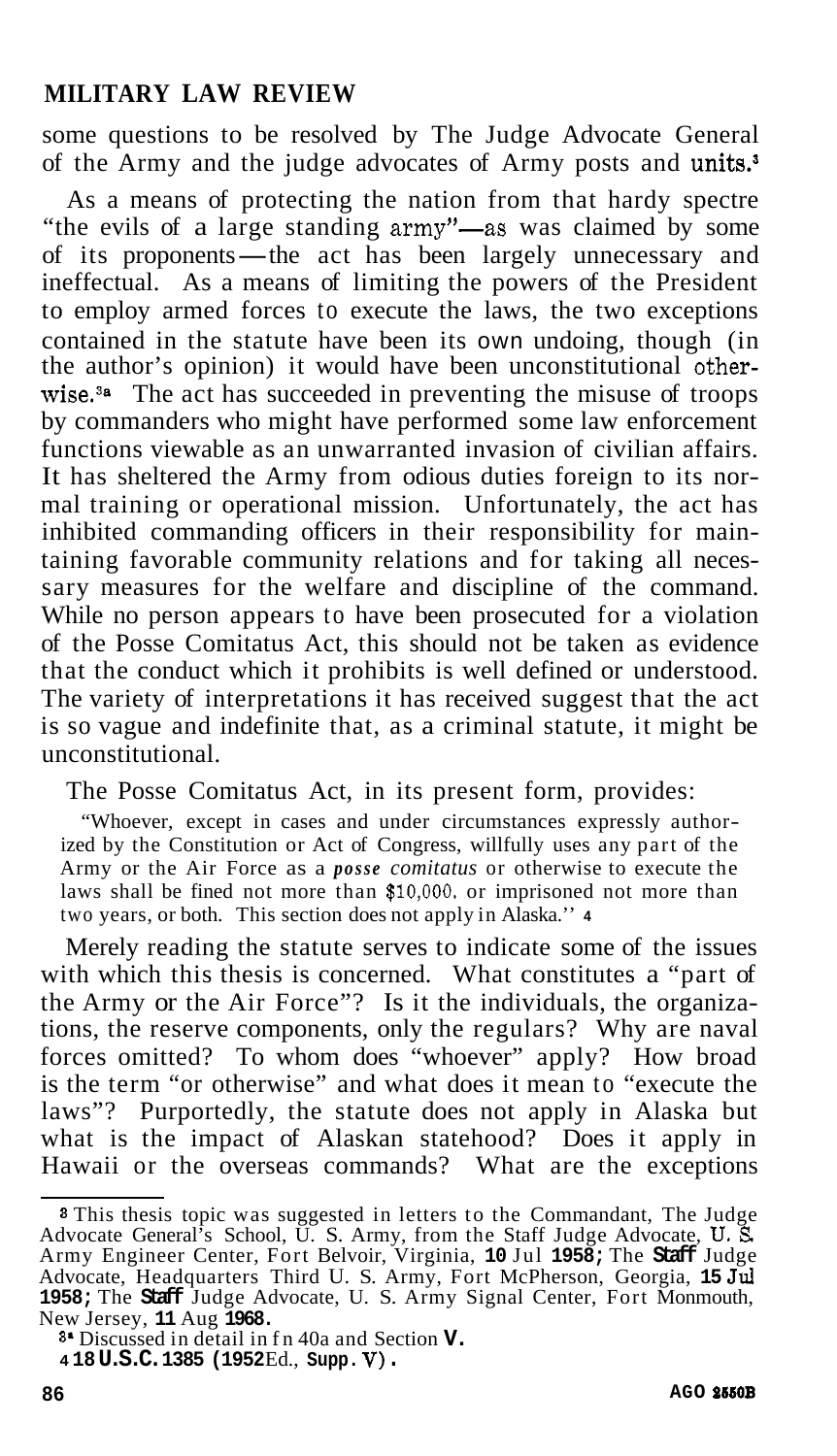"expressly authorized by the Constitution or Act of Congress"? Finally, can the requirement that the constitutional and statutory exceptions be express limit the power of the President in fulfilling his duties to "take care that the Laws be faithfully executed"?<sup>5</sup>

#### B. *Posse Comitatus Defined*

The *posse comitatus* derives its name from the entourage or retainers which accompanied early Rome's proconsuls to their places of duty and from the *comte* or *counte* courts of England. It **was** a summons to every male in the country, over the age of fifteen, to be ready and appareled, to come to the aid of the sheriff for the purpose of preserving the public peace or for the pursuit of felons.<sup>6</sup>

In the United States, a sheriff may call on the posse for aid and those persons called are required to assist or be punished.' Those states having statutes delineating the use of the *posse comitatus*  have merely affirmed the common law.<sup>8</sup>

From section 27 of the Judiciary Act of 1789,<sup>9</sup> the United States marshal derived implied authority to summon the military forces of the United States as a *posse comitatus.* Although sanctioned by long practice and thought to be fairly inferred from the provisions of the Judiciary Act, no such authority was expressly conferred by statute,<sup>10</sup> and now such summons are forbidden by the Posse Comitatus Act.<sup>11</sup>

### C. *Chief Executives' Use of Army in Enforcing Laws*

The President, as Chief Executive, swears that he will faithfully execute his office and that he will preserve, protect and defend the Constitution.<sup>12</sup> In executing his office he is required

**<sup>8</sup>**Comonwealth v. Martin, *supra* note **7.** 

**<sup>9</sup>**Act. of Sep **24,1789,** sec. **27,l** Stat. **73,28** U.S.C. **647 (b).** 

**<sup>10</sup>**President Pierce's Attorney General, Caleb Cushing, expressed an opinion that a Federal marshal's authority to summon the *posse comitatus* included authority to summon officers, soldiers, sailors and marines. **6** Op. Atty. Gen. **466 (1854)** ; **16** Op. Atty. Gen. **162 (1878).** 

**<sup>11</sup>17 Op.** Atty. Gen. **71 (1881)** ; **17** Op. Atty. Gen. **242 (1881).** 

**<sup>12</sup>**U. **S.** Const. art. **11,** sec. **1,** cl. 8.

**<sup>5</sup>U.S.** Const. art. 11, sec. **3. <sup>6</sup>15** C.J.S. **245 (1939)** ; Black, *Law Dictionary,* 4th ed. **1324 (1951)** ; Encyclo- pedia Britannica, **1957** ed., Vol. XVIII, **302.** For details **of** the early English origin of the *posse comitatus* see Lorence, *The Constitutionality of the Posse Comitatus Act,* 8 Kansas City L. Rev. **164 (1940).** 

**<sup>7</sup>**Coyles v. Hurtin, **10** Johns. **85** (N.Y. **1813)** ; Sutton **v.** Allison, **47** N.C. **<sup>339</sup> (1855)** ; Worth **v.** Craven County, **118** N. C. **112,24 S.E. 778 (1896)** ; Common- wealth **v.** Martin, **7** Pa. Dist. **219 (1898)** ; Person **v.** Northampton County, **<sup>19</sup>** Pa. Dist. **691 (1910)** ; McCarthy **v.** Anaconda Copper Mining Co., **70** Mont. **309, <sup>225</sup>**Pac. **391 (1924)** ; **67** C.J. **773 (1932).**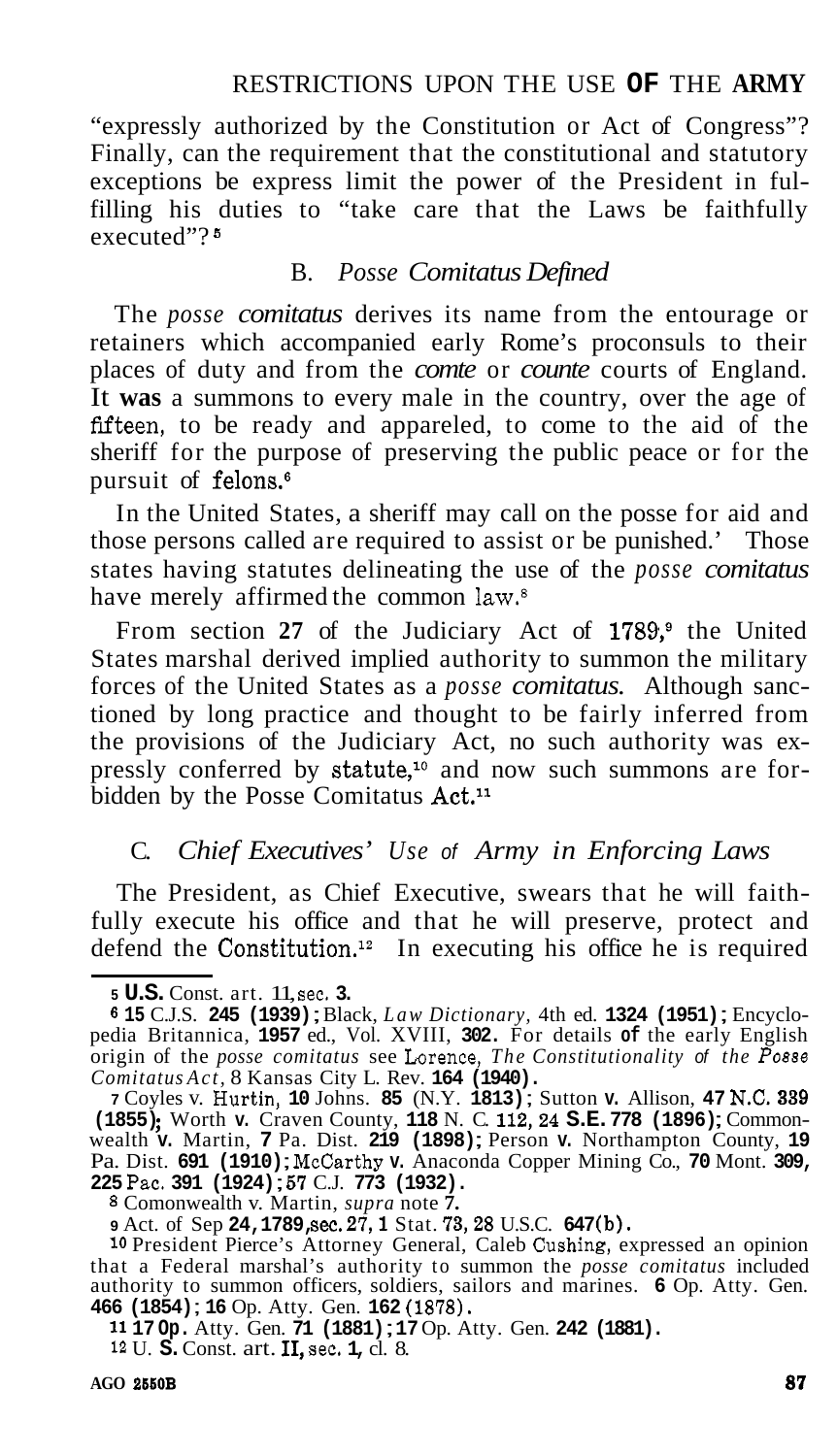to "take care that the laws be faithfully executed."13 Since the Debs decision, $14$  it is clear that it is the Chief Executive who must enforce the provisions of Article IV, section **4,** of the Constitution, guaranteeing to the several states protection against "domestic violence."<sup>15</sup>

The Chief Executive's power to employ the Army in enforcing laws has evolved through a combination of statutory provisions, administrative and judicial determinations and vigorous action on the part of the office holder.

President Washington overcame an anti-Army Congress sufficiently to get legislation, in 1792, permitting him to call forth the militia<sup>16</sup> "whenever the laws of the United States shall be opposed or the execution thereof obstructed, in any state by combinations too powerful to be suppressed by the ordinary course of judicial proceedings or by the power vested in the marshals."<sup>17</sup> The President had to be "notified" by an associate justice or district judge of the United States and he had to issue a proclamation to disperse, before using the troops.18

The Third Congress, by the Act of February 28, **1795,19** revised the earlier measures by eliminating the judicial notification and made the President "the sole and exclusive judge" of the facts.

The provisions of the Act of 1795 were extended to the national forces by a bill which provided ;

"That in all cases of insurrection or obstruction to the laws, either of the United States or of any individual State or Territory, where it is lawful for the President of the United States to call forth the militia for the purpose of suppressing such insurrection or of causing the laws to be duly executed, it shall be lawful for him to employ, for the same purposes, such part of the land or naval force of the United States as shall be judged necessary, having first observed all the prerequisites of the law in that respect." **<sup>20</sup>**

When called upon to issue a proclamation to insurgents who refused to obey certain Embargo Acts, President Jefferson **ex-**

**<sup>18</sup>**Although **this** act referred to militia only, Corwin says that this is without interpretative significance because of the small Regular Army of that day. Corwin, *supra* note **1,** at **131.** Washington acted under the authority of **this**  statute to personally put down the Whiskey Rebellion. See Findlay, *Histoyl*  of *the Insurrection in the Four Western Counties of Pennsylvania* **(1796)** ; Brackenridge, *History of the Western Insurrection* **(1859)** ; Office **of** The Judge Advocate General, *Federal Aid in Domestic Disturbances,* **S. Doc.** Vol. **19,** 67th Cong., 2d Sess. **26-34 (1922)** (hereinafter cited as *Federal Aid).* 

**<sup>19</sup>**Act of Feb **28,1795,l** Stat. **424.** 

20 Act of Mar 8, 1807, 2 Stat. 443.

**<sup>13</sup>**U. S. Const. art. 11, sec. **3.** 

**<sup>14</sup>In** re Debs, **158 U.S. 564 (1895).** 

**<sup>16</sup>**The so-called "guarantee clause."

**<sup>16</sup>**Milton, *The Use* of *Presidential Power* **40 (1944).** 

**<sup>17</sup>**Act **of** May **2,1792,l** Stat. **264.**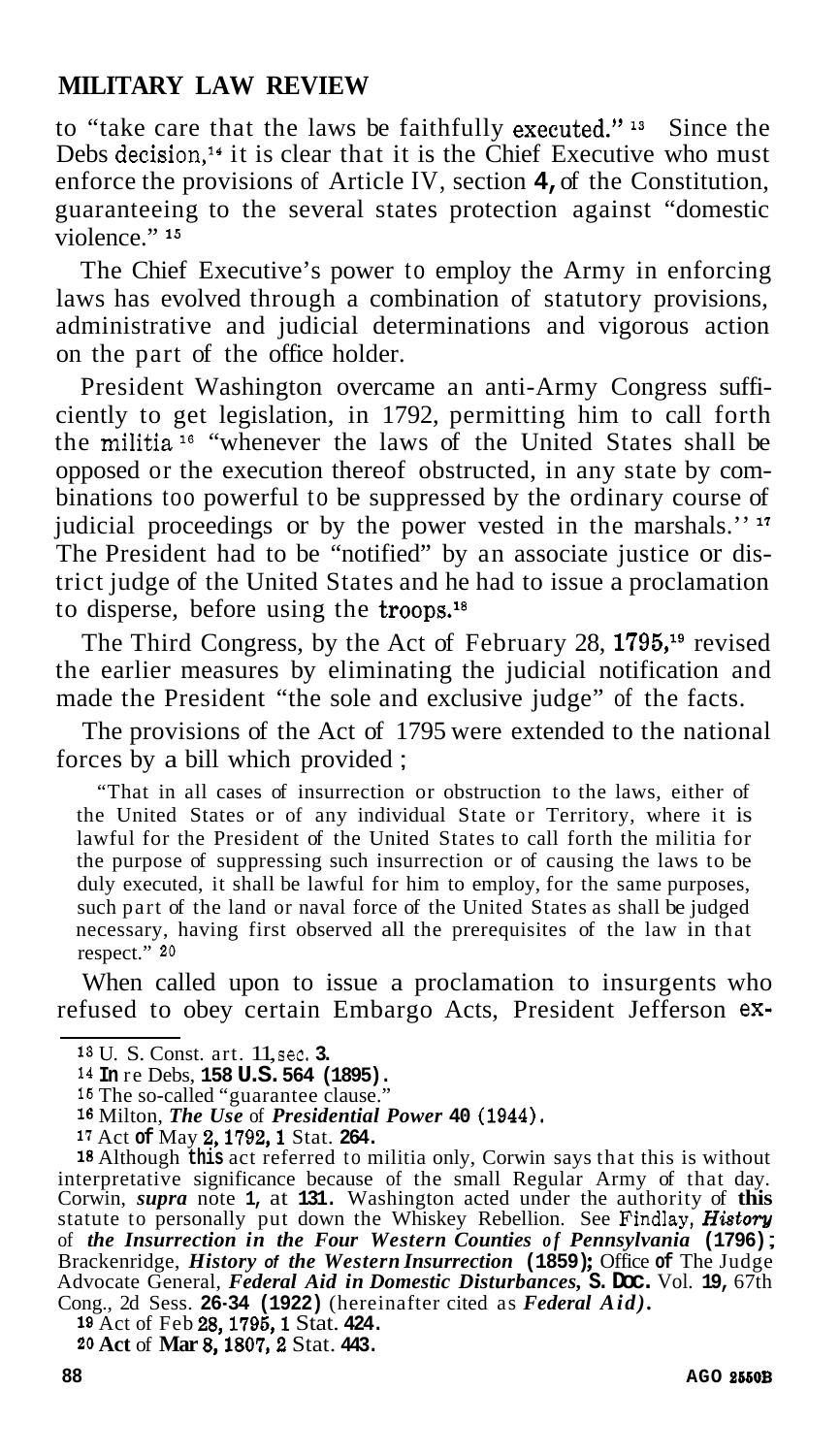tended the Act of March 8, 1807, by ordering "all officers having authority, civil or military, and all other persons, civil or militry, who shall be found in the vicinty" to aid and assist "by all means in their power" in putting down the insurrection.<sup>21</sup> Such all encompassing language implies that the Chief Executive could and was calling on the entire populace to serve as a *posse comitatus.* This line of reasoning was affirmed by President Fillmore in 1851,<sup>22</sup> Attorney General Gushing in 1854,<sup>23</sup> and President Pierce, when he permitted soldiers to aid the marshal during the Kansas disorders.<sup>24</sup>

During Andrew Jackson's term as President, in **1832,** South Carolina threatened to secede. Realizing that the Governor would not request Federal aid in this instance, Jackson prepared to seek legislation that would permit him to use force against the insurgent state. Until such legislation was forthcoming, he began to act on the *posse comitatus* theory, alerting military forces and sending warships to Charleston. "Old Hickory's" prompt, strong action temporarily preserved the Union.25

Twenty-eight years later, when faced with a similar situation and armed with the same legislation **25a** plus Jackson's precedent, James Buchanan failed to exercise his powers. A weak President, attempting to play both sides against the middle in the impending rebellion, he took no effective step to nip it.<sup>26</sup>

Although he acknowledged that the law permitted him to utilize militia or the Army whenever the laws "shall be opposed, or the execution thereof obstructed,'' he noted that the Federal judge, the United States District Attorney and the United States marshal in South Carolina had resigned. He reasoned, therefore, that there had not in fact been any opposition to the laws nor any obstruction to the execution thereof because there was no one present to execute the laws and therefore there could be no opposition to them. $27$ 

**<sup>25</sup>**Milton, *supra,* note 16, at 90-94.

25<sup>a</sup> Act of Feb 28, 1795, 1 Stat. 424; Act of Mar 8,1807, 2 Stat. 443.

**<sup>26</sup>***Id.* at 102-106.

**<sup>21</sup>***Federal Aid, supra,* note 18, at 41.

**<sup>22</sup>** Richardson, *Messages aiid Papers* of *the Presidents,* 104-5 (1896) (hereinafter cited as Richardson).

**<sup>23</sup>** 6 Op. Atty. Gen. 466 (1854).

**<sup>24</sup>**5 Richardson, *supra,* note 22, at 358. One writer says it is erroneous to class soldiers with civilians as *posse* members because the soldier has value only when armed and under his superior's orders. Birkhimer, *Military Government and Martial Law* (3rd. Ed.) 412 (1914). Present Army Regulations do not permit relinquishment of control to civilians when the Army is required to intervene in domestic disturbances. Army Regulations 500-50, 22 Mar 1956.

**<sup>27</sup>**Cong. Globe, 36th Cong., 2d Sess., app. 3 (1860).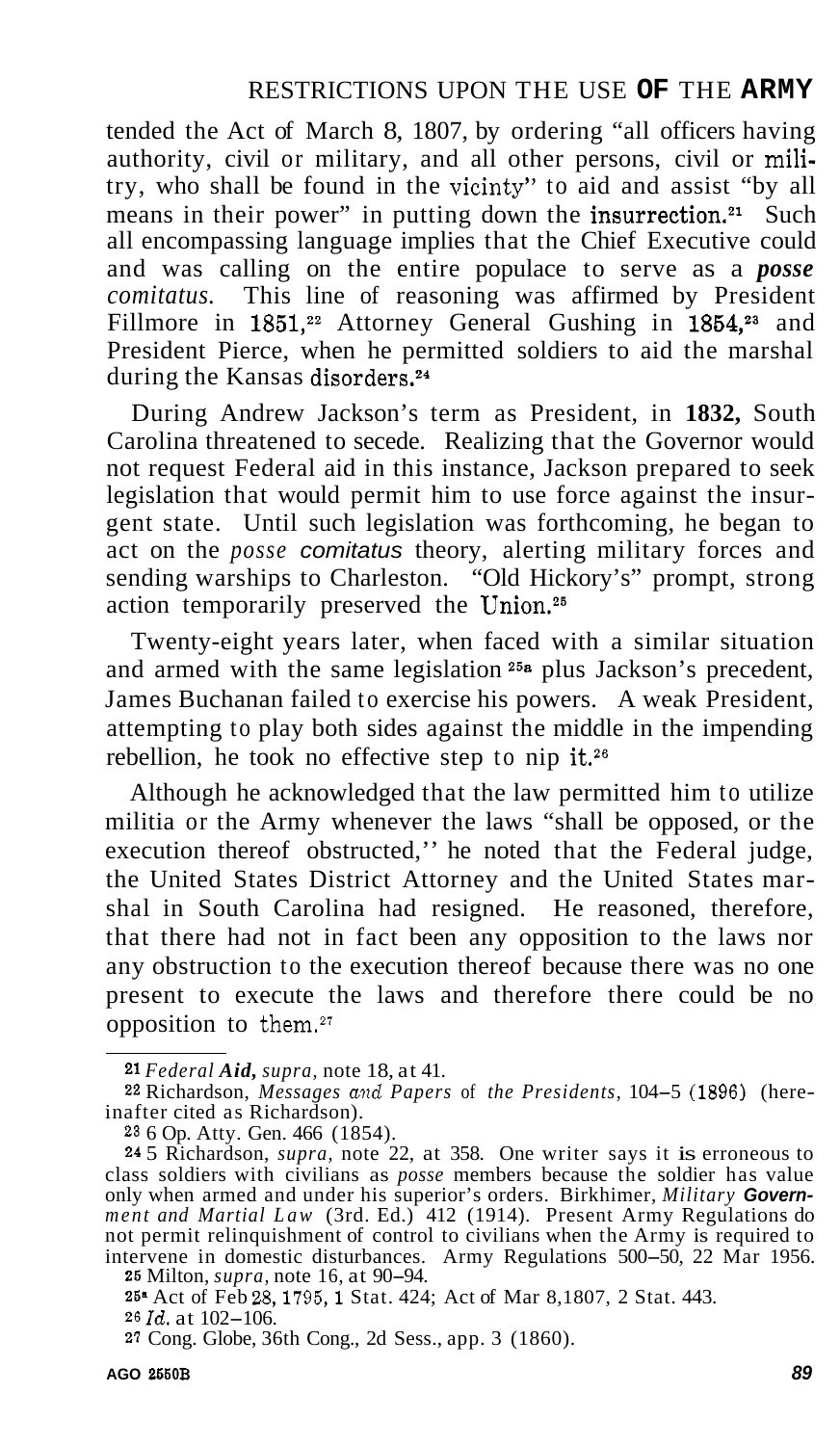Lincoln took office from Buchanan with no greater authority but, as Chief of State, he did not hesitate to embrace the Jacksonian concept of his independent power and duty, under his oath, directly to represent and protect the people, irrespective of States, Congress or Courts.28 He appealed for 75,000 volunteers to help put down the Southern insurrection. Congress ratified this possecalling concept with the Act of July 29, 1861.<sup>29</sup> The Buchanan interpretation was no longer possible, for without the necessity of proclamations, the President was empowered to employ national military forces whenever he determined that unlawful obstructions, combinations and so forth made it impracticable "to enforce, by the ordinary course of judicial proceedings, the laws of the United States." *<sup>30</sup>*

Although it had always been assumed that "United States" in the "guarantee clause" of the Constitution was referring to Congress,<sup>31</sup> President Hayes laid the cornerstone for the concept that the Chief Executive was included in the term by furnishing arms and transferring troops to danger areas without prior congressional approval.<sup>32</sup> Grover Cleveland, in 1894, overriding the objections of Governor Altgeld of Illinois, dispatched troops to Chicago to prevent rioting Pullman strikers from destroying Federal property and to "remove obstructions to the United States mails."<sup>33</sup> The Supreme Court approved of Cleveland's use of national troops without Congressional authority when they held in the *Debs* case:

". . . the entire strength of the nation may be used to enforce in any part of the land the full and free exercise of all national powers and the security of all rights entrusted by the Constitution to its care." **34** 

Woodrow Wilson completely ignored the formalities required by Article IV, section **4** of the Constitution **35** by making troops

**34** In re Debs, *supra* note **14.** 

 $35$  I.e., application of the Legislature, or of the Executive (when the Legis-<br>lature cannot be convened).

<sup>28</sup>Milton, *supra,* note 16, at 107.

**<sup>29</sup>12** Stat. **282;** since reenacted at 10 U.S.C. **332 (1952** Ed., Supp **V).** 

**<sup>30</sup>** Attorney General Cushing had already effectively evaded the proclamation requirement by holding that United States marshals could include militiamen and regular soldiers in their *posses.* 6 Op. Atty. Gen. **466 (1854).** 

<sup>31</sup> A theory ratified by Chief Justice Taney in Luther v. Borden, **48** US **(7**  How.) **581 (1849).** 

**<sup>32</sup>** '(The influence of their presence" contributed "to preserve the peace and restore order." *Federal Aid, supra* note **18,** at **175.** Corwin, *supra* note **1,** at **134.** 

<sup>33</sup>*Federal Aid, supra* note **18,** at **195-203;** Wiener, *A Practical Manual* **of**  *Martial Law* **54 (1940)** ; McDowell, Military Aid to the Civil Power **193 (1925)**  (caveat: McDowell's book was rejected as a text for West Point because "some of its parts are unsound and misleading in important particulars.'' JAG **351.051,15** Aug **1929).**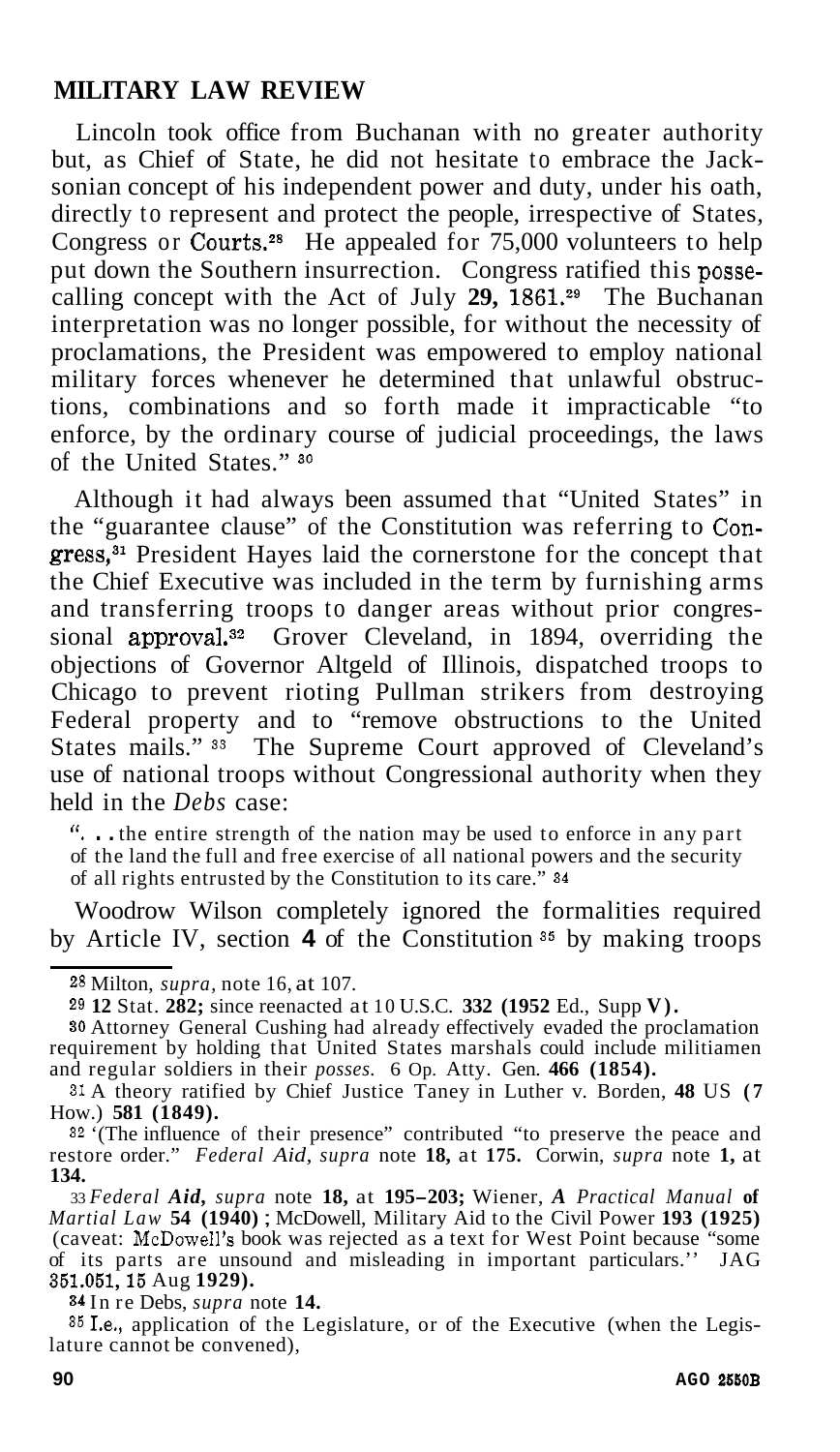available for settling domestic disturbances directly on the requests by state authorities to local commanders.<sup>36</sup>

The opening phrase of the Posse Comitatus Act permits an exception to its imposition "in cases and under circumstances *expressly* authorized by the Constitution or Act of Congress". (Emphasis supplied.) The events recited in the foregoing paragraphs establish that the President has, by implication, the power to guarantee every State protection from domestic violence. He has an implied duty to enforce not only those laws resulting from acts of Congress but those that are included in the so-called "law of the land." Treaties are in this category, $37$  as are obligations inferred from the Constitution and those derived from the general code of duties of the President.<sup>38</sup> There are many other situations in which action is neither expressly authorized by the Constitution nor by any statute of Congress. It would be absurd to require express authority in case of sudden invasion, atomic attack, earthquake, fire, flood, or other public calamity before Federal forces could be employed.<sup>39</sup> It is clear that the word *expressly* cannot be construed as placing a restriction on the Constitutional power of the President, because even though not expressly named, such power cannot be taken away by legislation.<sup>40</sup> It is the author's opinion that the Posse Comitatus Act could not, and does not, limit the constitutional authority of the

**40** An opinion shared by President Taft who said:

"The President is made Commander-in-Chief of the Army and Navy by the Constitution evidently for the purpose **of** enabling him to defend the country against invasion, to suppress insurrection and to take care that the laws be faithfully executed. If Congress were to attempt to prevent his use of the Army for any **of** these purposes, the action would be void . . . he is to maintain peace of the United States. I think he would have this power under the Constitution even

if Congress had not given him express authority to this end. . . ." Taft, *Our Chief Magistrate and His Bowers* **128-9 (1916).** 

**<sup>36</sup>**Troops were furnished on more than 30 occasions, between **1917** and **1922,**  when several **of** the States were stripped of their National Guard units as a result **of** World War I. Corwin, *supra* note 1, at 135-6.

**<sup>37</sup>**U. S. Const. art. VI, sec. 1, cl. **2.** 

**<sup>38</sup>**In re Neagle, **135** U. S. **1 (1890)** ; Logan v. United States, **144** U. S. **<sup>263</sup> (1891).** 

<sup>8</sup>QThe Department of the Army recognizes the absurdity **of** a prohibition against use of troops to execute the laws in such an emergency situation. Army Regulations 500-50, *supra* note **24.**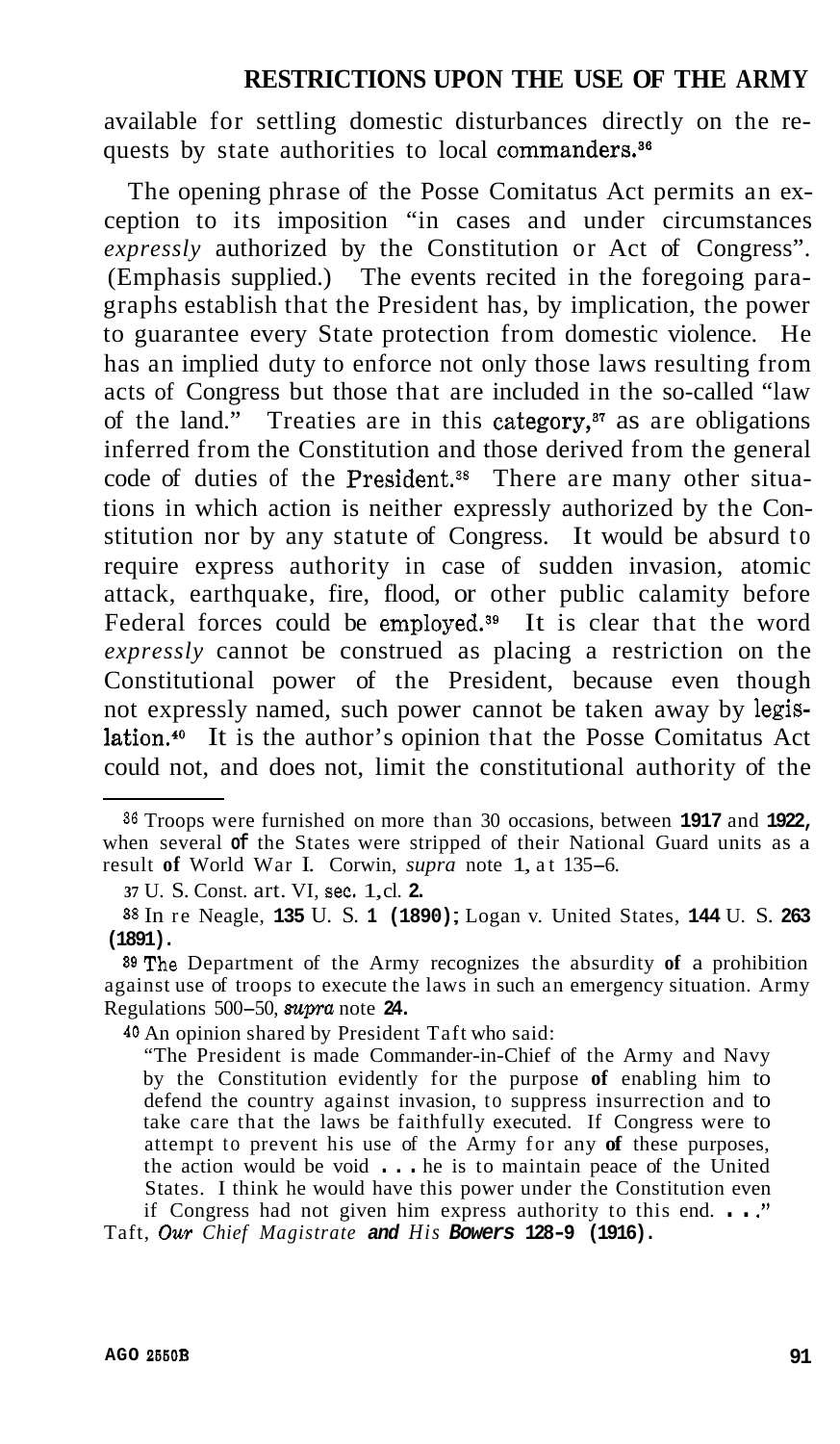Chief Executive, whether that authority is expressed or is implied.40a

Because the Posse Comitatus Act would be unconstitutional if applied to the Commander in Chief, it does not follow that this would be so with his subordinates. There is little doubt that the statute restricts everyone else. $40b$  It is important that the legal advisors to troop commanders be thoroughly familiar with the history, terms and interpretations accorded the Act by The Judge Advocate General of the Army, the Attorney General and the Federal Courts.

## 11. EVENTS LEADING TO ENACTMENT OF THE POSSE COMITATUS ACT

#### A. *Use of the Army, 1789-1879*

The United States Army was reluctantly sanctioned by a populace overly familiar with despotism and thoroughly afraid of "standing armies." **41** Congress preferred to rely on an undepend-

**40b** Colonel William Winthrop succinctly set forth the restrictions:

"Except as and when employed and ordered under the statutes and authority above specified, the U.S. military are not empowered to intervene or act *as such* on any occasion of violation of local law or intervene or act *as such* on any occasion of violation of local law or civil disorder, or in the arrest of civil criminals. While officers or soldiers of the Army may individually, in their capacity of citizens, use force to prevent a breach of the peace or the commission of a crime in their presence, they cannot, (except as above), legally take part in their military capacity, in the administration of civil justice or law." Winthrop, Military Law and Precedents (2d Ed., 1920 Reprint), **p.** *877.* 

**41** The Declaration of Independence protested that the King had "kept among us in times of peace standing armies." Most of the Constitutions of the original colonies say that standing armies are dangerous and ought not be kept up and the question of a regular army was hotly debated at the Constitutional Convention. When the Posse Comitatus Act was being debated, Hon. William Kimmel (Maryland), a supporter of the Act, attacked the standing army and eloquently traced the familiar story of America's traditional opposition to such armies, for the record. **7** Cong. Rec. 3579 (1878).

**<sup>40.</sup>** In one recent study of Presidential powers the statute does not appear to be mentioned at all. See, Schaffter and Mathews, *The Powers of the President as Commander in Chief of the Army and Navy of the United States,*  H. Doc. No. 443, 84th Cong., 2d Sess. (1956). Still more recently, it was (in the language of the Posse Comitatus Act itself) "under circumstances expressly authorized . , . Act of Congress'' that Federal military forces were used to enforce a Federal court decree relating to desegregating public schools in Little Rock, Arkansas. 41 Op. Atty. Gen. No. 67 *(7* Nov 1957), p. 20; Schweppe, Enforcement of Federal Court Decrees; A "Recurrence to Fundamental Principles," 44 A.B.A.J. 113, 190–191 (1958). Schweppe is rebutted and the author's proposition supported by Prof. Daniel H. Pollitt of the University of North Carolina. See Pollitt, *A Dissenting View: The Executive Enforcement of Judicial Decrees,* **45** A.B.A.J. *600,* 606 (1959).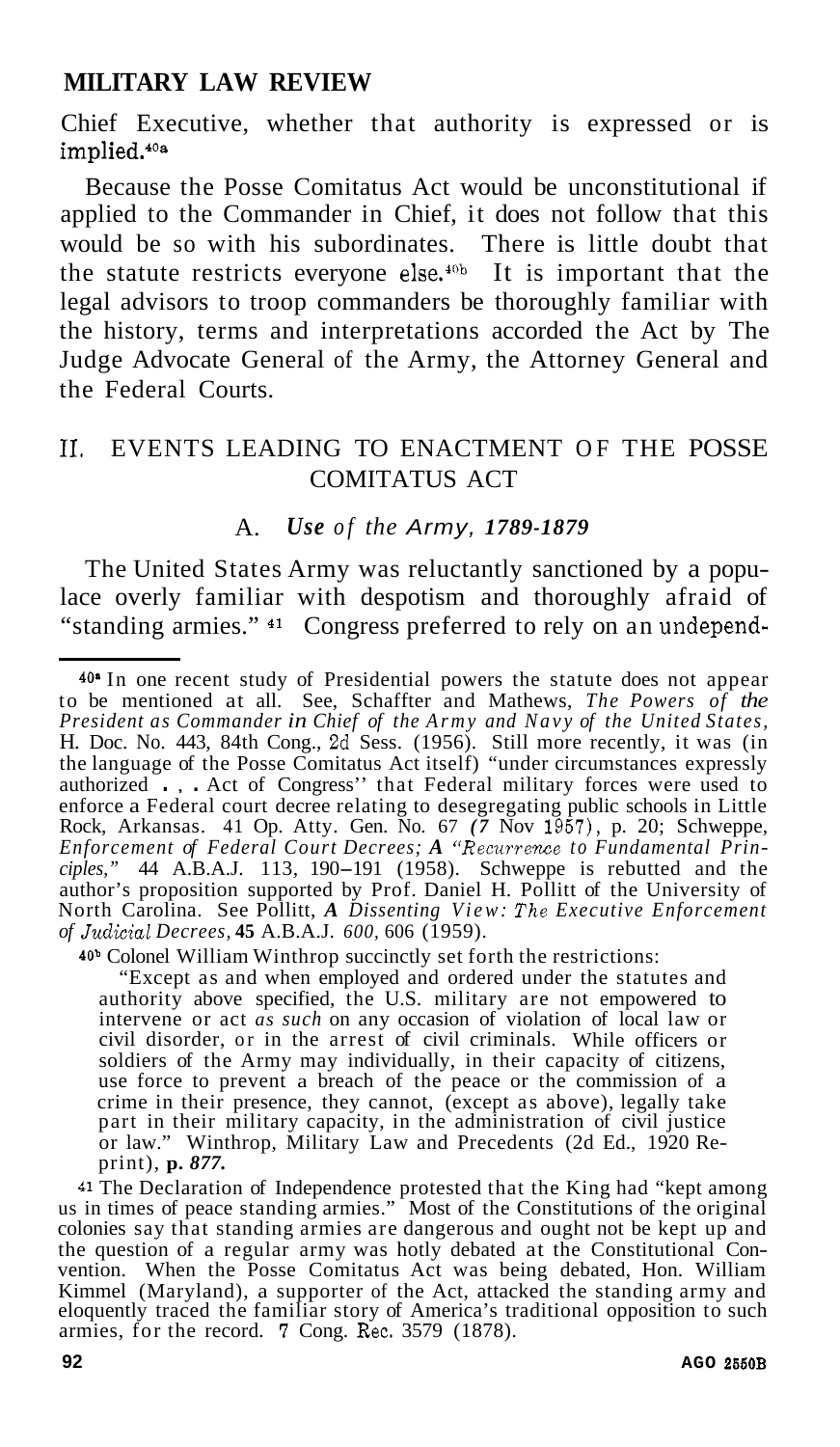able militia system,'? not recognizing the Army until 1789, when they authorized it a force of 700 men and two companies of artillery. Indeed, until recent years, the Army remained small and weak.<sup>43</sup> Surprisingly, it was required to take part in some seventy wars and campaigns between 1775 and September 1878.<sup>44</sup> and it was involved in an additional seventy domestic disturbance  $\sim$  including labor disputes, racial disorders, lynchings, natural disasters and reconstruction elections.<sup>46</sup>

## *B. Incidents That Led to Proposal of the Act*

Probably no two incidents directly influenced the passage of the Posse Comitatus Act as much as did the "Kansas disorders" and the supervision of post civil war elections in the South. Kansas was split on the question of slavery and its first election as a new territory resulted in the seating of a pro-slavery legislature with an appointed anti-slavery governor. By August, 1855, the anti-slavers were demanding statehood and pro-slavers had taken up small arms and artillery. Federal troops were instrumental in restoring order, acting as a *posse comitatus* in aid of the civil authorities, until Kansas was admitted to the Union.4\*

When the War Between the States had been concluded and the southern states sought reentry into the Union, they were sub-

<sup>44</sup>*The Amy Almanac* **409-10 (1950).** Tabulated are eighty-two campaigns, but twelve should be treated as domestic disturbances.

45 See Appendix A for chronology of events. (This appendix was contained in the original thesis but has not been reproduced in this article.) A table of incidents by basic causes is set forth in Wagner, John H., Lt. Col. USA, *Martial Law-Its Use in Case of Atomic Attack,* a term paper presented to the Industrial College of the Armed Forces, **1956,** citing Reichley, *Federal Military Intervention in Civil Disturbances* **196 (1939).** The Confederate States had a constitutional government in the South from **15** Apr **1861** until **26** May **1865.** Because of the common origin, heritage and training of both aides engaged in the War Between the States, it is interesting to note that the Confederate marshal had the power to call the *posse cornitatus.* Confederate soldiers were ordered by President Jefferson Davis to keep order in Norfolk, and Richmond, when Grant's forces were threatening those cities. Robinson, *Justice in Grey,* **65,583-419 (1941).** 

46 Congressman Knott, supporting the Posse Comitatus Act noted that it **was**  "designed to put **a** atop to the practice, which has become fearfully common, of military officers of every grade answering the call of every marshal and deputy marshal to aid in the enforcement of the laws." 7 Cong. Rec. 3849 (1878).

47 *Federal Aid, supra* note **18,** at **66-71.** 

<sup>42</sup>Riker, *Soldiers of the States,* **21 (1957);** *Wiener, The Militia Clause of the Constitution,* **54** Harvard Law Review **181-220 (1940).** 

<sup>43</sup> Legislation authorized, but the Army did not have, **886** officers and men in **1789; 1,273** in **1790; 2,232** in **1791.** By **1796** it was authorized and had **5,414**  but was reduced to **3,359.** Threats of war with France created a paper army of **52,000** but no one enlisted and it was reduced to **3,287** by **1802** but increased **to 10,000** in **1808.** *Federal Aid, supra* note **18,** at **40.**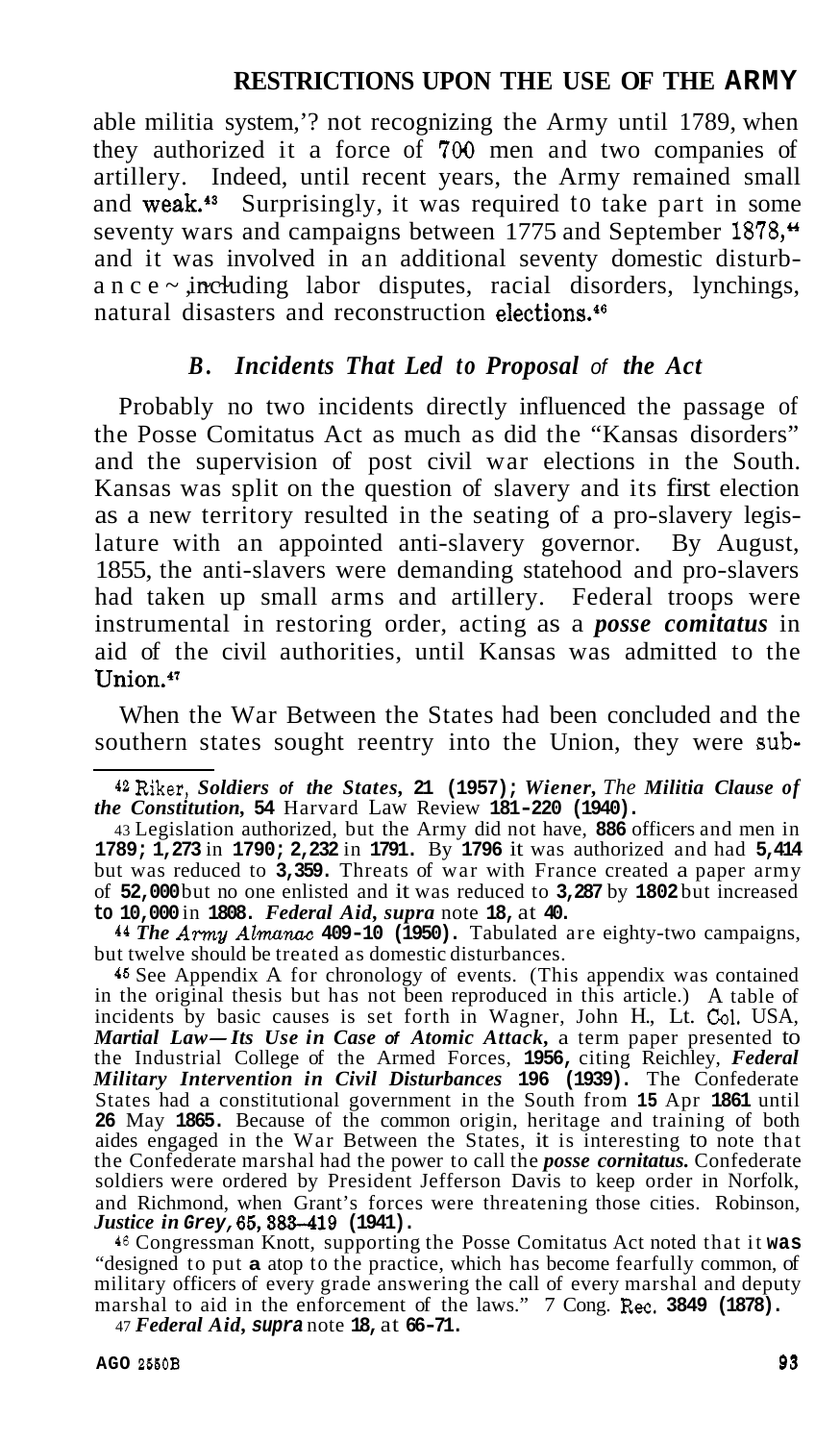jected to an humiliating period of reconstruction. During this period they were divided into military districts under the command of general officers of the Army whose duties including registering the voters, supervising the election of delegates to constitutional conventions, supervising the conventions and supervising the ratification of the Fourteenth Amendment to the Constitution.<sup>48</sup>

After the ex-Confederate states had submitted to ratification of the Fourteenth as the price for readmission, Congress continued to interfere with their internal affairs. Into the raceconscious districts came "carpet-baggers" in the highest governmental positions and "scalawags" and negroes in the lower.<sup>49</sup> Not until the General Amnesty Act of 1872 were the ablest southern citizens permitted to take part in politics,<sup>50</sup> and, with no relief expected from Congress and the Supreme Court, the aristocracy was forced to form secret societies, and to terrorize and coerce their oppressors, to free themselves.<sup>51</sup> Drastic legislation, enforced with Army troops, repressed the whites and secured civil rights for the freedmen.52 The passage of the General Amnesty Act permitted a Democratic recovery in the South. Republicans lost nationally despite reconstruction laws, amendments to the Constitution, federal election laws and party patronage. By 1874 Democrats had control of the House.<sup>53</sup>

Despite a "deal" made between the managers of Republican Presidential candidate Hayes and southern Democrats,<sup>54</sup> the election of 1876 was an exciting race with Hayes' victory depending, finally, on the single vote of a pro-Republican Justice of the Supreme Court.<sup>55</sup> The outcome was so unsure that **4,863** supervisors and 11,610 deputy-marshals were appointed to oversee the race **56** and troops were ordered into Florida, South Carolina and Louisiana, to guard the canvassers and prevent fraud.<sup>57</sup> This

**<sup>48</sup>***Federal Aid, supra* note **18,** at **90.** 

**<sup>49</sup>**Schlesinger, *Political and* Social *Histary of the United States* **244, 248 (1926).** 

*<sup>6</sup>OZd,* at **262;** General Amnesty Act of **1872,** Act **of** May **22, 1872,** C. **193, 17**  Stat. **142.** 

**<sup>51</sup>***Id.* at **248.** 

**<sup>62</sup>**Sparks, *National Development, 1877-1885,* **23** The American Nation **120**   $(1907)$ .<br><sup>53</sup> *Id.* at 119.

**<sup>63</sup>***Id.* at **119. 64** Milton, *supra* note **16,** at **161. 56** For a detailed account of the electoral vote dispute settlement, see Schlesinger, *supra* note **49,** at **301.** 

<sup>66&</sup>lt;sup>7</sup>,000 of the deputies were stationed at polls in the South. Sparks, *supra* note **62,** at **124.** 

**<sup>67</sup>**President Grant ordered the soldiers **to** the **polls. 7** Richardson, *mpra* **note 22,** at **422-24.**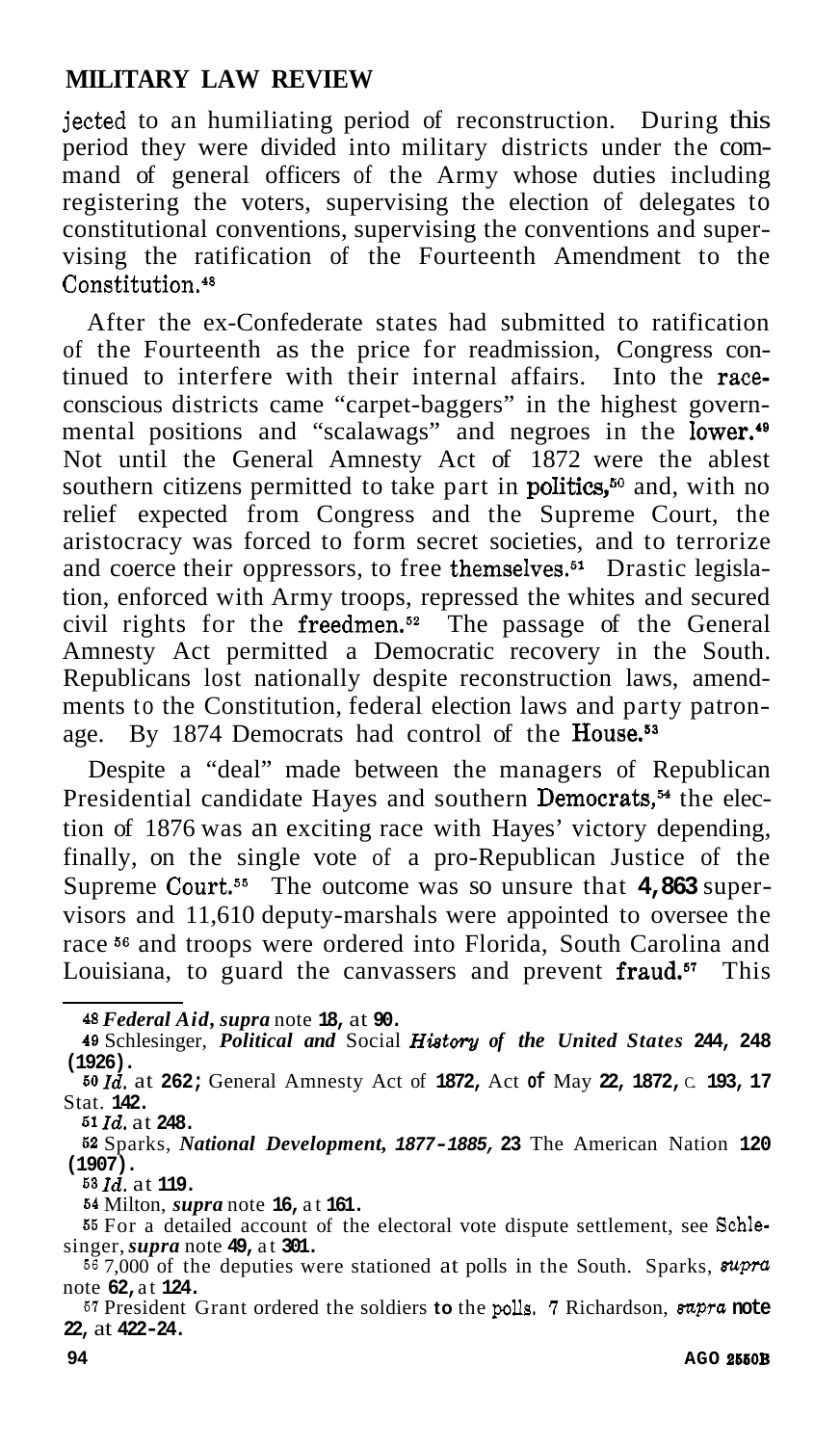outrageous meddling in elections was the moving cause of the Posse Comitatus Act's proposal and passage.

#### C. *Legislative History of the Act*

Democrats were so exasperated with the machinations of the Republicans and with Grant's use of troops in the Hayes election that the House of Representatives sought a detailed report from the President of Army activities in the three southern states where the "crime of **76"** took place. Grant denied that soldiers were made available as a *posse* except where it was necessary to preserve peace and prevent intimidation of voters.<sup>58</sup>

The President contended that soldiers were utilized only sparingly, but the Democrats ignored him and debated ways and means of preventing further **abuses**.<sup>59</sup> Their attempts to reduce the strength of the standing army by adding restrictive "riders" to the annual appropriation bill were not acceptable to the Republican Senate.<sup>60</sup> The resulting stalemate left the Army temporarily without any appropriation.<sup>61</sup>

When the annual "Army Bill" **62** came up for consideration by the 45th Congress, Honorable William Kimmel (Maryland) sought to amend it, providing:

"That from and after the passage of this act it shall not be lawful to use any part of the land or naval forces of the United States to execute the laws either as a *posse comitatus* or otherwise, except in such case as may be expressly authorized by act of Congress.'' *<sup>63</sup>*

An amendment offered by Honorable J. Proctor Knott (Kentucky) was the first to have a punitive clause and it referred to

**<sup>58</sup>**Grant, *Use of the Army in Certain of the Southern States,* H.R. Exec. Doc. No. 30,44th **Cong.,** 1st Sess. (1877).

**<sup>69</sup>**5 Cong. Rec. 2111-20,2151-2. (1877).

*6OZd.* at 2161-2, 2166-62, 2171, 2213, 2215, 2217, 2241, 2247-50. Justice David Dudley Field, in letters to the Editor, was critical of the 44th Cong. for its handling of the "Army Bill." It is of interest to note that he declared the President to be only an executing arm of Congress. 16 Albany Law Journal 181 (1877). *Zbid,* 198.

*<sup>61</sup>*5 Cong. Rec. 225163 (1877). Hayes had *to* call a special Congressional session to get salaries for soldiers who had gone unpaid since the previous June. On Nov 21, the Democrats, having flexed their muscles, bowed to neces-June. On Nov 21, the Democrats, having flexed their muscles, bowed to neces- sity and passed an appropriation bill with no reduction in force or *posse comitatus* rider. Sparks, *supra* note 51, at 125-6.

*<sup>62</sup>*H.R. 4867,45th Cong. (1878).

*63* Note the reference to "naval" forces, even though the proposed amendment was to an **army** appropriation. **7** Cong. Rec. 3586 (1878). During the Kansas disorders, Republicans attempted to amend the Army Appropriation<br>Act to prevent the use of any "part of the military force of the United States" **as a** *posse comitatus.* Cong. Globe, 34th **Cong.,** 2d Sess. **59** (1856).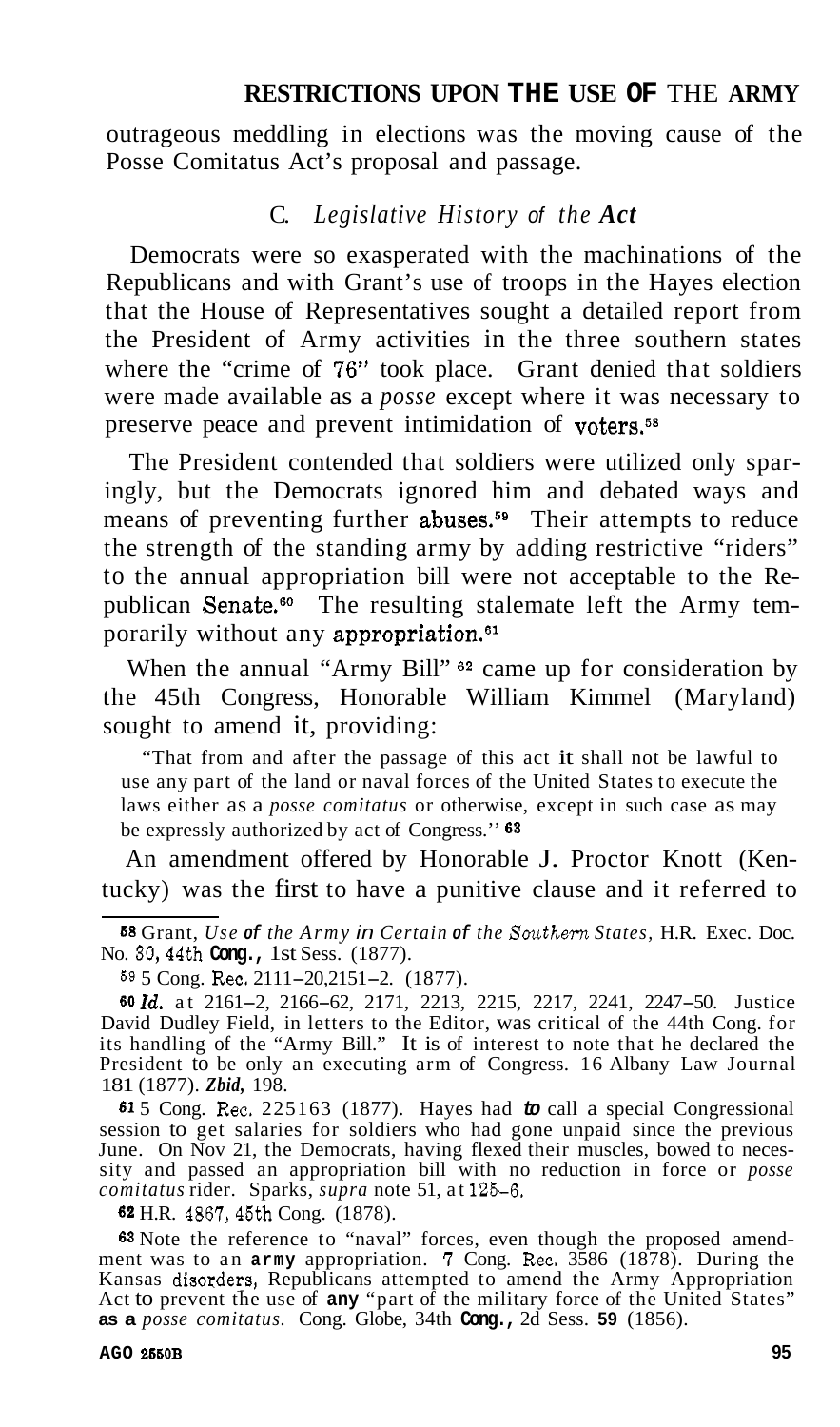the "Army of the United States'' instead of "land or naval forces":  $64$ 

"From and after the passage of this act it shall not be lawful to employ any part of the Army of the United States as a posse *comitatus* or otherwise under the pretext or for the purpose of executing the laws, except in such cases and under such circumstances as such employment of said force may be expressly authorized by act of Congress; and no money appropriated by this shall be **used** *to* pay any **of** the expenses incurred in the employment of any troops in violation of this section; and any person violating the provisions of this section shall be deemed guilty of a misdemeanor, and on conviction thereof shall be punished by fine not exceeding **\$10,000.** or imprisonment not exceeding **two** years, or by both such fine and imprisonment."

Changes were made by the Senate but, after a joint committee conference, a version suitable to both parties was evolved *65* and passed. The Posse Comitatus Act was approved by the President on 18 June **1878.66** 

The Posse Comitatus Act has been amended twice. The first expressly provided that the act shall not be construed to apply to Alaska.<sup>67</sup> The second occurred when the Army Air Corps was granted autonomy and became the United States Air Force.<sup>68</sup> The laws pertaining to the Army and suitable to the new service were made applicable to the Air Force **en** masse at the time of the transfer of appropriate functions, powers, duties, personnel, property and records.<sup>59</sup> The Air Force was included within the prohibitions of the Posse Comitatus Act when the statute was reenacted in 1956.<sup>70</sup>

## **D.** *Using the Army in Law Enforcement Since 1878*

Before the Posse Comitatus Act was finally passed, the Senate inserted the "exception" phrase, thus opening a way to keep the

**<sup>68</sup>**The National Security Act of **1947,** sec. **207-208,61** Stat. **502.** 

**<sup>64</sup>**7 Cong. Rec. **3845 (1878).** There is no clue in the record as to why there was a provision for such an enormous fine. (The Vice-president's salary that year was only **\$8,000.).** 

**<sup>65</sup>***Id.* at **4239,4248, 4295-4307,4358,4647-48,4685-86,4719.** 

*<sup>66</sup>Id.* **at 4876.** 

**<sup>67</sup>**Act of Jun **6, 1900,** c. **786,** sec. **29, 31** Stat. **330.** An attempt was made, prior to its original passage, to except the application of the act "on the Mexican border or in the execution of the neutrality laws elsewhere on the national boundary line." Hon. Gustave Schleicher (Tex) had rustler trouble in his district and he also worried over the ability to maintain neutrality laws on the Canadian border (England and Russia were at war with each other). **7** Cong. Rec. **3848 (1878).** The Alaskan exception is included in the Code of Criminal Procedure for Alaska, sec. **66-22-46** Alaska Compiled Laws Anno- tated **1949** (formerly Charlton Code **363** or Carter Code, sec. **363).** 

**<sup>69</sup>**S. Rep. No. **2484,** 84th Cong. **2d** Sess. **1151-1156, FN 5 (1966)** ; Id **sec. 305** (a).

<sup>70</sup>Act. of Aug 10, **1956, sec. 18,** 70A Stat. **626, 18** U.S.C. **1385 (1952 ed.,**  supp. **V)** .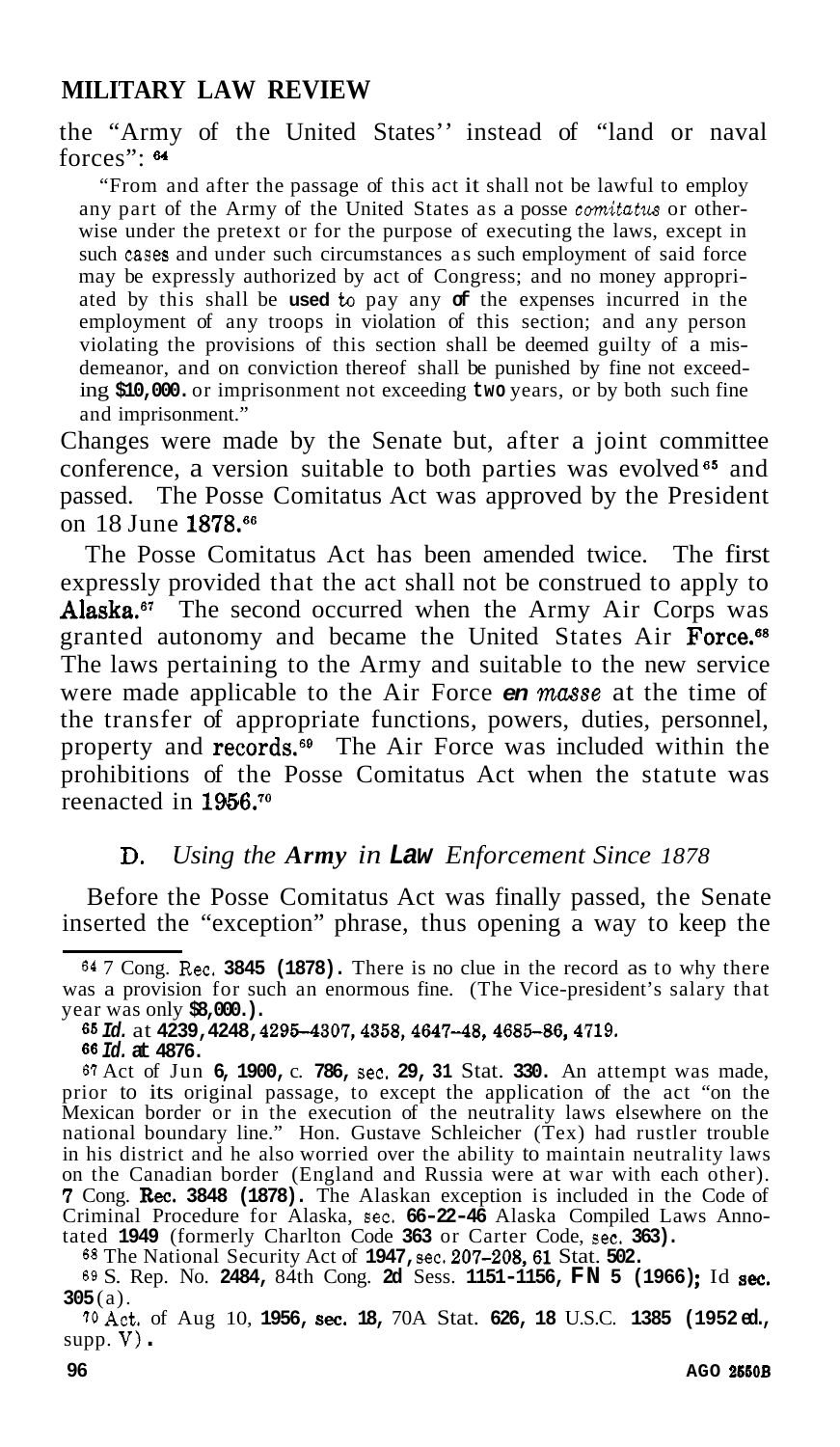Chief Executive from becoming embarrassed by the Act's prohibition~. '~This phrase has never been needed by a strong Executive, in the opinion of the author, an opinion evidently concurred in by one of the Senators, who said that the bill "contains nothing but truisms." **72** Certainly, vigorous Presidents and others (presumably acting under the "exception" phrase also) have employed the Army on numerous occasions to execute the  $Iaws$ <sup>73</sup> President Hayes considered the Posse Comitatus Act to be little more than a restraint on the power of the United States marshals and not applicable to the Chief Executive, because less than four months after he had signed the bill he sent the Army to enforce judicial process in New Mexico.<sup>74</sup> Subsequently, troops have been used in dozens of labor disorders; to keep order after the San Francisco earthquake; to guard Federal property, and to protect dignitaries. Because the passage of the Posse Comitatus Act did not halt all operations of the Army in law enforcement, but merely erected a maze to be threaded by each Commander at each request for troops, it behooves his legal counsel to become familiar with its ins and outs.

#### 111. INTERPRETATION OF THE POSSE COMITATUS ACT

## **A.** *General*

Analysis of the Posse Comitatus Act involves the same five elements employed by newspapermen and military message writers. *Who* is precluded from using the Army (or Air Force) to execute the laws? *What* part of the Army (or Air Force) may not be so used? When does the Act apply—in all cases, or are there emergency exceptions? *Where* does the Act apply (i.e., is it extraterritorial)? Do the reasons *why* such restrictions were imposed indicate how the Act should be construed?

#### **B.** *To Whom Does The Act Apply?*

When Congressman Knott argued in support of the Posse Comitatus Act, he made it clear that he intended that the word "whoever" include everyone who successfully ordered the Army to execute the laws. He said that the Act's restrictions reach

**<sup>74</sup>**7 Richardson, *suwa* note **22** at **489.** 

**<sup>71</sup>**7 Cong. Rec. **4648** (1878).

**<sup>72</sup>***Id.* at **4296.** 

**<sup>73</sup>**See Appendix B. (This appendix was contained in the original thesis **but**  has not been reproduced in this article.) Corwin suggests that the existence of prohibitions such as those contained in the Posse Comitatus Act simply tends to encourage resort to martial law when employment of military force to aid civilian authorities is desired. Corwin, *supra* note 1, at **169.** As evidenced **by**  the incidents herein listed, this proposition has not yet proved correct.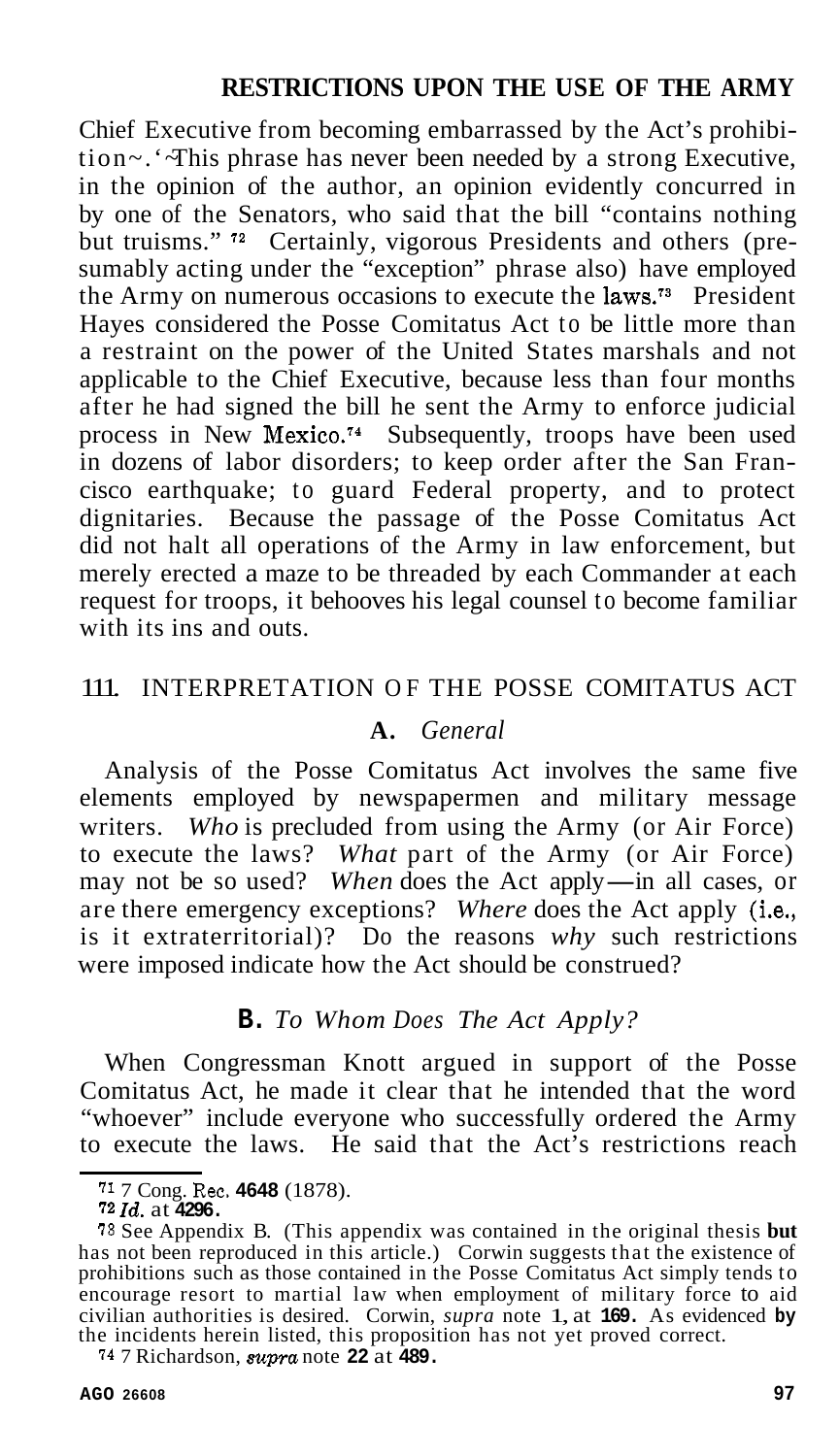"from the Commander-in-Chief down to the lowest officer in the Army who may presume to take upon himself to decide when he shall use the military force in violation of the law of the land."<sup>75</sup> In the author's opinion, this is not accurate, for the Act cannot restrict the President's Constitutional powers and, as to others, it need not be confined to members of the military. Certainly, if a marshal or other civilian willfully took command **of**  troops in the execution of the laws, he could be punished. **A** very real problem occurs when an apparently responsible civilian requests military aid and the senior military commander orders the troops to execute laws. Who has "used" the military force? Probably both parties. The civilian has initiated the action and the soldier has carried it out. While the defense of "superior orders" **76** would prevent prosecutions of all the subordinate commanders, the senior officer would have to rely on "military necessity" *i7* as a defense.

## C. *What Do "Army" And "Air Force" Mean?*

The Posse Comitatus Act imposes no restrictions on the **Navy,**  the Marine Corps or the Coast  $\tilde{G}$ uard.<sup>78</sup> Basically, this is because the Act was proposed as a result of misuse of the Army and as an amendment to an Army Appropriation Act.<sup>79</sup> The Air Force has subsequently been included.<sup>80</sup>

<sup>77</sup> "The emergency gives the right, and if hindsight rather than foresight shows that better methods available to the officer would have sufficed, none-<br>theless the officer will still be held innocent of legal responsibi **506.14s.** 

**<sup>78</sup>**The Judge Advocate General of the Navy has expressed the opinion that the Posse Comitatus Act does not restrict Marines from associating themselves with civilian police reserves, "as the act is relative to the Army" and "does not apply to Naval personnel." JAGN 1954/213, 6 Apr 1954, 4 Dig. Ops., LOD, sec. 15.1. The same result might have been reached (and to soldiers or air-<br>men, too) on the ground that the Act doesn't apply to off-duty employment. See FN **248,** *infra.* 

79Note 63, *supra.* A unique theory has been advanced that "actually the force and effect of the act ceased with the exhaustion of the supplies that it appropriated." If this theory ever had any validity, it has lost it now that the reenactment of the Posse Comitatus Act reaffirms the Congressional intention that it is still effective. See Corwin, *supra* note **1,** at **138.** 

**<sup>80</sup>**Note **70,** *supra.* 

**<sup>75</sup>7** Cong. Rec. **3847** (1878).

**<sup>76</sup>**"The defense of 'superior orders' is ordinarily available to all military personnel who act under the order of a military superior. Under emergent circumstances, the military commander cooperates with the civil authorities, but is subject to no authority but that of his military superiors. The defense of superior orders is absolute, unless an order is so obviously illegal that any person of ordinary understanding would instantly perceive it to be so. **If** the commands are illegal, but not obviously so to the ordinary understanding, the inferior will not be held liable if he obeys." Par. **506.14** b, Air Force Manual **110-3, 1** Jul **1955.** Also see ch. **3,** par. **24,** FM **19-15,** Civil Disturbances and Disasters, 8 Sep **1958.**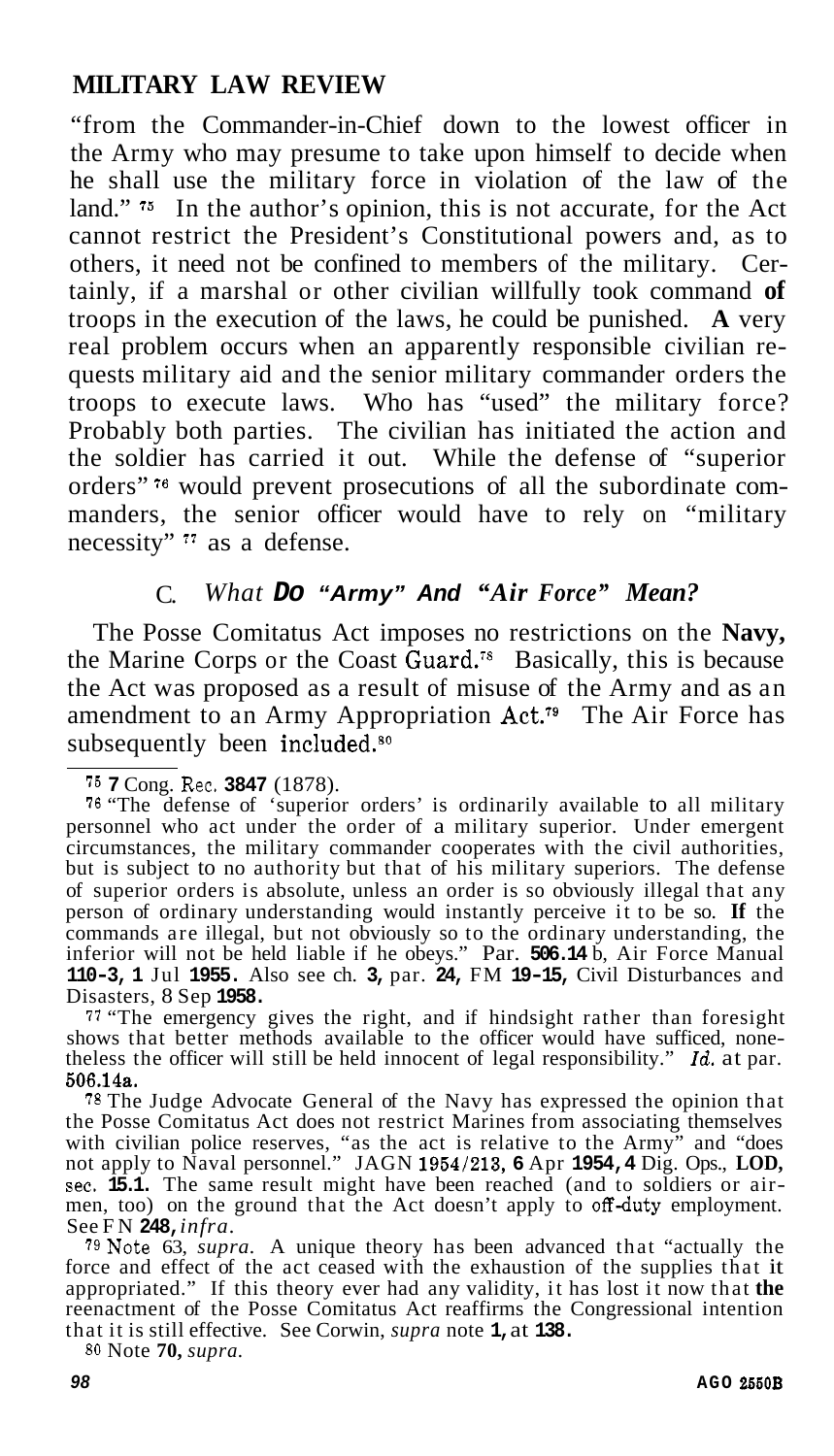The following table sets forth the components **s1** of the affected services and notes whether the Act is applicable :

|    | Army                           | Air Force            | Applies?       |
|----|--------------------------------|----------------------|----------------|
|    | 1. Regular Army*               | Regular Air Force    |                |
|    | Active                         | Active               | <b>Yes</b>     |
|    | Retired                        | Retired              | $No**$         |
|    | 2. Army Reserve                | Air Force Reserve    |                |
|    | <b>Active Duty</b>             | <b>Active Duty</b>   | Yes            |
|    | Not on Active Duty             | Not on Active Duty   | N <sub>0</sub> |
|    | 3. Militia                     | Militia              |                |
|    | National Guard                 | Air National Guard   | No             |
|    | Unorganized Militia            |                      | N <sub>0</sub> |
|    | State Guards                   |                      | No             |
|    | 4. Army National Guard         | Air National Guard   |                |
|    | In Federal Service             | In Federal Service   | Yes            |
|    | <b>In State Service</b>        | In State Service     | No             |
|    | 5. Army National Guard         | Air National Guard   |                |
|    | of $U.S.$                      | of $\mathbf{u}$ . S. |                |
|    | <b>Active Duty</b>             | <b>Active Duty</b>   | Yes            |
|    | Not on Active Duty             | Not on Active Duty   | NO.            |
|    | 6. Army of <b>U.S.</b> without | Air Force of U.S.    |                |
|    | Component                      | without Component    |                |
|    | Active Duty                    | <b>Active Duty</b>   | Yes            |
|    | Not on Active Duty             | Not on Active Duty   | Nο             |
|    | 7. Others ****                 | Others               |                |
|    | Cadets, U.S.M.A.               | Cadets, U.S.A.F.     | Yes            |
|    | Cadets, R.O.T.C.               | Cadets, Air R.O.T.C. | NO.            |
|    | Auxiliary Military             |                      |                |
|    | Police                         |                      | N <sub>0</sub> |
| 8. | Civilian Employees             | Civilian Employees   | No             |
|    |                                |                      |                |

**EXECUTE:** Includes Philippine Scouts.<br> **\*\*** Except retired officers called to active duty.

\*\*\* **Not applicable to Naval Militia.** 

**\*\*\*\*NO attempt is made to determine applicability to such outdated militarp or Quasimilitary organizations** *88* **WAAC. CYTC, CCC, or ASTP.** 

The Army consists of the Regular Army, the Army National Guard of the United States, the Army National Guard while in the service of the United States, and the Army Reserve; and all persons appointed or enlisted in, or conscripted into, the Army without component.<sup>82</sup>

The Regular Army consists of persons whose continuous service on active duty in both peace and war is contemplated by

**<sup>81</sup>** For **a** chart depicting the composition of the Army, see Appendix **C.** (This appendix was contained in the original thesis but **has** not been reproduced in this article.)

**<sup>82</sup>10** U.S.C. **3062 (1952** Ed., Supp. **V)** . An almost identically worded section substitutes "Air Force" for "Army" in 10 U.S.C. **8062 (1952** Ed., Supp. **V).**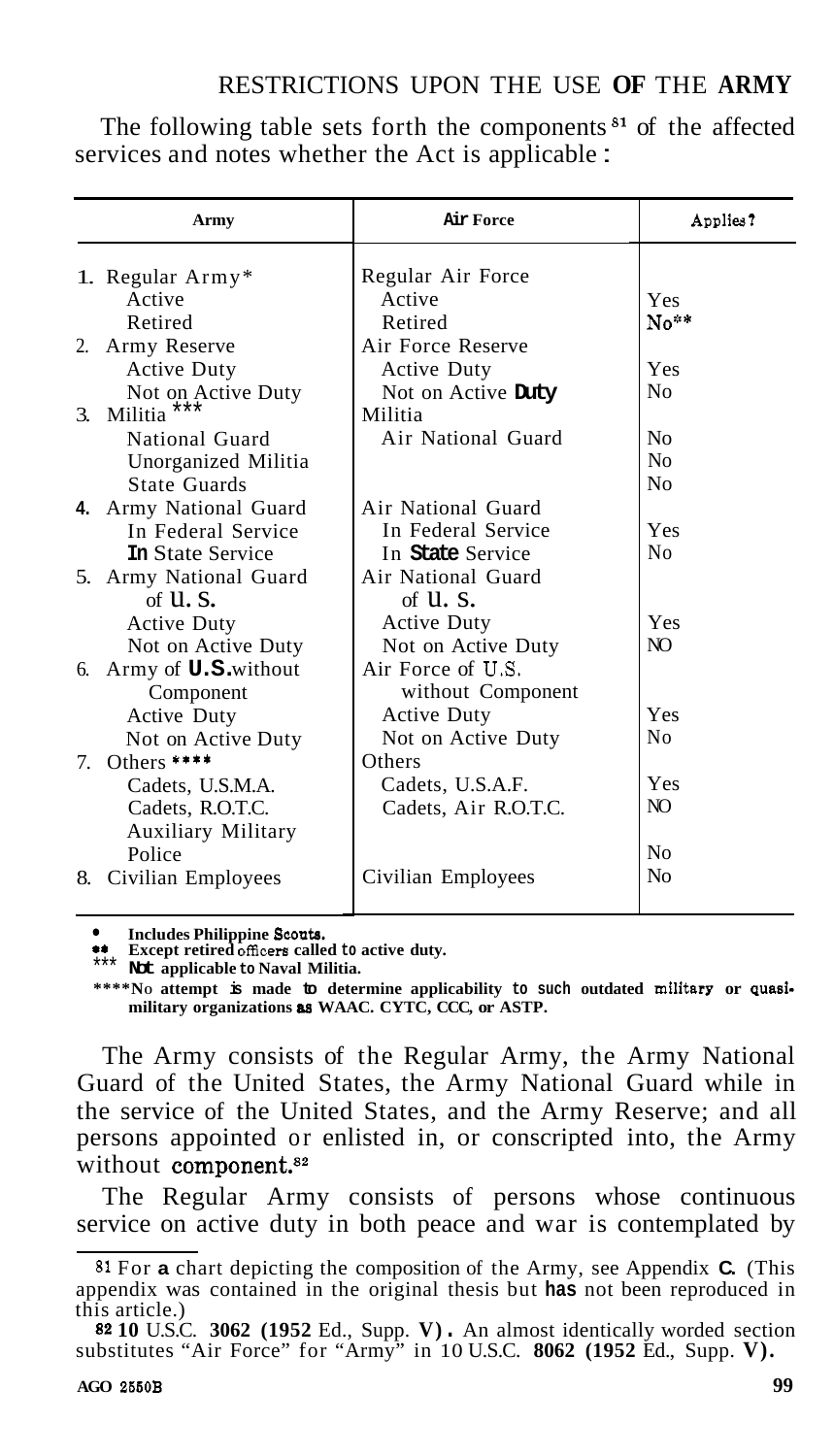law, and of retired members of the Regular Army. It includes the professors and cadets of the United States Military Academy.<sup>83</sup> the Women's Army Corps of the Regular Army,<sup>84</sup> and those Phillipine Scouts still remaining in service.<sup>85</sup> In the original words of the Posse Comitatus Act it was not lawful to "employ any part of the Army of the United States, as a *posse,"* **86** a phrase that would appear to refer to all members of the Regular Army, active or retired. Considering the statute as a whole, it is seen that the appropriation forfeiture clause referred to the "employment of any troops" in violation of the  $Act.^{87}$  Strictly construing this criminal statute, it is clear that the prohibitions were meant to apply only to those individuals who use troops on active duty for the purpose of executing the laws.<sup>88</sup> Buttressing this interpretation are the debates of the House of Representatives at the time the bill was presented.<sup>89</sup> Retired Regular Army personnel not on active duty appear to be exempt.

Regular Army officers may be detailed as Chiefs of Staff of National Guard Divisions<sup>90</sup> and are authorized to accept commissions in the Guard without prejudicing their commissions as Regulars. $91$  If the National Guard unit is ordered out on strike duty, for instance, it may not be accompanied by the Regular Army instructors assigned to it,<sup>92</sup> but a Regular, commissioned in the Guard, $93$  is considered to be a Guardsman, his Regular status being held in abeyance for the time being, so that he is not within the statutory restriction.<sup>94</sup>

*<sup>88</sup>*Such a conclusion was reached by the Judge Advocate General of the Army in opinions to the effect that there is no objection to retired Regular Army enlisted men taking municipal law enforcement jobs. JAGA **194717744, 6** Oct **1947;** *id.* **1947/8393, 21** Nov **1947.** This was a reversal of an earlier opinion which had advised a retired Regular Army major that he should invite the attention of a sheriff to the Posse Comitatus Act in order to avoid being deputized to climb mountains as a member of a *posse* aiding in the location of illicit whiskey stills. JAG **210.851,** 11 Oct **1926,** Dig. Op. JAG **1912-40, sec. 480.** (The major had been retired for a heart ailment.)

**<sup>89</sup>**See Appendix D.

**<sup>90</sup>32** U.S.C. **104 (1952** Ed., Supp V).

**91 32** U.S.C. **315 (1952** Ed., Supp V) .

**<sup>92</sup>**Dig. Op. JAG **1912-30,** sec. **21.** 

**93 32** U.S.C. **315 (1952** Ed., Supp **V).** 

**<sup>83</sup>** *Ibid.* 

**<sup>84</sup>10** U.S.C. **3071 (1952** Ed,, Supp. V). As to Air Force see 10 **U.S.C. 8071 (1952** Ed., Supp. V).

**<sup>85</sup>**JAGA **1955/4781,31** May **1955.** 

**<sup>86</sup>**Note **63,** *supra.* 

**<sup>87</sup>** *Ibid.* 

**<sup>94</sup>**Dig. Op. JAG **1912-30,** sec. **21.**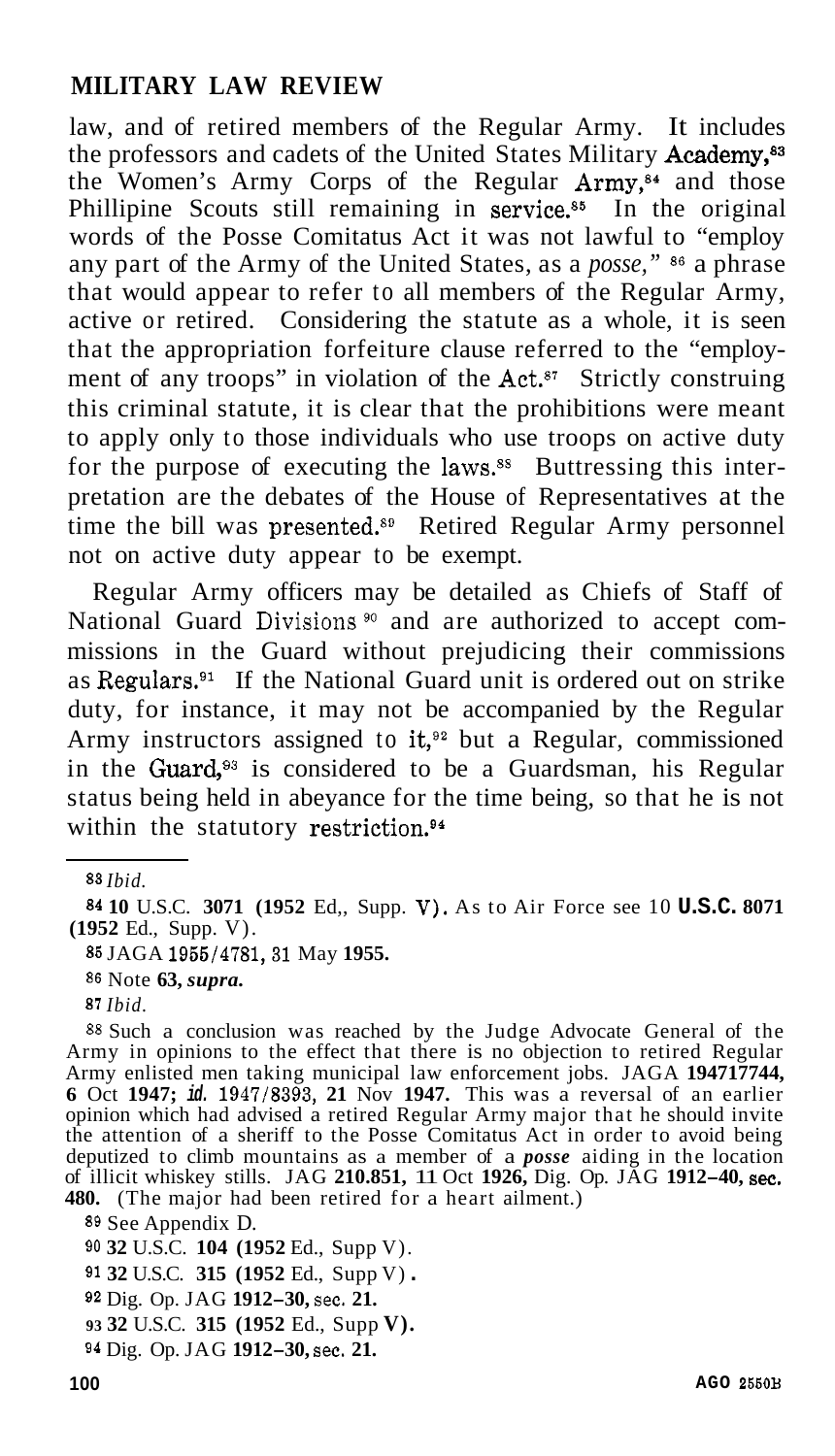Members of the Army Reserve; *95* those persons in the Army of the United States without component; **96** the Army National Guard of the United States; **97** and the Army National Guard **<sup>98</sup>** are all subject to the same tests applied to retired Regular Army personnel. In other words, they are not to be considered as "troops" unless they are on active duty in the service of the United States. Consequently, they are not a part of the Army for purposes of the Posse Comitatus Act.99

When the Army National Guard is in the service of the United States it is a component of the Army.<sup>100</sup> At other times, it is a part of the militia,<sup>101</sup> subject to the commands of the Governor and the normal law enforcement agency for quelling domestic disturbances. When serving as a state force, it is not a part of the Army and is not within the purview of the Posse Comitatus  $Act.<sup>102</sup>$ estic<br>rt of<br>tatus<br>oops,

From time to time, States have been permitted to keep troops, for internal security, when their National Guards were in active

**<sup>97</sup>**The reserve component **of** the Army consisting of Federally recognized units and organizations of the Army National Guard and members of the Army National Guard who are also Reserves of the Army. **10** U.S.C. **3077 (1952** Ed., Supp. V) . As to Air Force, see **10** U.S.C. **8077 (1952** Ed., Supp. **V).** 

**<sup>98</sup>**The Army National Guard is a component of the Army while in the service of the United States. **10** U.S.C. **3078 (1952** Ed., Supp. **V).** As to Air Force, see 10 U.S.C. **8078 (1952** Ed., Supp. **V).** 

99 The same conclusion applies to the Air Force components. Caveat: "Active by The same conclusion applies to the TiH Tote components. Cavear. Terms duty" includes "active duty for training." 10 U.S.C. 101 (22); S. Rept. 2484, supera note 69 at 34;  $cf. 37$  Comp. Gen. 264 (1957); as amplified by 3 Gen. **251 (1958).** Accordingly, the Posse Comitatus Act would apply to units and individuals of the USAR during such periods as the two-week annual ACDUTRA in which they customarily engage. On the other hand, units **of** the National Guard usually train in their status as State forces (rather than **as**  NGUS or Federalized NG). See ch. **5,** Title **32,** U.S.C. At such times, they are considered to be performing service in a Federal status only for the purpose of certain laws providing benefits for members, and their dependents and bene- ficiaries. **10** U.S.C. **3686.** 

100 Note **98,** *supra.* 

101 **10** U.S.C. **311 (1952** Ed., Supp. **V).** The militia consists of the National Guard, the Naval Militia and the unorganized militia, consisting **of** the members **of** the militia who are not in the National Guard or Naval Militia. (These are the able-bodied males **of** at least 17 years of age, under **45** years of age and who are, or who have made a declaration of intention to become, citizens of the United States.

102Exempt from militia duty are Members of the armed forces, except members who are not on active duty. **10** U.S.C. **312 (1952** Ed., Supp. **V).** 

**<sup>95</sup>**The Army Reserve includes all Reserves of the Army who are not members of the Army National Guard of the United States. **10** U.S.C. **3076 (1952** Ed., Supp. **V).** As to Air Force, see 10 U.S.C. **8076 (1952** Ed., Supp. **V).** 

**<sup>96</sup>**War time enlistees and draftees are in this category. **10** U.S.C. **3062 (1952**  Ed., Supp. **V).** As to Air Force, see **10** U.S.C. **8076 (1952** Ed., Supp. **V).**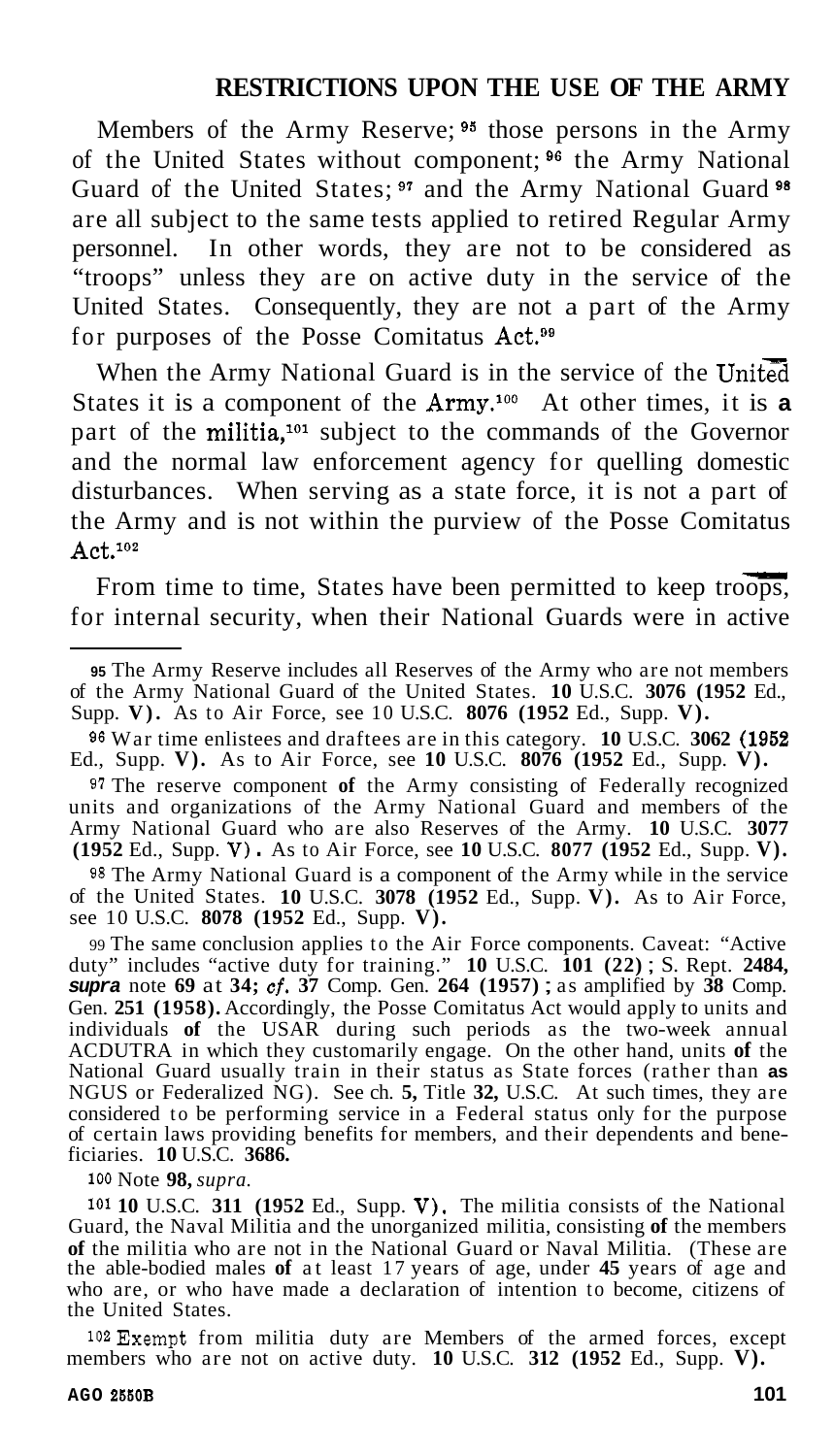Federal service. These State forces cannot as such be called into Federal service and are not a part of the **Army.**<sup>103</sup>

Cadets of the United States Military Academy or of the United States Air Force Academy are members of their respective Regular services and are affected by the Posse Comitatus Act.<sup>104</sup> Reserve Officers Training Corps cadets, on the other hand, are not yet a part of the Army or Air Force and the Act does not apply to them. $105$ 

During World War 11, industrial plants were protected by privately employed Auxiliary Military Police. In many cases they were armed and uniformed with Army equipment. Early opinions regarded these men as persons serving with the Army in the field,<sup>106</sup> but the Attorney General has subsequently denied them this status.<sup>107</sup>

Until recently, it has not been clear as to whether the civilian employees of the Army are subject to the Posse Comitatus Act. In both war and peace, the Army has had "civilian guards,'' some of whom have been legally authorized to carry guns.<sup>108</sup> When the legality of having these guards direct traffic on an off-post public roadway arose, the question was apparently settled. The Judge Advocate General of the Army noted that the original version of the Act had referred to the "Army of the United States" and then turned to the Revised Statutes for the precise technical definition given that term, The definition referred only to various

**104** Note **83,** *apru.* 

**105** JAGA **1956/8555, 26** Nov **1956.** Cadets from Culver Academy (it is immaterial whether they were in the R.O.T.C. or merely in **a** private military organization) were used as guards by the Governor of Indiana when Terre Haute and other cities were flooded, New York Times, Mar **25-6, 1913,** p. **1.**  Nor are members of the Civil Air Patrol a part of the United States Air Force. A letter of instructions subject: "Civil Air Patrol Participation in Law Enforcement" dated **15** July **1954,** citing CAP Reg. **900-3,** and stating that formal participation in law enforcement by CAP or its members is a direct violation of the Posse Comitatus Act is erroneous. Op. JAGAF **10240.1, 5** Aug **1954.** 

**<sup>106</sup>**SPJGA **1942/6113, 24** Dec **1942** citing Circular **52,** Headquarters Services of Supply, **28** Aug **1942;** SPJGA **1943/6489, 25** May **1943.** 

**<sup>107</sup>**Had these men been in the Army but accepting industry's pay, the receipt of the salary would have been illegal. See JAGA **1957/7037, 30** Aug **1957. A**  bill was introduced in the 76th Cong. to amend the Nat. Def. Act to provide for a National Industrial Defense Corps, a limited service component with the mission of guarding industrial plants. JAG **381, 20** Jun **1940.** 

**108** JAGA **1956/2356, 13** Mar **1956;** CSJAGA **1950/1375, 7** Feb **1950.** But their authority-to arrest civilians who live on post is no greater than any other citizen's. JAGA **1952/8326, 3** Dec **1952.** And they had less authority than military pickets. SPJGA **1945/7167, 25** Aug **1945.** 

**<sup>103</sup>**A typical authority for a state guard was **32** U.S.C. **194** which authorized any State to maintain military forces other than units of the National Guard, until Sep **27, 1952,** while that State's National Guard was in Federal service. It is now executed, of course.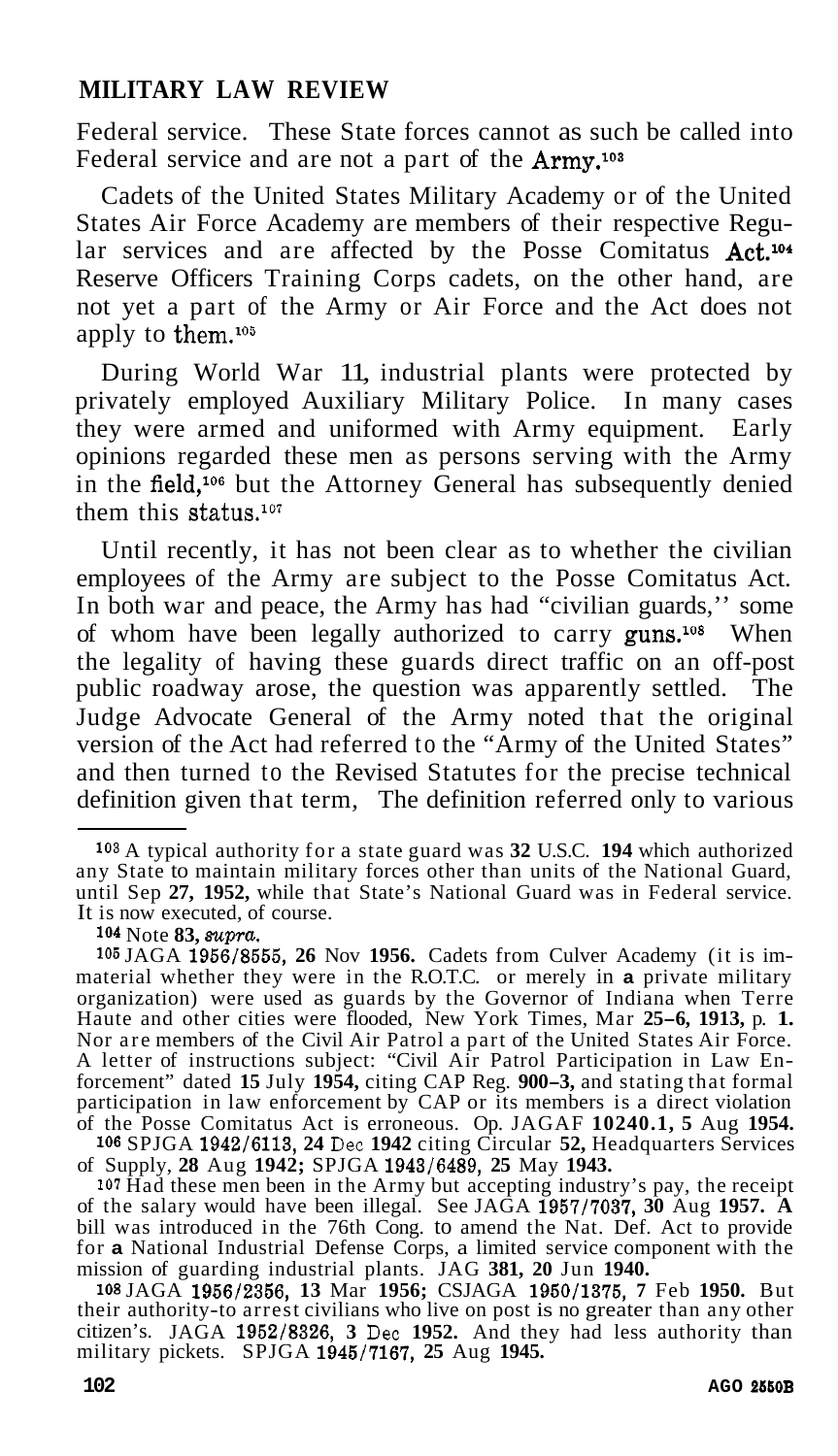classes of military personnel, leading to a conclusion that civilian employees are not a part of the  $\text{Army}$ .<sup>109</sup>

## D. *When Does The Posse Comitatus Act Apply?*

The Posse Comitatus Act is applicable whenever anyone, unless he be within a Constitutional or statutory exception, uses "any part of the Army or the Air Force as a *posse comitatus* or otherwise to execute the laws." What is the meaning of "part"? What does "otherwise" connote? Of what does "execute the laws" consist? Are there never any times of emergency that permit exception to the Act?

There are a number of statutory exceptions to the Posse Comitatus Act, but the most important ones are designed to supplement the President's constitutional powers. He may use the armed forces to suppress insurtections when requested to do so by the legislature of a State (or the governor, if the legislature canot be convened).<sup>110</sup> He may suppress rebellions and enforce Federal laws when unlawful obstructions, combinations, or assemblages, or rebellion make it impractical to do so by ordinary course of judicial proceedings.<sup>111</sup> He can prevent civil rights from being denied the people by insurrection, domestic violence, unlawful combination, or conspiracy when the State is unable, fails or refuses to do **so.112** 

Other statutory exceptions include such diverse objects as ousting unauthorized persons from Indian lands ; preservation of natural curiosities in certain national parks ; enforcement of customs and quarantine laws; and protecting the rights of discoverers of guano islands.<sup>113</sup>

Any "part" of the Army means not only that the entire Army or Air Force may not be used for the prohibited purpose but also

110 **10** U.S.C. **331 (1952** Ed., Supp. **V).** 

111 **10** U.S.C. **332 (1952** Ed., Supp. **V).** This was the express authority used by President Eisenhower to remove the obstructions of justice in the State of Arkansas with respect to matters relating to enrollment and attendance at public schools in the Little Rock (Ark) School District. Ex. Ord. No. **10730,**  Sep **24, 1957, 22 F.R. 7628; 41** Op. Atty. Gen. No. **67,** Nov **7, 1957,** released Dec **29,1958; 27** U.S.L. Week **1117 (1959).** 

<sup>112</sup>**10** U.S.C. **333 (1952** Ed., Supp. **V).**  113 AR **500-50, 22** Mar **1956;** Military Laws **of** the United States, sec. **480- 505 (1949).** 

<sup>&</sup>lt;sup>109</sup> JAGA **1956/6462, 11** Sep **1956.** The opinion notes, however, that the Army's civilian guards directing traffic outside the post would have no greater powers of arrest than an ordinary citizen. It appears that the guards could be deputized, however. See Op JAGAF **14-51.3. 29** Dec **1958** (AFAG Bul No. **209, 12** Jan **1959)** citing a construction (by the Civil Service Commission) **of** sec. **5.103** (m), part **5,** ch. **ZI-236.01** Federal Personnel Manual, as authorizing Federal employees to accept appointments **or** commissions as deputy sheriffs if such service did not interfere with their Federal duties.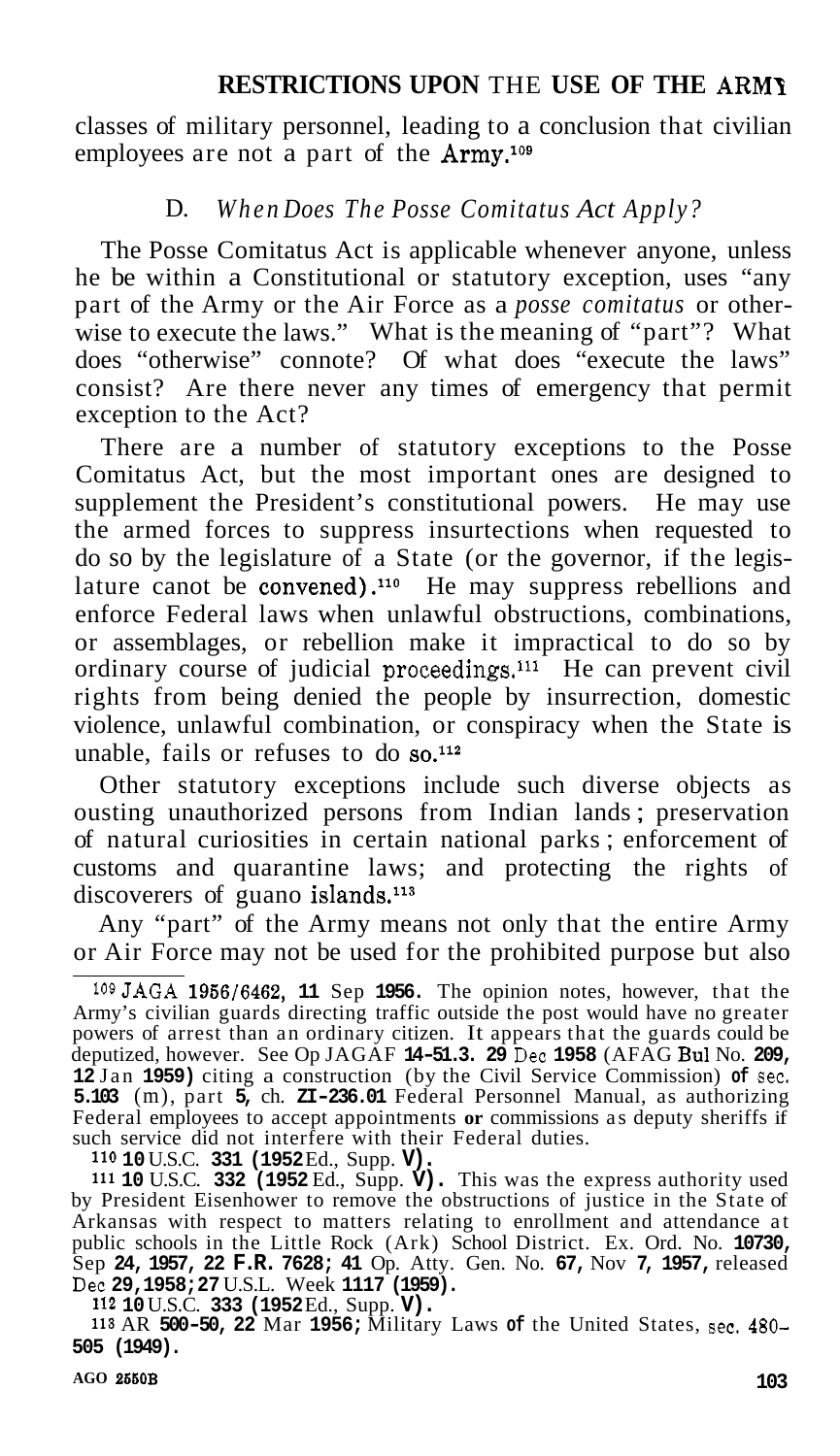that specific organizations, such as regiments, battalions, companies and individual members, such as individual military policemen may not so used.<sup>114</sup> The Washington Herald Post of 7 May 1930 reported a probable violation in an account concerning  $100$ mounted troops and **2** officers from Fort Myer, Virginia, who aided civil authorities in a fruitless search for a murder suspect reported to be in the vicinity of Arlington and defying arrest.<sup>115</sup>

While the above mentioned incident would fall into the classical concept of the *posse,* and it is clear that the Army and its members may not be considered a part of the emergency power of the community in the ordinary signification of that phrase, the Act goes further. "Or otherwise'' signifies that the Army and its members may not be considered a part of the ordinary law enforcement apparatus of the community either.<sup>116</sup> The prohibition  $ex$ tends to assisting the police in investigating a crime committed by a civilian, notwithstanding the fact that any resulting arrests would be made by civilian police accompanying the military.<sup>117</sup>

In practice, "to execute the laws" has been construed to mean the execution of the civil laws, that is, the laws enacted by the Federal, State, or local governments for the governments of the community as a whole, without regard to the military or civilian status of the individual members thereof. This principle has been sometimes stated in terms of enforcement of the laws against civilians. This is believed to be inaccurate, however; the Act makes no mention of the persons against whom the laws are executed but merely prohibits the employment of the Army to execute the laws. Thus it is the character of the laws executed and not the person against whom they are enforced which is important.118 The Uniform Code of Military Justice **119** is a statutory exception to the Posse Comitatus Act, making possible the enforcement by military personnel of the laws required for discipline.

In the event of national calamity or extreme emergency—such as an A-bomb attack, invasion, insurrection, earthquake, a fire, or flood, the interruption of the **US.** mail, or any calamity as an A-bomb attack, invasion, insurrection, earthquake, a fire,<br>or flood, the interruption of the U.S. mail, or any calamity<br>disrupting the normal process of Government—which is so<br>imminent as to render denserous the eval imminent as to render dangerous the awaiting of instructions

<sup>114</sup> **JAGA 1956/8555,26** Nov **1956.** 

**<sup>115</sup>TJAG declined to render an opinion as to the legality of such use on only the newspaper's statement of facts. JAG 370.6,17 May 1930.** 

<sup>116</sup> **JAGA 1956/8555,26** Nov **1956.** 

**<sup>117</sup>JAG 370.6, 8 May 1930, 2 Dig. Op. Army sec. 81.5;** *id.* **370.6, 15 Jun 1926. <sup>118</sup>JAGA 1956/8555, 26 Nov 1956. See Section IV and fn 230,** *infra.* 

<sup>119 10</sup> U.S.C. 801-940 (1952 Ed., Supp. V).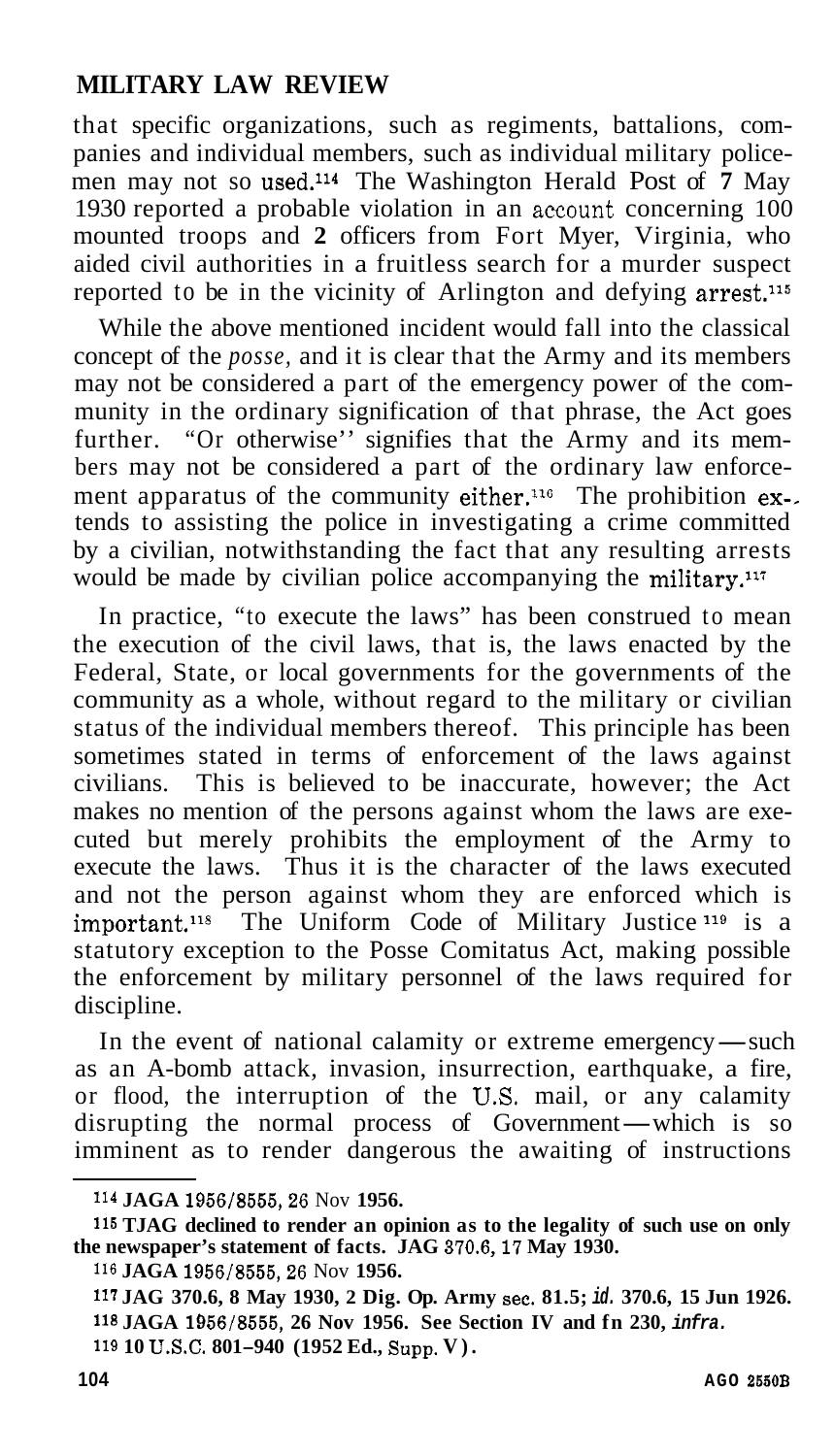from the proper military Department, an officer may take whatever action the circumstances reasonably justify.<sup>120</sup>

The best example of prompt action and good judgment is the universally commended activity of Federal troops in the San Francisco earthquake and fire in April, 1906.<sup>121</sup> Soldiers moved promptly and captured President McKinley's assassin in 1901,<sup>122</sup> and, in 1920, the commanding officer of Governor's Island rushed a battalion of infantry to the scene of the Wall Street bombing.<sup>128</sup> On Sunday, March 18, 1928, 150 Chinese, detained by immigration authorities on Angel Island in San Francisco Bay, assaulted a matron and started a mutiny. The commanding officer of nearby Fort McDowell properly sent troops and restored order.<sup>124</sup>

While the Angel Island incident may be justified on an emergency basis it could have been sustained as an action necessary to protect government property. The right of the United States to protect its property by intervention with Federal troops is an accepted principle of our Government. The exercise of this right is an executive function and extends to all Government property of whatever nature and wherever located, including premises possessed, though not necessarily owned, by the Federal Government. Intervention is warranted where the need for protection of Federal property exists and the local authorities cannot **or** will not give adequate protection.<sup>125</sup>

121''In a desperate situation Gen. Funston saw clearly the *thing* that was necessary to be done and did it." Rept. of Sec. War, **19 (1906),** cited **in** *Federal Aid, supra* note **18** at **309-10.** Wiener, *supra* note **33** at **52.** 

122 New York Times, Sep. **7,1901,** p. **1.** 

128 Dupuy, *Governor's Island,* Its *History and Development,* **1637-1937, 36 (1937),** cited in Wiener, *supra* note **33,** at **65-6.** The troops were accompanied **by** the **Staff** Judge Advocate, Major Allen W. Gullian, who later became The Judge Advocate General of the Army.

124 JAG **370.6, 13** Apr. **1928;** Dig. Op. JAG **191230,** par. **13;** Wiener, *supra*  note 33 at **66;** par. **506.09,** AF'M **110-3,1** Jul. **1956.** 

126 AR **600-50,22** Mar **1966.** 

<sup>120</sup> AR **500-50, 22** Mar **1956; 24** Op. Atty. Cen. **549 (1902)** ; **33** Op. Atty. *Gen.*  **662 (1923)** ; par. **50609,** AFM **110-3, 1** Jul **1955.** The Air Force sponsored National Search and Rescue plan completed **129** rescue, relief and disaster missions between **1** Jun **1957** and **14** Aug **1957.** New York Times, **15** Aug **1967,**  p. **21.** For a partial list of Army aid in disasters see Appendix B. As a general rule, if a calamity is designated as a "national disaster" the Army will have tendered aid. Although AR **500-50** permits emergency use of troops when the "circumstances reasonably justify", a sounder test is that of "necessity." (Surrently the doctrine taught at the Judge Advocate General's School, U. **S.** Army, this concept is based on the forerunner of *AR* **500-50,** General Order Number **26,** Headquarters, Army, **1894,** as cited in Winthrop, *Military* Law *and Prece- dents* **868 (2** Ed, **1920** Reprint). Certainly it would be much safer to use "necessity" as criteria because there is danger of having to justify past actions in order to avoid criminal or civil liability.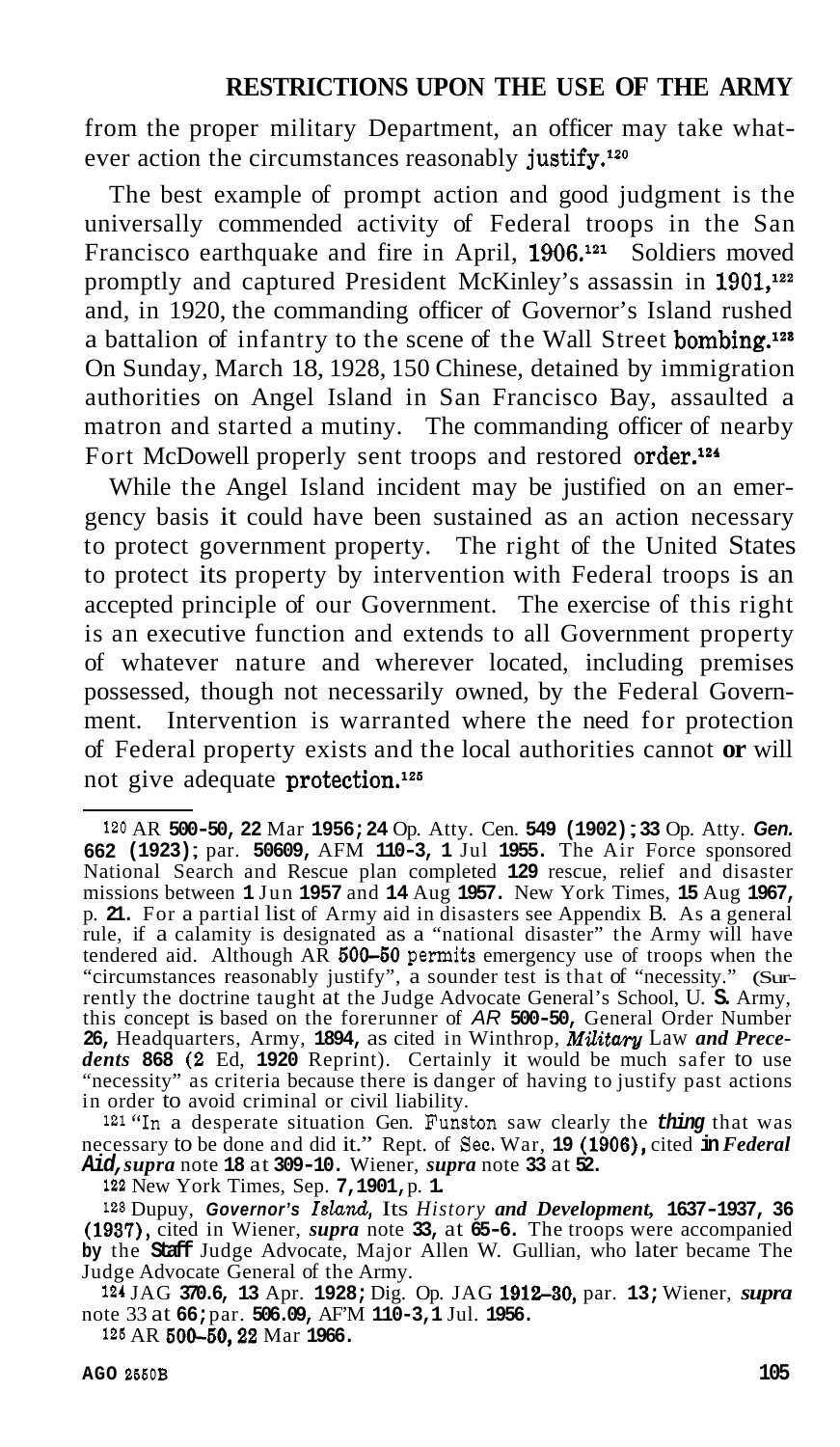Intervention must be restricted to temporary needs and should not be on a permanent basis. Thus, in 1933, there was no **objec**tion to furnishing troops to guard the United States mint as a matter of emergency but their permanent assignment for that purpose was deemed to be inadvisable and contrary to the established policy of the Government.<sup>126</sup> This rule has now been extended to prohibit detailing Army personnel to answer emergency calls to various Government buildings in the District of Columbia.\*\*' Because the need was temporary, soldiers have been properly furnished to guard the residence and office of the United States High Commissioner to the Philippine Islands ; **128** to protect the last resting place of the late President Franklin D. Roosevelt;<sup>129</sup> to protect funds used to pay Chanute Field soldiers while such monies were in Post Office Department hands between the train and the bank;  $130$  and to guard gold in transit if on an emergency basis.1s1

By Executive Order **8972, 12** December **1941,** the President directed the Secretary of War to maintain military guards and to take other appropriate measures to protect from injury national defense material, premises, and utilities. While this au-

**<sup>129</sup>**The Hyde Park, N.Y., gravesite had been presented to the United States, and the Department of Interior had had no chance to arrange for permanent protection. SPJGA **1945/10728, 19** Oct **1946,** citing opns. JAG **093.7, 21** May **1940;** *id.* **370.61, 19** Jan **1934;** *id.* **370.61, 27** Dec **1933;** *id.* **370.6, 14** Sep **1926. <sup>180</sup>**JAG **370.6, 28** Jun **1924.** 

**<sup>131</sup>**JAG **370.61, 19** Jan **1924;** but see JAG **370.6, 14** Sep **1926,** where a permanent detail of three soldiers was requested *to* guard shipments of money, by registered mail, through uninhabited New Mexican country. There *being*  **no** actual or threatened robbery, the request was denied. The Army's position was set out in **1926,** in a letter to the Provost Marshal General:

"The dictum of Justice Miller in the case of *In re Neugle,* **136** U.S. **66,**  declaring the power of the President to provide a sufficient guard  $\sigma$ **f** soldiers to insure the protection of the mail, has not been overlooked ... such authority . . . does not extend to the general policing of all mail trains by United States troops, but only to the protection of the mail following advice to the Federal authorities of a particular and imminent danger. .."

**<sup>126</sup>**JAG **370.61, 27** Dec **1933.** 

**<sup>127</sup>**JAGA **1955/5613,15** Jun **1965.** 

**<sup>128</sup>** The Commanding General of the Philippine Islands Department determined that the number of civilian guards was inadequate to protect public property due to unusual conditions and that the need was temporary. **JAG 093.7,21** May **1940.** The provisions **of** the Posse Comitatus Act were applicable to the Philippine Islands at that time. JAG **370.6, 15** Jan **1924;** *id.* **13** May **1931;** *id.* **321.4,ll** Jun **1923.**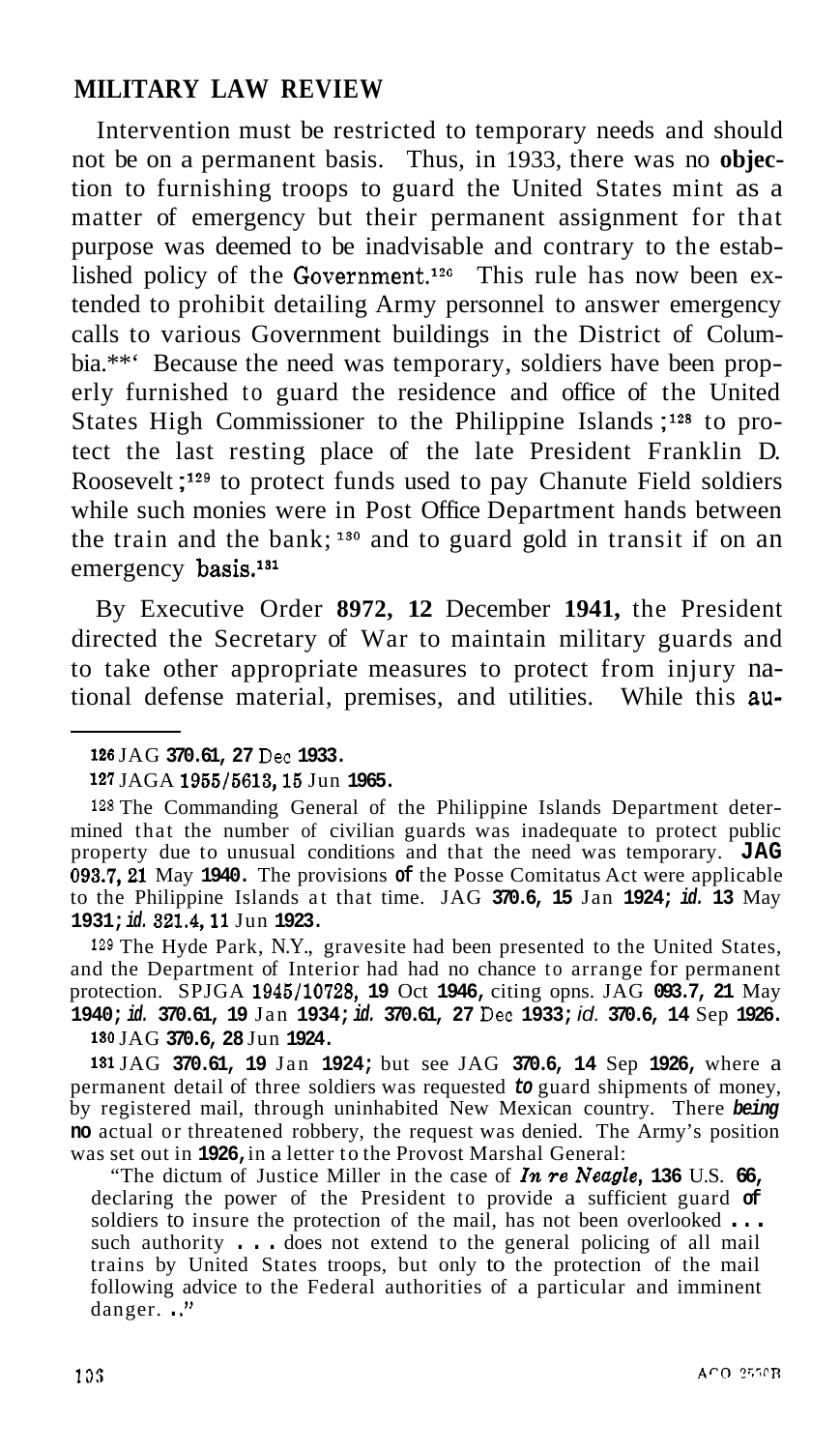thority is still cited in Army Regulations, it is doubtful if its validity can be extended into periods of peace.<sup>132</sup>

The Posse Comitatus Act, it may be concluded, is normally applicable to military organizations or individuals operating as a part of the emergency power of the community or of the ordinary law enforcement facilities executing any laws against anyone (unless excepted by statute or the Constitution). Nevertheless, emergency circumstances may justify the employment of troops even though not normally permitted.

#### *E. Act Limited To Certain Geographical Locations*

*So* far as territoriality is concerned, the Posse Comitatus Act applies in the continental United States, its territories and its possessions (subject to express exceptions discussed below). It does not apply in foreign countries, where military forces of the United States are frequently stationed.

Until a Federal court decided to the contrary in *Chandler* v. *United States,* **133** The Judge Advocate General of the Army was of the opinion that the Act did restrict Army activities in foreign  $countries.<sup>134</sup>$  Accordingly, he disapproved requests that the Army hold a civilian prisoner pending trial before the United States Court in China at Tientsin<sup>135</sup> and to transport to the United States, in Army vessels, those Americans whom the court convicted.<sup>136</sup> Troops were not permitted to execute the laws in the

I33 **171** F. **2d 921 (1948))** cert. denied **336** U. S. **918 (1949))** reh. denied **336 U.S. 947 (1949).** 

184 Some **of** these earlier opinions were cited to sustain an opinion that the Posse Comitatus Act forbade use of military police in regulating traffic in the *Territory* of Hawaii. JAGA 1956/1192, 16 Jan 1956. The same conclusion might well have been reached without resorting to authorities which have been so definitely weakened. See fn **139,** *infra.* 

 $135$  In two cases the Consul General asked and was refused anything more than a cell in the guardhouse or some other secure room for the prisoner. **He** was told that he would have to have the marshal or such other civili as the Court might designate retain custody of the prisoners. JAG **014.5, 27**  Oct **1923;** *id.* **014.5,20** Dec **1923.** 

188 JAG **641.1,6** Mar **1924.** 

JAG **370.6, 1B** Oct **1926; 6** Camp Gen. **741 (1927).** 

<sup>132</sup> AR **500-50, 22** Mar **1956.** President Roosevelt promulgated his Executive Order **5** days after the bombing of Pearl Harbor and under the authority of the Act of **20** Apr **1918, 40** Stat. **533,** (now **18 U.S.C. 2155),** the World War **I**  anti-sabotage act. The President relied on this Act to permit him to post guards on private property, during war time, when civilians were unable to guard<br>the property themselves. In the author's opinion, the normal peacetime situa-<br>tion would not justify such intervention, but the authority is tacitly **A** more thorough discussion of this point is beyond the scope of this thesis.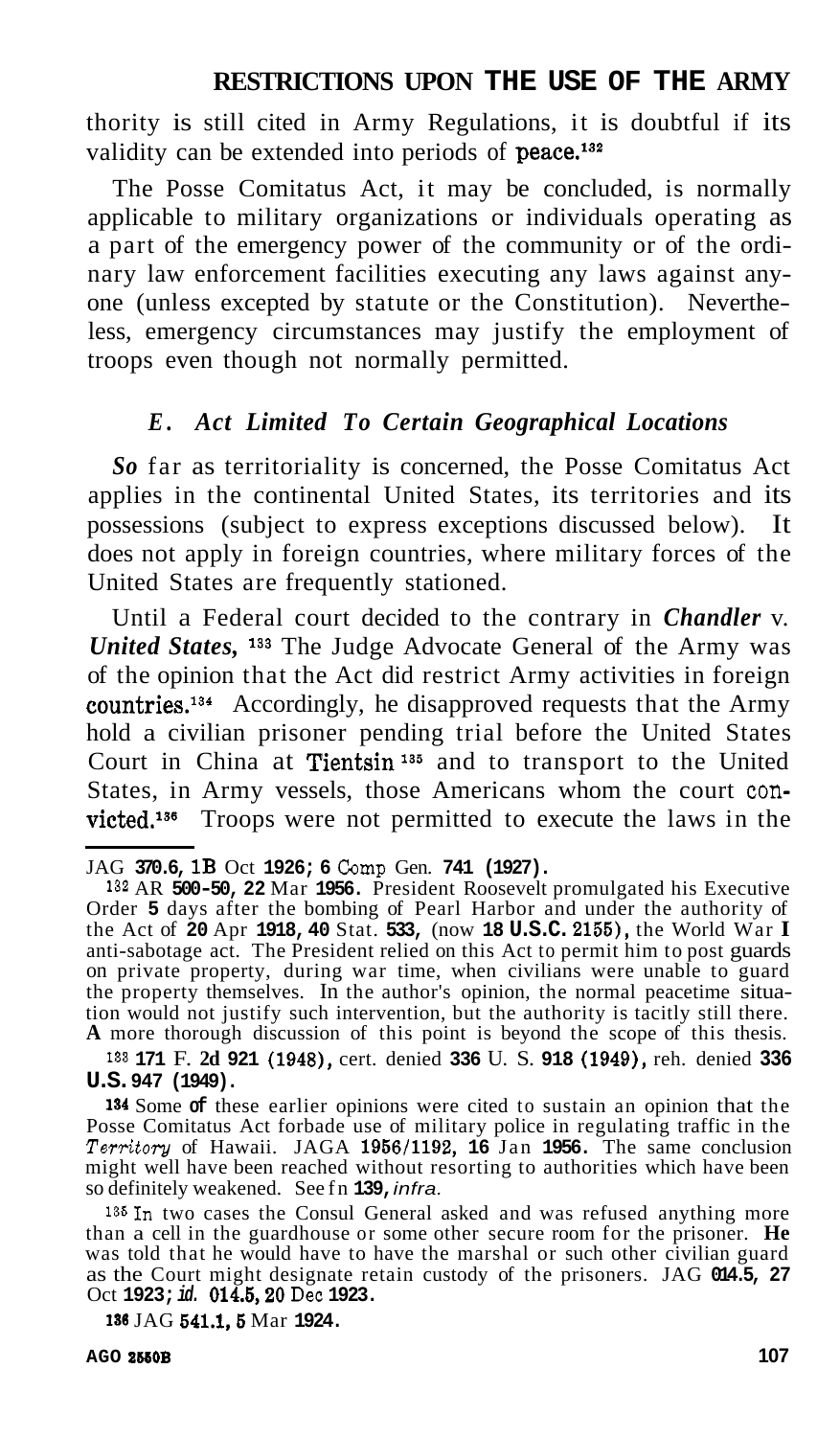Philippine Islands **13'** and they were restricted in the field of law enforcement in Puerto Rico.<sup>138</sup>

The *Chandler* case arose shortly after World War I1 had ended when Chandler, an American citizen, was charged with treason and arrested in Germany by Army authorities acting for the Department of Justice. Presented with the issue of applicability of the Posse Comitatus Act, the court said: ". . . this is the type of criminal statute which is properly presumed to

have no extra-territorial application in the absence of statutory language indicating a contrary intent.  $\overrightarrow{ }$  Particularly, it would be unwarranted Particularly, it would be unwarranted. to assume such a statute was intended to be applicable to occupied enemy territory, where the military power is in control and Congress has not set up a civil regime." 139

Accordingly, it seems reasonably well-established that the Posse Comitatus Act imposes no restriction on employing the military services to enforce the law in foreign nations. In recent years the Army has been requested to (and The Judge Advocate General of the Army has approved) take such actions in overseas areas as making identification of persons suspected of committing, in the United States, certain civil offenses, giving lie detector examinations and interviewing suspects.<sup>140</sup>

138 The Army considered borrowing convict labor, to be guarded by soldiers, in Puerto Rico to fill holes on the rifle range. The Posse Comitatus Act problem was never fully resolved (although it was recognized), because the land was to be soon transferred and the opinion suggested waiting on the transfer. **JAG 684,l** Apr **1925.** 

139 Chandler v. United States, *supra* note **133** at **936.** In similar cases, convictions of "Axis Sally" and "Tokyo Rose" were sustained. See Gillars **v.**  United States, **182** F. **2d 962** at **972, 973** (D.C. Cir., **1950),** and Iva Ikuko Toguri D'Aquino v. United States, **192** F. 2d **338** at **350** (9th Cir., **1951),** cert. denied **343** U.S. **936 (1952),** reh. denied **343** U.S. **958 (1952).** Using the Chandler case as authority, Army guards and military transportation were approved for deporting an undesirable alien, provided that agents of the Naturalization and Immigration Service retained custody until the ship left the territorial limits of the United States. JAGA **1952/9649, 5** Feb **1953.** Land or naval forces may be employed for the safekeeping and protection of an accused extradicted from a foreign country to the United States. **18** U.S.C. **3192.** 

**<sup>140</sup>**JAG **014.13, 1** Apr **1919** (comparison of photo of forgery suspect with a soldier in France); JAGA 1954/5140, 10 Jun 1954 (identification of soldier<br>stationed in Korea); *id.* 1954/5140, 10 Jun 1954 (identification of soldier<br>on soldier stationed in Europe and accused of violation of a State law **1957/2176, 6** Mar **1957** (taking statement of soldier stationed in Germany for State police).

<sup>137</sup>Despite the provisions of Sec. **5** of the Act of Aug **29, 1916,** Philippine Organic Act, **(39** Stat. **545)** that the statutory laws of the United States should not apply to the Philippine Islands except when they specifically so provide. The Governor General was denied **500** Philippine Scouts (a part **of** the United tiated between land and ship quarantine (the latter is expressly provided for by Congress). JAG **370.6,16** Jan **1924.**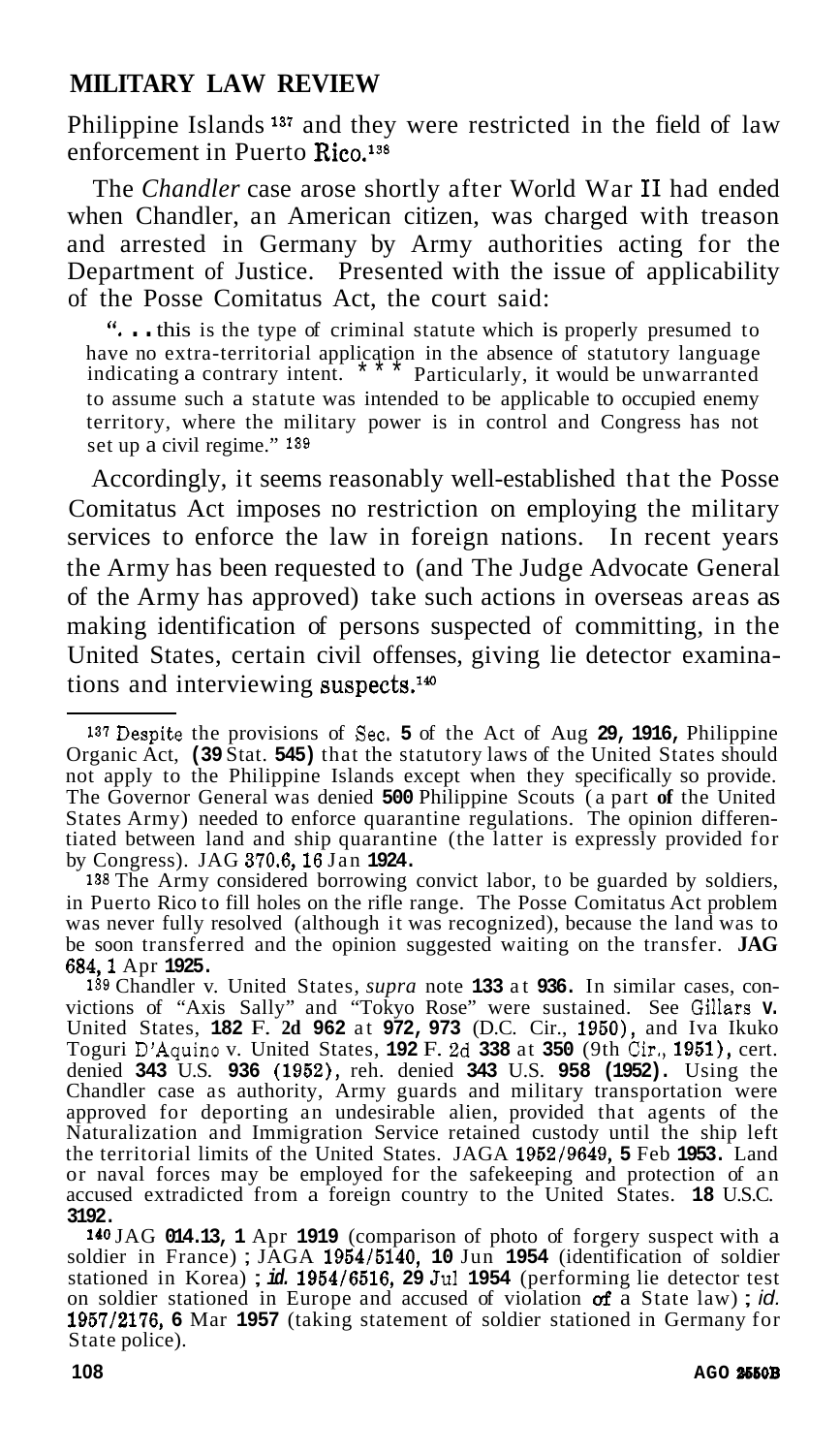The applicability of the Posse Comitatus Act in Territories must be differentiated from that in foreign areas. A number of earlier opinions of The Judge Advocate General of the Army to the effect that the Posse Comitatus Act applies in United States Territories and Possessions are based on the overruled concept that the Act was applicable worldwide.141 There is abundant authority for the proposition, though it would be difficult to attempt to generalize as to all of the areas concerned. With the exception of the Alaskan exclusion, the Posse Comitatus Act is not restrictive within its own terms. In the *Chandler* case there is dicta that the Act should apply in those areas where the military power is not in control or where Congress has set up a civil regime,142 and there is an implication of applicability in certain Federal legislation.

Such legislation permits the Governors of Hawaii, the Virgin Islands and Guam to receive aid from the military or navaI forces of the United States to prevent or suppress lawless violence, invasion, insurrection, or rebellion.<sup>143</sup> Formerly, the Governor of the Canal Zone was responsible for control there<sup>144</sup> and permitted to call on the military for aid similar to that accorded

**<sup>141</sup>**JAGA **1966/1192, 16** Jan **1966;** *id.* **1956/5291, 5** Jul **1956** (Army traffic patrols on off-post highways are forbidden) ; JAG **370.16, 24** Feb **1921** (an inference that it was unlawful for soldiers to have gone aboard a Russian ship (quarantined in Honolulu harbor) to quell a mutiny among Chinese passengers. **No** protest was made by Russia or China so the incident was considered closed without directly answering the question). One opinion expressed the view that Army personnel should be used to aid the Department of Justice in determining the whereabouts of a fugitive believed to be in Puerto Rico. The decision was based on comity rather than inapplicability of the Act. JAG **370.6, 16** Jun **1926.** Subsequent opinions overrule, by implication, any conception that the Act is not applicable. JAG **370.6,** 8 May **1930;** JAGA **1952/4810, 26**  May **1952;** *id.* **1953/6465. 25** Aug **1953;** *id.* **1956/6723, 27** Aug **1956.** But as recently as **1956,** The Judge Advocate General of the Air Force apparently overlooked the Chandler case and sustained the opinion of a subordinate SJA to the effect that it would be a violation of the Posse Comitatus Act to serve an out of state notice of citation in a divorce suit against an airman stationed in the Ryukyus Islands. **142 Supra note 139. 143** Act of Apr **30, 1900, sec. 67, 31** Stat. **153, 48** U.S.C. **532** (Hawaii); Act **154, 1743** Act of Apr **30, 1900, sec. 67, 31** Stat. **153, 48** U.S.C. **532** (Hawaii); Act **154** 

of Jun **22, 1936,** sec. **20, as** amended, **49** Stat. **1812, 48** U.S.C. **1405s** (Virgin Islands); Act-of Aug **1, 1950,** c. **512,** sec. **6, 64** Stat. **386, 48** U.S.C. **1422 (b)** (Guam). The Judge Advocate General of the Air Force is of the opinion that the Posse Comitatus Act was applicable to Guam, thus preventing **the**  OSI from conducting an investigation (with a view toward civilian prosecution) into an allegation that two Guam policemen wrongfully assaulted an airman stationed there. The opinion notes that should a legitimate military purpose be served by the investigation there would be no objection even though civilian law enforcement agencies derived an incidental benefit. Op. JAGAF **6-81.1, 16** Dec **1955.** This **is** also the Army view. See fn **164,** *infra.* 

**144 2** Canal Zone Code, **6, 7,8.**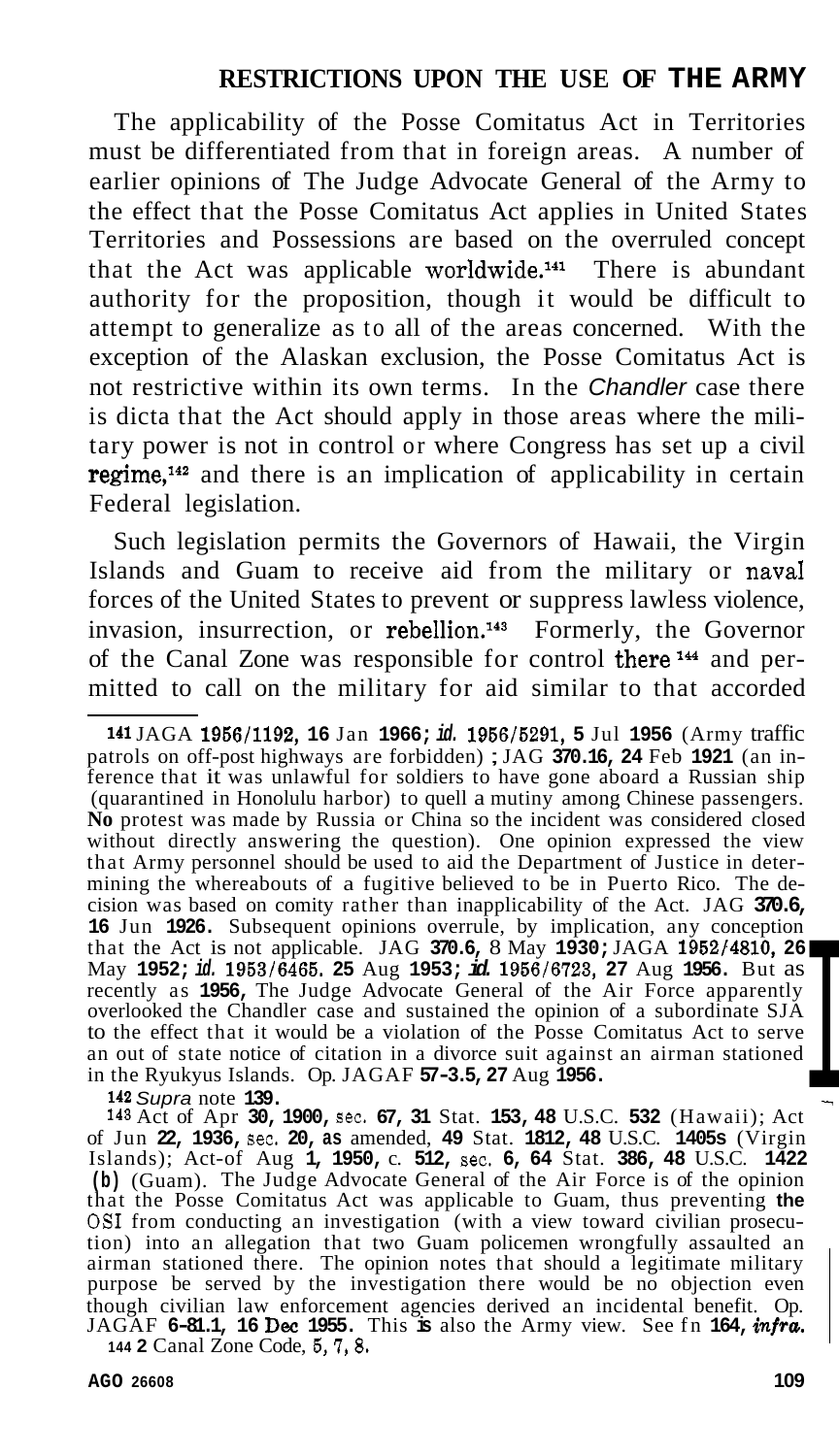those governors mentioned above.<sup>145</sup> Now, because of a proclamation of national emergency,<sup>146</sup> the Commander-in-Chief, Caribbean is superior to the Governor and charged with protection **of** the canal and enforcement of the laws.147 Statutes which specifically approved the use of military forces in aid to civil authorities in Puerto Rico were repealed as of the date the Constitution of the Commonwealth of Puerto Rico became effective. Puerto Rico comes within the purview of the Act and military commanders should be guided by the same policies governing intervention with Federal troops as are applicable within the States and Territories of the United States.148 American Samoa was governed, under the President, by the Navy until 1951 **149** when the Chief Executive transferred this responsibility to the Department of the Interior.<sup>150</sup> Neither the Constitution nor the laws of the United States applied when the Naval "Commandant-Governor" was in power **151** and the Posse Comitatus Act was inapplicable. The transfer from one executive branch to another should cause no change. The Pacific Trust Territories are governed by the Navy and the Posse Comitatus Act is inapplicable.<sup>152</sup>

At the time of writing, legislation has been enacted to make States of two former territories. One, Hawaii, has already teen mentioned as being one of those places where the governor, in some instances, could apply directly to the military commander for aid. Nevertheless, Hawaii is also a place where the Posse Comitatus Act was made expressly applicable by legislation.<sup>153</sup> Certainly the Act will continue to apply when Hawaii is a State.

The only state where the Posse Comitatus Act does not apply is Alaska. In the gold rush days of the then "District of Alaska" a statute was needed to strengthen the authority of the law enforcement officials and to protect them from mobs. Such authority was granted in a bill that exempted them from punishment if a rioter was killed and made all of the rioters equally guilty if one of them killed or wounded any magistrate, officer

151 Reid, *Overseas America* **54 (1942)** ; Emerson *et al., America's Pacifio Dependencies* **95,127 (1949).** 

<sup>145</sup>**E.O. 2382,** May **17,1916.** 

<sup>146</sup> Proc. **2914,** Dec **16,1950,64** Stat. A **454.** 

<sup>147</sup> E.O. **10398,17** Fed. Reg. **8647,** Sep **30,1952.** 

**<sup>148</sup>**AR **500-50,22** Mar **1956;** JAG **684,l** Apr **1925.** 

<sup>149</sup>**48** U.S.C. **1431a.** 

<sup>150</sup>**E.O. 10264,** Jun **29,1951,16** Fed. Reg. **6419.** 

<sup>152</sup> Emerson *et al.,* note **151** *supra* at **109.** 

<sup>16</sup>s The Act was made applicable to Hawaii by subsection **5 (a),** Act **of** Apr **30, 1900,** Hawaiian Organic Act, **31** Stat. **141, 48 U.S.C. 495** which provided that the Constitution and all laws of the United States not locally inapplicable shall have the same force and effect in the Territory **as** they have elsewhere in the United States.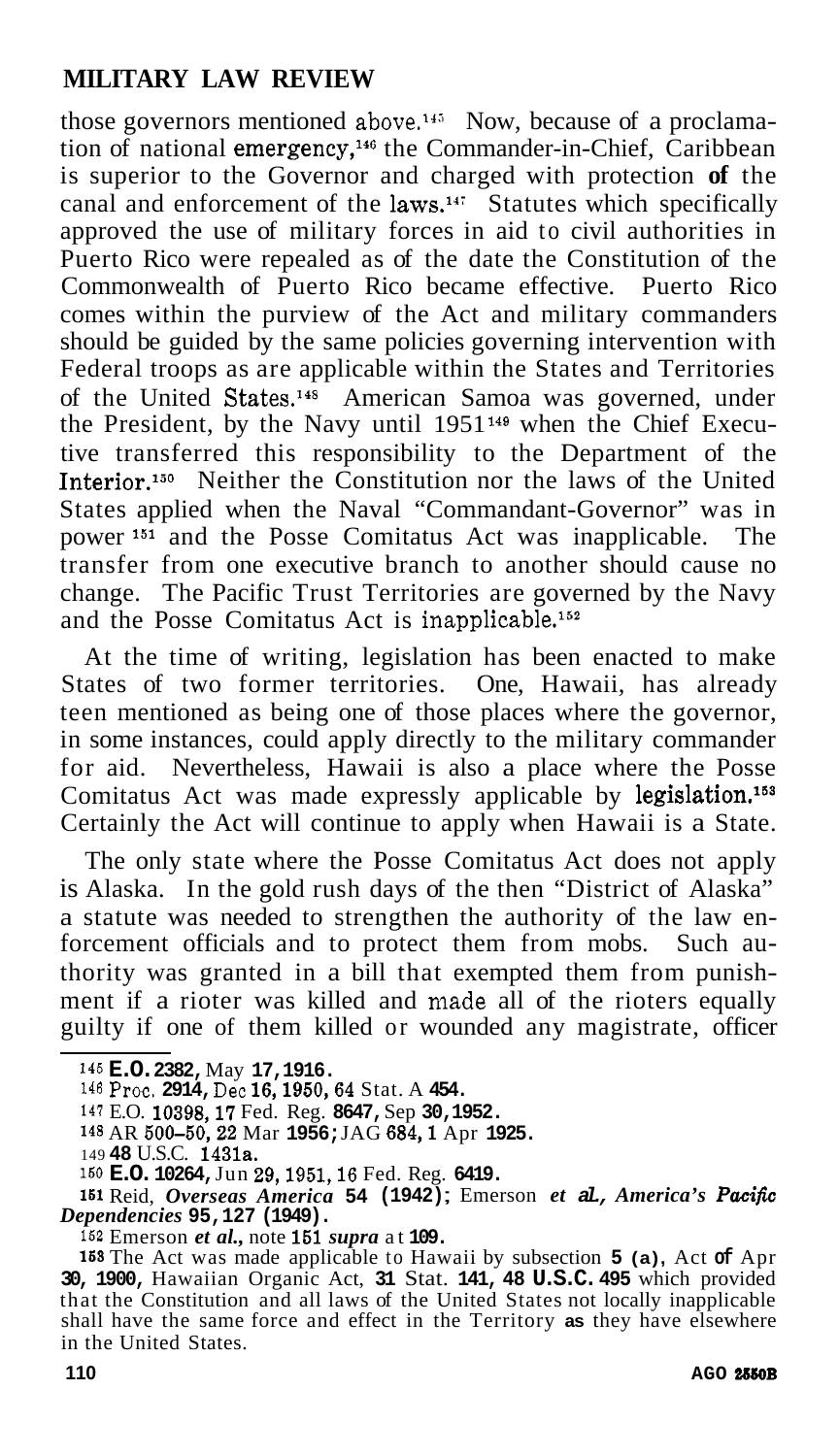or persons who were acting in their aid.154 An act was passed in **2900** to permit easier enforcement of the anti-riot statute by making the Posse Comitatus Act inapplicable.<sup>155</sup> The admission of Alaska to the Union has not, in the author's opinion, changed the law.<sup>156</sup> The pertinent provisions of the Act permitting Alaska to become the forty-ninth state are as follows:

**''...** All of the laws of the United States shall have the same force and fect within said State as elsewhere within the United States.  $* *$  and effect within said State as elsewhere within the United States. the term 'laws of the United States' includes all laws or parts thereof enacted by the Congress that **(1)** apply to or within Alaska at the time of the admission of the State of Alaska into the Union, **(2)** are not 'Territorial laws' as defined in this paargraph, and **(3)** are not in conflict with any other provisions of this Act." **<sup>167</sup>**

In drafting the Alaskan Statehood Act,<sup>158</sup> the framers realized that some provision would have to be made to preserve all laws in effect that were applicable to the territory of Alaska. The abovequoted provision was included to prevent legal chaos and was expressly included in the act in order that all laws applicable to Alaska would be continued in effect until such time as they should be changed by Congressional enactment. That this was the intent of Congress is apparent from the statement in the Committee report **159** that:

"Subsection 8(d) is an amendment providing for the continuation of laws which are in effect at the date of admission."

The Departments of the Army, Justice, Interior and the Comptroller concur in the author's view that all laws (and regulations implementing these laws) that were applicable to Alaska at the time of the passage of the Alaskan Statehood Act, will continue to be applied in the same manner that they had been applied previously. This situation has to do, primarily, with those laws (and regulations) which are applied according to the definition of Alaska as being included in or excluded from the United States. Alaska should be considered to be within or without the United States depending on how it was considered in the application **of** 

**<sup>166</sup>**The reason "continental United States" was used in the opening sentence of this section.

167 Alaskan Statehood Act, Act of Jul **7, 1958,** sec. 8(d), **72** Stat. **339. 158** *Ibid.* 

169 JAGA **1959/1338,21** Jan **1959.** 

<sup>154</sup> Act of Mar **3,1899,** c. **429,** sec. **363,30** Stat. **1325.** 

<sup>1</sup>SSAct **of** Jun **6, 1900,** c. **786,** sec. **29, 31** Stat. **330,** The anti-riot act is to be found in Sec. **66-2246,** Alaska Compiled Laws Annotated **1949.** Even though the Posse Comitatus Act was clearly made inapplicable to Alaska, an inquiry was made as to the propriety of using troops to protect the Alaskan Railway (then wholly owned by the United States) during strikes. The opinion approved the use of troops, not on a basis of suppressing a disorder but because they would be guarding Federal property, for which no further proclamation or special formality would be required. JAG **370.61, 5 Nov 1924.**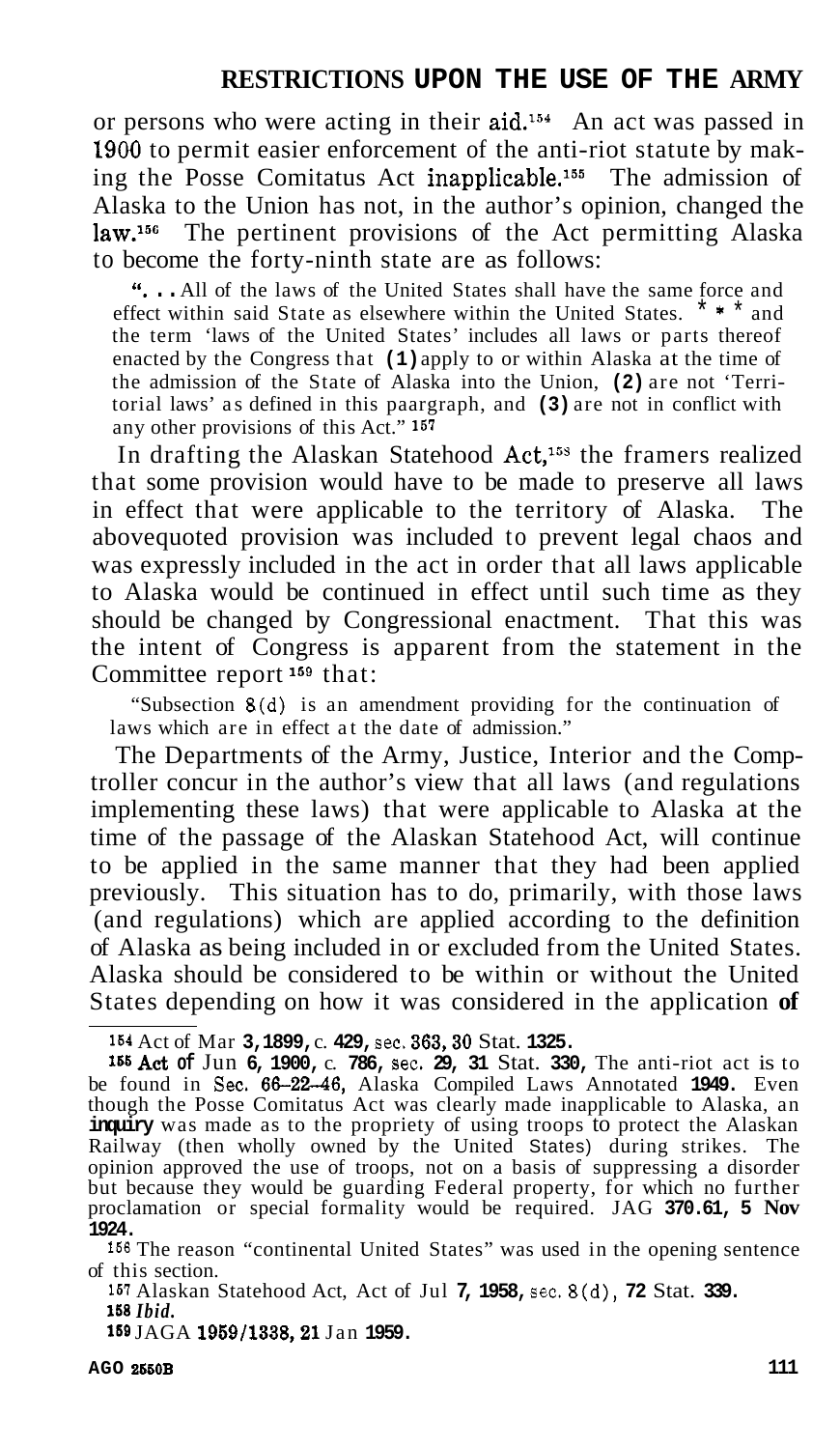the statute in question before the passage of the Alaskan Statehood Act. Consequently, the Posse Comitatus Act continues to have no application in Alaska.<sup>160</sup>

### IV. APPLICATION OF THE POSSE COMITATUS ACT

#### A. *General*

Some aspects of the application of the Posse Comitatus Act have already been discussed but the day to day problems can be more easily anticipated or solved by comparing cases, their functions, and the reasons why the restrictions were imposed. Most problems arise because of the "or otherwise execute the laws" clause and not the *"posse"* provision of the Act. Consequently, this chapter will be devoted to exploring such issues as Army criminal detection, guarding of criminals, service of process, and the private employment of soldiers in law enforcement positions.

## B. *Criminal Investigations*

Congress has enacted a set of military disciplinary lawsobviously best administered by military personnel<sup>161</sup>—and it has expressly consented to enforcing civil law to the extent of assisting in the criminal investigation and apprehension of military personnel who are offenders.<sup>162</sup>

The modern military post is populated by both soldiers and civilians and entertains many civilian visitors, all of whom pose **a** potential regulatory problem to a commander charged with security, safety, public health and crime prevention or detection.<sup>163</sup> How far can he go in investigating crimes, without violating the Posse Comitatus Act, where civilians are involved?

*<sup>16</sup>oZbid.* See also **38** Comp. Gen. **447 (1958);** JAGA **1959/1200, 22** Jan **1959; 38** Comp. Gen. **468 (1958)** ; contra, **38** Comp. Gen. **261 (1958).** 

*<sup>161</sup>*Uniform Code of Military Justice, **10 U.S.C. 801-940 (1952** Ed., Supp. **V).** Military criminal investigators may instigate valid searches by state or civilian officials of the off-base dwelling of a person subject to the Uniform Code of Military Justice. They may participate in the searches, when requested, and may request assistance from civilian law enforcement agencies in obtaining evidence or information from civilian sources. Op. JAGAF **1967/ 11, 7** Feb **1957.** 

*<sup>162</sup> Id.,* at sec. **814** (Art. **14,** UCMJ). The Ar Force expressed a willingness to dooperate, where so requested, in matters relating to violations, by airmen, of state liquor laws, "subject to limitations of the Posse Comitatus Act." Op. JAGAF **57-81.4,20** Apr **1954.** 

*<sup>163</sup>*For a full discussion of the subject see, Oliver, *The Administration of*  <sup>163</sup> For a full discussion of the subject see, Oliver, The Administration of Military Installations : Some Aspects of the Commander's Regulatory Author-<br>*ity With Regard to the Conduct and Property of Civilians and Milita Personnel* (unpublished thesis, TJAGSA, Charlottesville, Va., **1958).**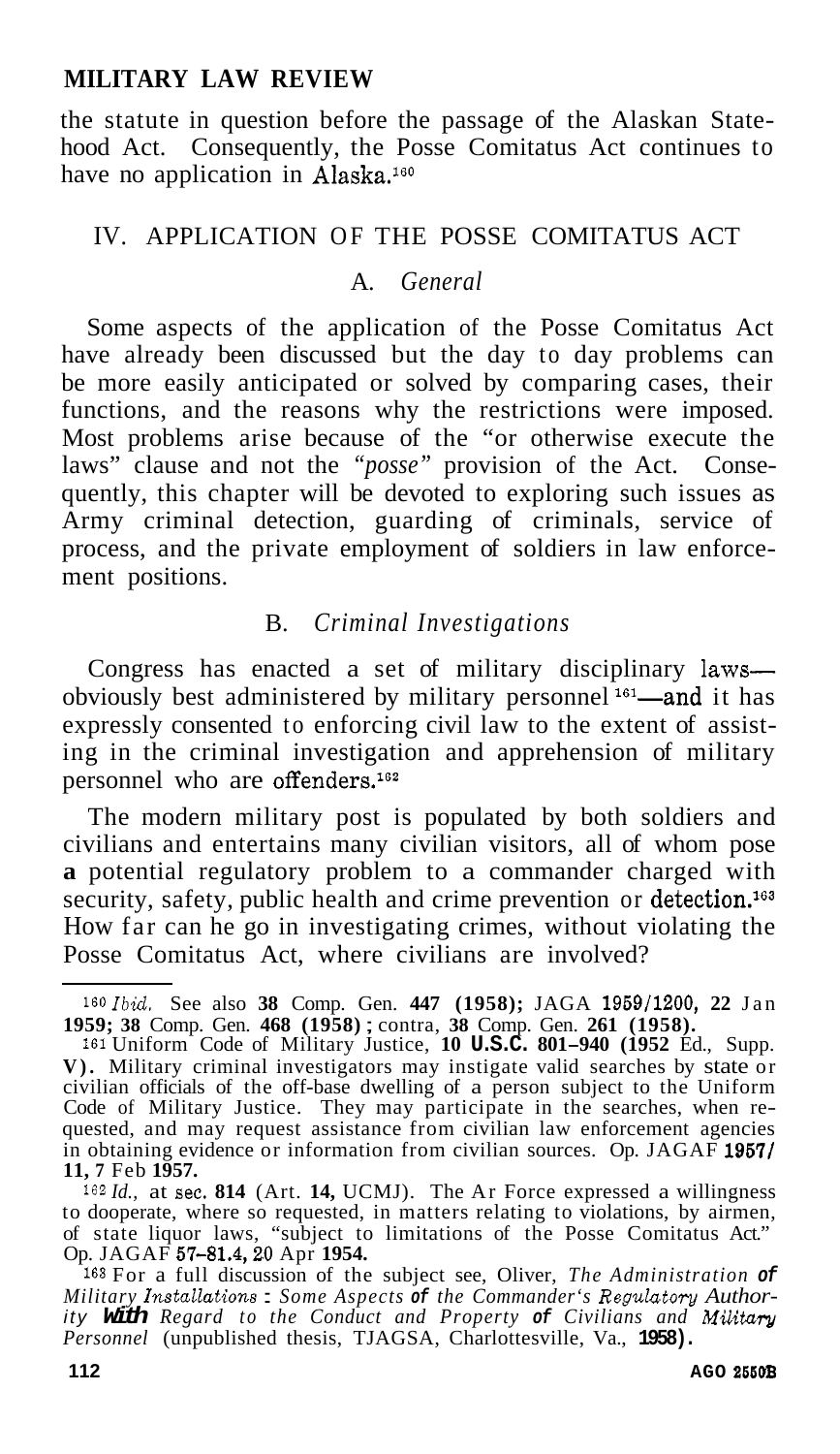The criteria is whether the circumstances surrounding the crime are such as to cause an investigation of the offense to be made by the military authorities for military purposes. For instance, if military personnel are under suspicion, the employment of a lie detector on military or civilian witnesses, for the purpose of determining the proper disposition as to the military personnel involved, would not constitute a violation of the Posse Comitatus Act.<sup>164</sup>

Military police may interrogate civilians, subject to their consent, when investigating unlawful acts committed by members of the Army,<sup>165</sup> and they may give oaths to the civilians in connection with the interrogation.<sup>166</sup> A military purpose is served in investigating selective service registrants <sup>167</sup> and Department of Defense employees who are not normally subject to military jurisdiction.<sup>168</sup> Soldiers were not permitted to assist the Department of Justice in investigating charges of bribery against exchange employees<sup>169</sup> but, if a more recent opinion<sup>170</sup> is correct, a military purpose should have been found to permit the assistance. The Judge Advocate General has expressed the view that it would be permissible to give a blood alcohol test to a consenting civilian suspected of intoxication arising on a military reservation even though the sole purpose was in connection with investigations prior to bringing charges in a civilian court. The rationale is that since any such intoxication is intimately connected with good order and discipline, the investigation is in fact in connection with a military purpose and not precluded by the

The Posse Comitatus Act prohibitions extend to assisting the civilian police in investigating a crime committed by a civilian, notwithstanding the fact that any resulting arrests would be made by civilian police accompanying the military.172 Thus, there

*<sup>164</sup>***JAGA 1953/6465, 25 Aug 53. And "the Provost Marshal will inform the appropriate civilian police agency, if in the course of a criminal investigation it is determined that persons not subject to the Uniform Code of Military Justice are involved** . . .," **Par. 9, AR 195-10, 19 Nov 1957. <sup>165</sup>JAGA 1955/7606, 20 Sep 1955;** *id.* **1952/4810, 26 May 1952.** 

**<sup>166</sup>JAGA 1953/8153,28 Oct 1953. See also, UCMJ, Art. 136.** 

**<sup>167</sup> JAGA 1956/1517,28 Feb 1956.** 

**<sup>168</sup>JAGA 1950/3770,19 Jun 1950.** 

**<sup>169</sup> JAGA 1956/6723, 27 Aug 1956.** 

<sup>.</sup> **170 JAGA 1959/1745,16 Feb 1959.** 

**<sup>171</sup>** *Zbid.* **But the practice of military medical personnel drawing blood samples from members of the military establishment suspected of off-post drunk driving is condemned when the** *sols* **purpose of the extraction** is **to furnish blood for use in civil courts in prosecuting violations of state statutes. JAGA 1959/4534,5 Jun 1959.** 

**<sup>172</sup> JAG 370.6,8 May 1930;** *id.* **370.6,15 Jun 1926.**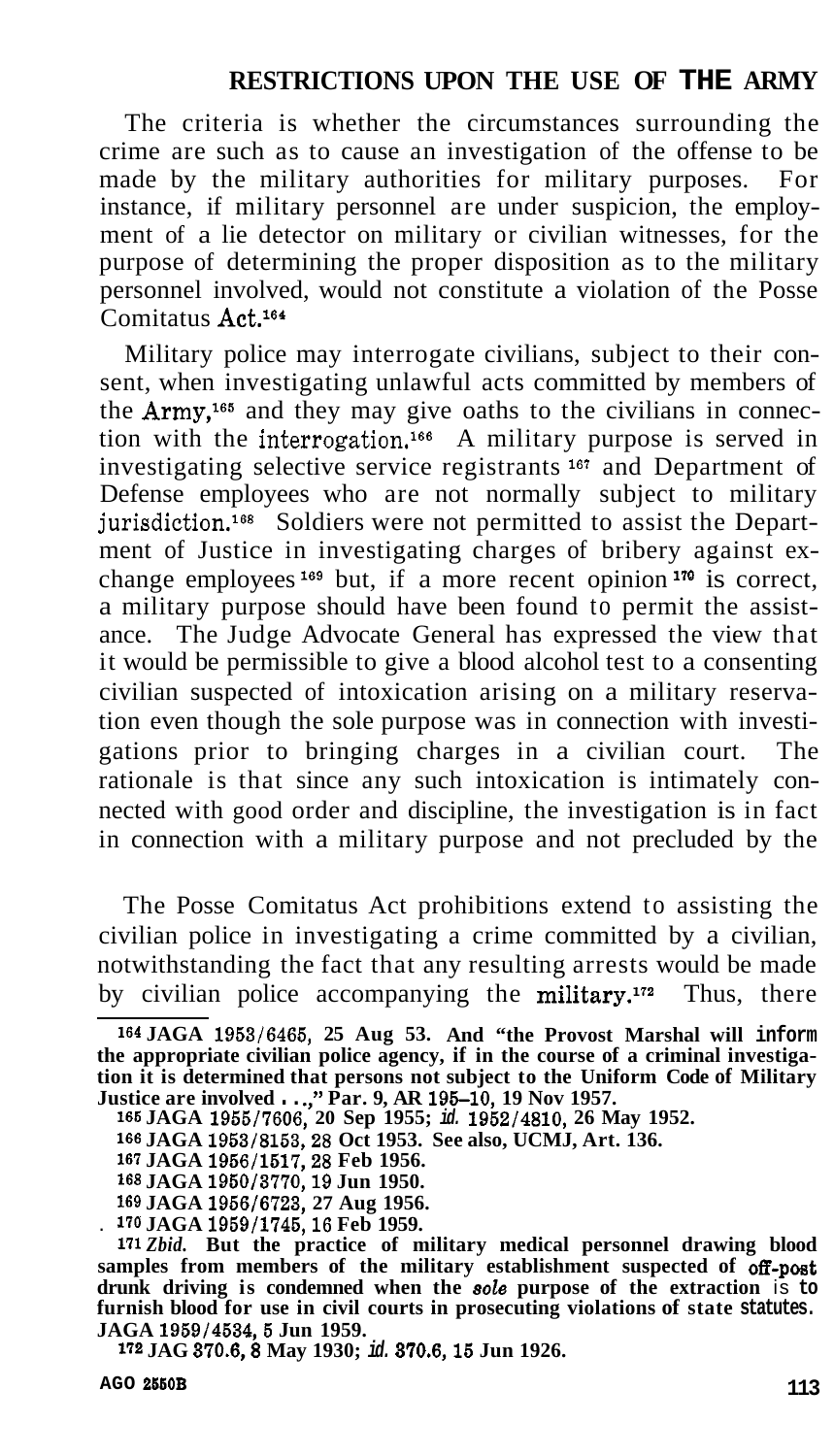would be no violation of the Act to lend an army mine detector to a civilian law enforcement agency to aid them in searching for a criminal's gun but not proper if the detector operator were also  $furnished.<sup>173</sup>$ 

When imaginative prohibition agents sought the use of an Army observation plan and pilot to fly over Maryland woods, to make a trial survey as to the feasibility of detecting illicit whiskey stills from the air, the request was denied. The Air Corps (so named as a part of the Army at that time) was considered to be so efficient that stills would be found, the prohibition laws would be executed and there would be a violation of the Posse Comitatus  $Act^{174}$  In the narcotics field, the law is no less relaxed. Military police may interrogate, investigate and aid civilians only when investigating the suspected narcotics violations of military personnel.<sup>175</sup>

Congress has passed legislation intended to combat prostitution near military posts<sup>176</sup> but in doing so they made clear that the investigation and execution of the anti-vice laws were to be left to the civil authorities:

"Nothing . . . shall be construed as conferring on the personnel of the War or Navy Departments . . . any authority to make criminal investiga-

**<sup>173</sup>**JAGA **1957/5586, 26** Jun **1967.** But as to the legality of lending military property, see FN **238,** *infra.* 

**<sup>174</sup>**JAG **370.6, 8** May **1930;** *id.* **370.6, 28** Apr **1930,** noted that while it **may**  be possible for Air Corps officers to gain information of assistance **to** the "border patrol" in the performance of their military duties, and it no doubt would be their duty to give information respecting the location of offenders to the law enforcement officers in situations where Air Corps officers observe palpable violations of the laws of the United States, existing law does not expressly authorize or permit the use of the Air Corps, or any other part of the Army in assisting the border patrol. A suggestion to use the Air Corps as the enforcement agency of a proposed "United States Aerial Police" was negated because of possible conflict with the Posse Comitatus Act. JAG **370.6, 26** Apr **1934.** 

**<sup>176</sup>**JAGA **1952/4810,26** May **1962.** 

**<sup>176</sup>**The May Act of Jul **11, 1941, 18** U.S.C. **1384.** One provost marshal failed to head May's intent that the Army not investigate vice, writing as **follows:**  "Where local officials are unwilling to take the lead in eliminating vice conditions, the commanding officer, acting through his Provost Marshal and the Military Police, must take the initiative. . . . Military Police have no power of arrest. . . . However, they assist the Provost Marshal of **the**  post and interested social groups in the procurement of evidence. The evidence is turned over to the local authorities, who are requested to take action.''

Dillon, *Military Police Functions*, 33 J. Crim. L., C. and P. S. 372 (1943). It is the author's opinion that this procurement of evidence would violate both the May Act and the Posse Comitatus Act. In the same article, Colonel Dillon, described a May Act raid in the vicinity of Camp Forrest, Tennessee, where:

"A squad of **158** F.B.I. agents went **in** to work with the local officials **and**  the *Military Police* (emphasis supplied)."

The raid is mentioned in SPJGC **1942/1863,7** May **1942.**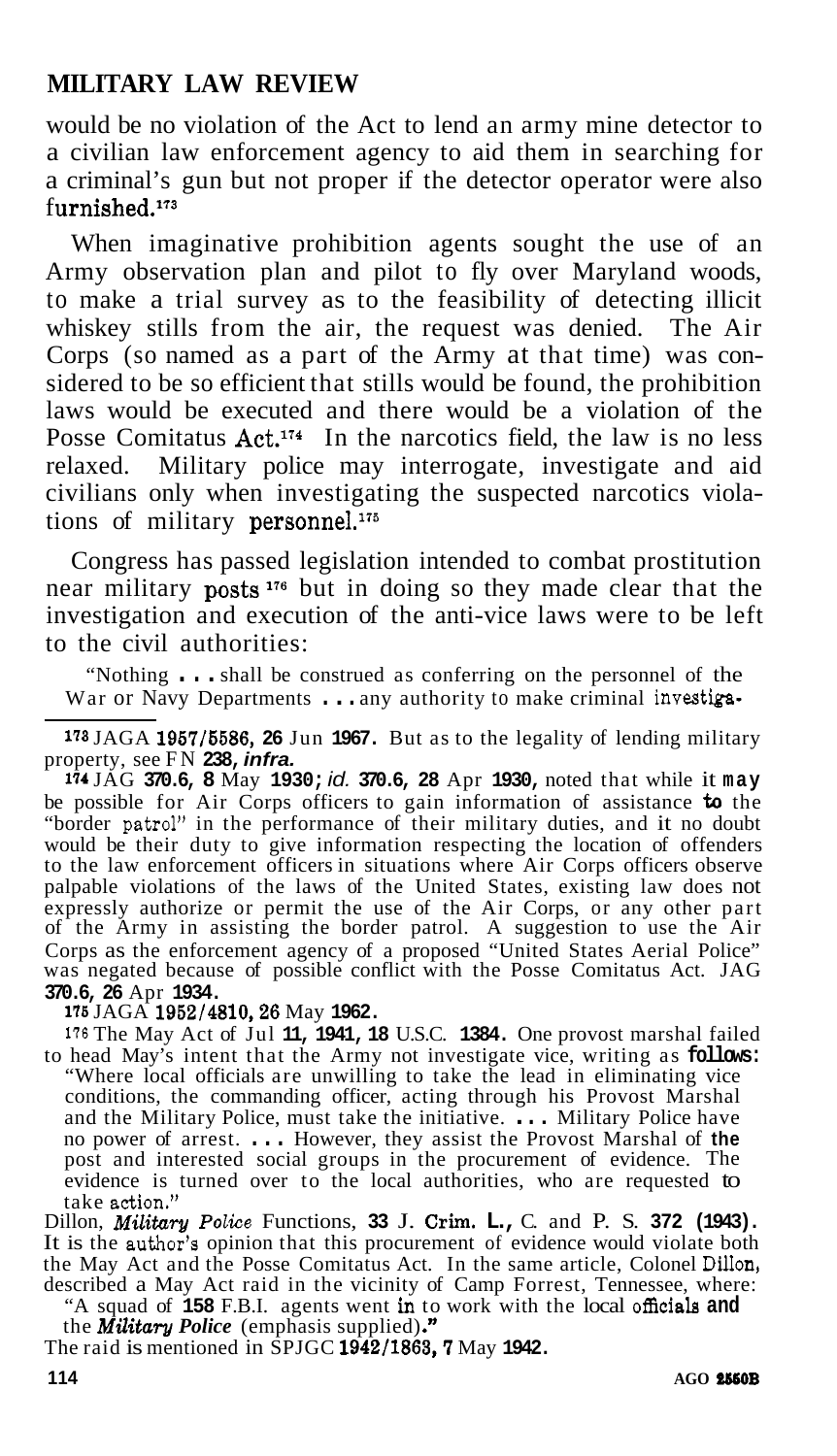tions, searches, seizures, **or** arrests of civilians charged with violation of the law."

There would be a military purpose in aiding in vice investigation but Congressman May pointed out that he did not intend for the Army to enforce the bill: **17'** 

"It is obviously contrary to our best traditions that military and naval personnel should be endowed with such authority." 178

## C. *Arrest and Apprehension*

An individual soldier or military policeman has no more power to arrest than a peace officer,<sup>179</sup> but persons belonging to the military service are not, by reason of their military character, relieved of their duties and liabilities or deprived of their rights **as**   $citizens.<sup>180</sup>$  Consequently, soldiers may make the so-called citizen's arrests.<sup>181</sup>

The normal operational agent in military law enforcement is the military policeman. In 1919, regulations of the Army provided :

"A military policeman, as such, has no authority to arrest a civilian outside the boundary of a place subject to military jurisdiction for the commission of **a** non-military offense, except when called upon to do so by officers **or** agents of the Department of Justice, in aid of the Federal civil power." 182

This infers, improperly, that a military policeman has unlimited authority to arrest civilians for non-military offenses committed within the boundaries of a place subject to military jurisdiction.<sup>188</sup> Of course, they have the same rights and duties as any other soldier or civilian to assist in the maintenance of peace Is\* and they may eject offenders from military reservations, reporting the incident to the local United States Attorney.<sup>185</sup> In those rare situations where apprehension and detention become necessary, the offender may be detained only long enough to effect

**<sup>181</sup>**Note **108,** supra.

**<sup>182</sup>**Par. **485,** Army Regulations as cited in JAG **370.093, 25** Mar **1919.** 

188 JAG **014.13,** 7 Apr **1919** announces the Army stand that military police, as such have no authority over civilians and that it is unlawful, with excep- tions, to permit them to assist the civil authorites, Federal **or** State, in **the**  execution of the laws.

184 Par. 5a, AR 600-320, 17 May 1951; JAG 014.14, 3 Sep 1919. 186 Par. **5c,** AR **600-320,17** May **1951.** 

<sup>177</sup>Discussed in JAGA **1942/1132, 27** Mar **1942.** Also, see **87** Cong. Rec. **3207 (1941).** 

**<sup>178</sup>H.R. 399,77th** Congress **(1941).** 

**<sup>179</sup>**SPJGA **1945/7167, 25** Aug **1945,** citing Hawley v. Butler, **54** Barb. (N.Y.) **490 (1868).** 

<sup>180</sup> JAGA **1953/8132, 20** Oct **1953,** citing Allen v. Gardner, **182** N.C. **426, 109 S.E. 260 (1921)** ; **6** C.J.S. **419; 36** Am. Jur. **265.** See also JAG **004.6, 1**  May **1941;** JAGA **1960/6252, 31** Oct **1950;** *id.* **1945/7167, 25** Aug **1945.**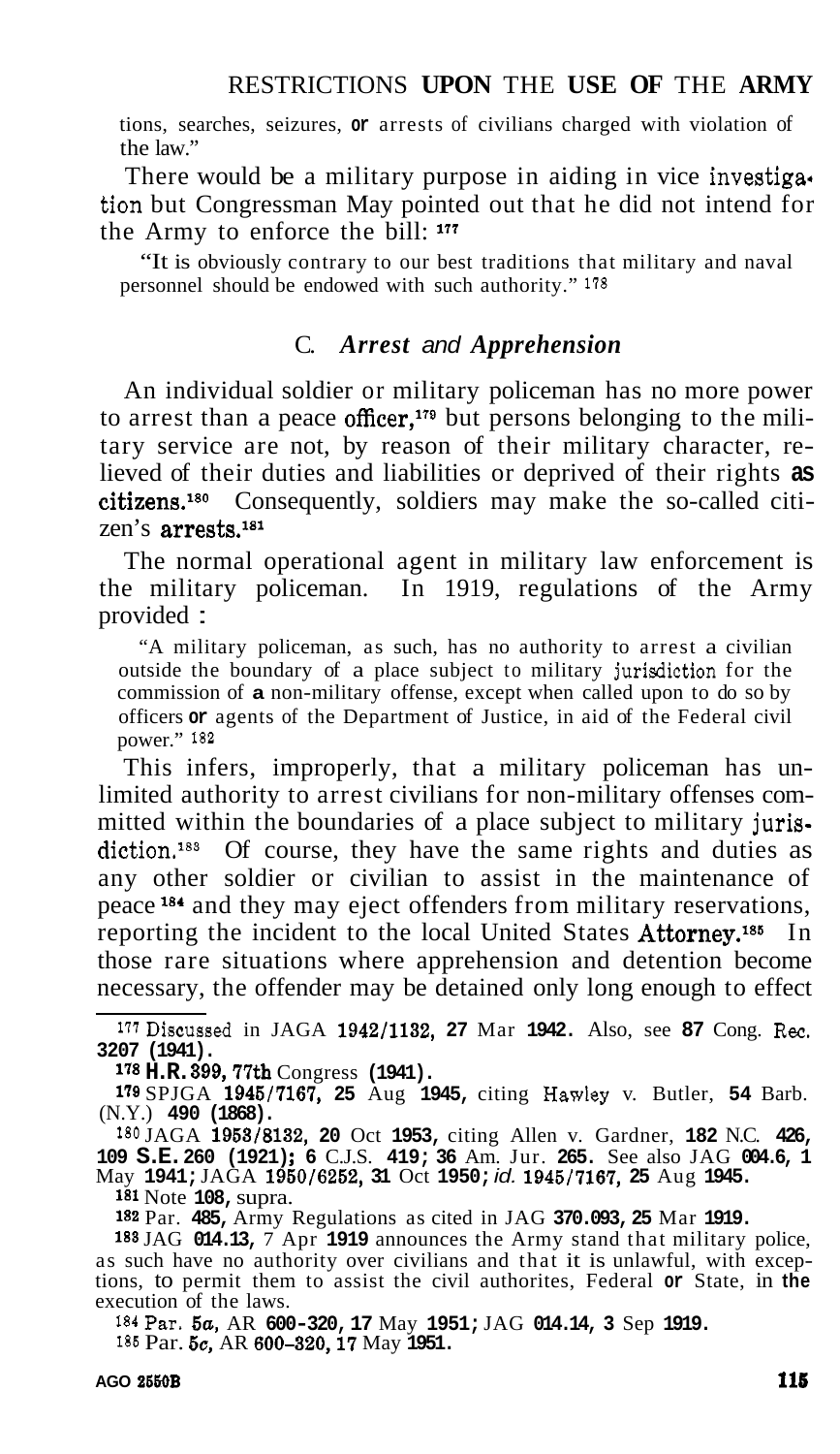his delivery to the appropriate civil authorities or to dispose of his case before the United States Commissioner as prescribed in applicable Federal statutes.<sup>186</sup> This must be done immediately.<sup>187</sup> Civilians may not be detained in the stockade or other detention facility, even if awaiting trial.<sup>188</sup>

National security is weakened by the Posse Comitatus Act for military guards are not justified in using force to prevent a civilian from photographing military equipment, either on or off a military reservation<sup>189</sup> though they would be permitted to arrest for the offense if it were forbidden by competent author $ity.^{190}$  The restrictions impede the imposition of anti-sabotage  $\text{laws}^{191}$  as it would be improper for Army military police to form water patrols for the apprehension of persons not subject to military jurisdiction.<sup>192</sup>

It is illogical, perhaps, that one part of the federal authority should not be permitted to come to the aid of another, but almost from the passage of the Posse Comitatus Act this has been the interpretation. The Attorney General, in 1881, ruled that troops could not be sent to aid the United States marshal in arresting certain persons charged with robbing an officer of the Federal government, the clerk of the engineer officer superintending the government works on the Tennessee river.<sup>193</sup> Soldiers could not be used to apprehend the "Cow Boys", a group of Arizona badmen,<sup>194</sup> nor could they aid the Indian Territory marshals in arresting bandits whose depredations were so extensive as to cause

189 JAGA **1954/3685, 26** Apr **1954;** *id.* **1953/7830, 21** Oct **1953.** But see Op. JAGAF **58-11.1, 7** Dec **1951,** citing **18 U.S.C. 795** as giving the power of censorship to the commanding officer of military and Naval aircraft and citing **18 U.S.C. 793(e)** as authorizing the confiscation of photo negatives by the officer in charge of the aircraft and making it a felony for a person to refuse to surrender them. As a citizen, the demanding officer could make an arrest for such refusal but he could not be ordered to make the arrest as his right of arrest is not connected with his military status.

190JAGA **1954/9901, 6** Jan **1955,** confirming the right to make citizen's arrests. Post regulations are not competent authority but the various security and anti-sabotage statutes would be.

191Act **of** Sep **23, 1950,** Internal Security Act of **1950,** sec. **21, 64** Stat. **1005, 50** U.S. **C. 797.** 

192 JAGA **195416902, 20** Aug **1954.** 

**<sup>193</sup>17** Op. Atty. Gen. **71, (18811,** citing **16 Op.** Atty. Gen. **162, (1878)**  denying aid to a collector **of** Internal Revenue who was faced with armed resistance in Arkansas.

**194 17 Op.** Atty. Gen. **242, (1881).** 

**<sup>186 18</sup> U.S.C. 1,3401, 3402.** 

<sup>187</sup> Par. **5b,** *AR* **600-320,17** May **1951.** 

<sup>188</sup> JAGA **1953/8634,12** Nov **1953.**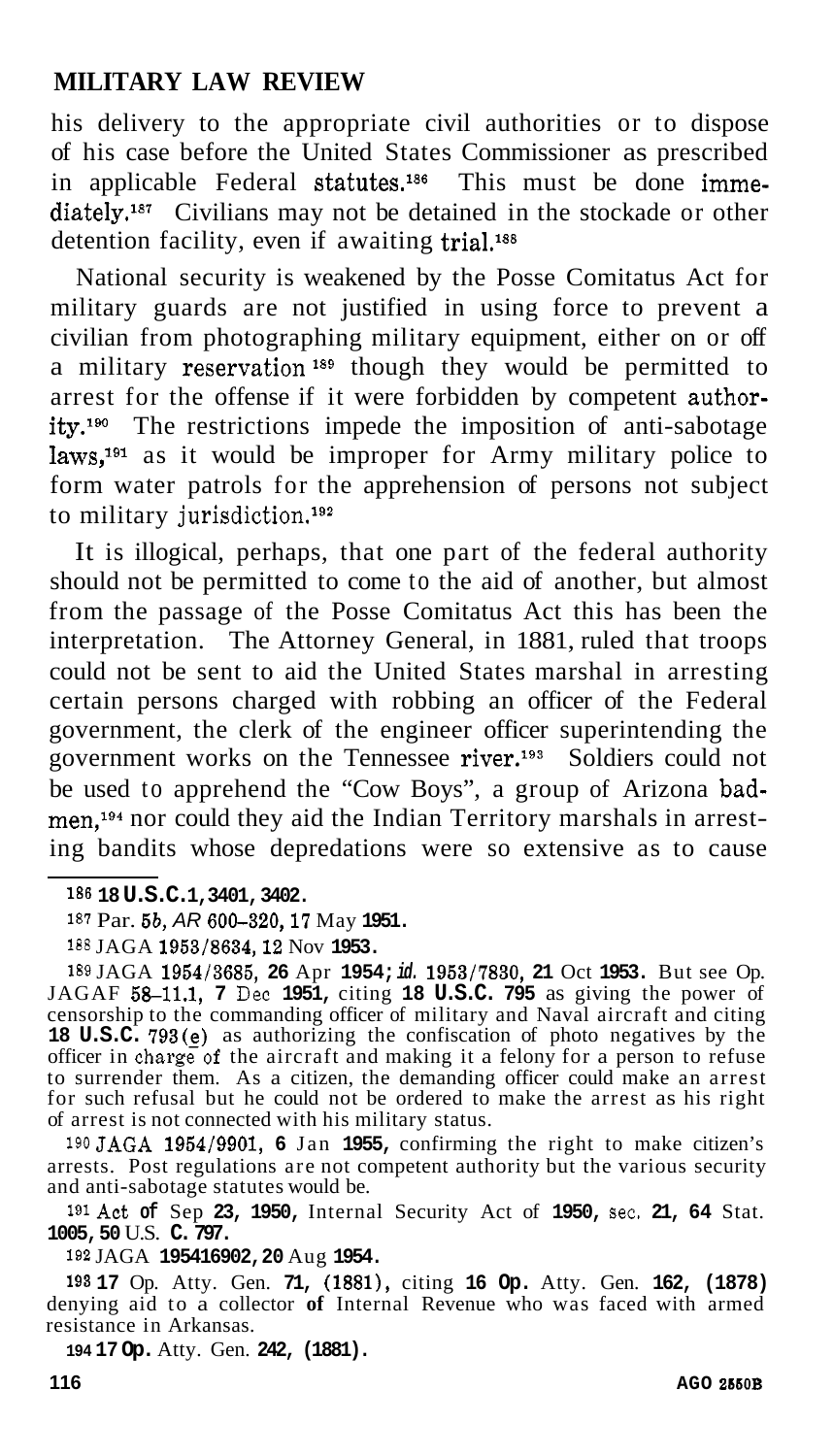express companies to cease shipping on the Missouri Pacific Rail  $Rad.<sup>195</sup>$ 

An Army or Air Force commander, responsible for the conduct, morals and morale of his soldiers, or airmen is limited by the Posse Comitatus Act, and is prevented from making prophylactic arrests or in assisting civil authorities in so doing, although there would be an indirect benefit to the military. During World War I, troops could not be utilized to suppress vice and bootlegging in the Federally established five mile prostitution and liquor control zone which surrounded training camps.<sup>196</sup> Naturally, they could not be employed in towns beyond the zone either independently or in aid of civil authorities, in apprehending prostitutes, whiskey sellers or proprietors of bawdy houses,<sup>197</sup> nor could military police search automobiles for liquor when the cars were outside the territory within their jurisdiction and control.<sup>198</sup>

The Army policeman cannot "get their man" until after his induction because military jurisdiction (exempt from the limitations **of** the Act) begins only then. As a consequence, soldiers were condemned by the Attorney General for their participation in "slacker raids" in New York City and elsewhere in 1918. Wholesale arrests of suspected draft dodgers were made by civil and military police without Presidential authority and were termed "unlawful" and "ill-judged." **lg9** Military police do not have extra-ordinary authority over selectees when they are en route from the draft board assembly point to the induction

**<sup>196</sup>**Letter from TJAG to JA, 88th Div., Camp Dodge, Iowa, dated **21** Mar **1918,** Dig. Op. JAG, **1912-30,** par. **14.** McKinley v. United States, **249 U.S. 397 (1919).** 

**<sup>197</sup>**JAG **370.093, 26** Mar **1918.** 

**<sup>198</sup>**JAG **260.1, 6** Jul **1918.** When two soldiers, on M.P. duty, fired on and killed an occupant of an auto whom they believed was violating certain liquor laws, they could be tried for the killing. Dig. Op. JAG, **1919,** p. **160;** Castle **v. Lewis, 264** Fed. **917 (1918).** 

**<sup>199</sup>**New Work Times, **6** and **12** Sep **1918.** 

**<sup>195</sup>21** Op. Atty. Gen. **72, (1894); 19** Op. Atty. Gen. **293, (1889).** Even prior to the passage of the Posse Comitatus Act, the Attorney General had decided that a military officer, unless he was an Indian agent, or had been called upon to act by such an agent, had no power to arrest a fugitive from justice who had escaped from a state into Indiana territory. (The Texas Attorney General had requested Gen. Sheridan's aid in capturing a fugitive who was hiding in the Indian territory near Fort Sill). **15** Op. Atty. Gen. **601, (1877).** The President could call on troops to suppress unlawful organizations under Sec. **202, 204** of Title **50** (War), United States Code (now **10**  U.S.C. **331, 333 (1952** Ed., Supp. **V)) 16** Op. Atty. Gen. **162, (1878); 17** Op. Atty. Gen. **242, (1881)** ; **17** Op. Atty. Gen. **333, (1882).** He could send soldiers 60 U.S.C. **202** (now **10** U.S.C. **331 (1952** Ed. Supp. **V))** to aid the marshals in Indian territory; but the marshals couldn't summon troops themselves. **19**  Op. Atty. Gen. **293, (1889).**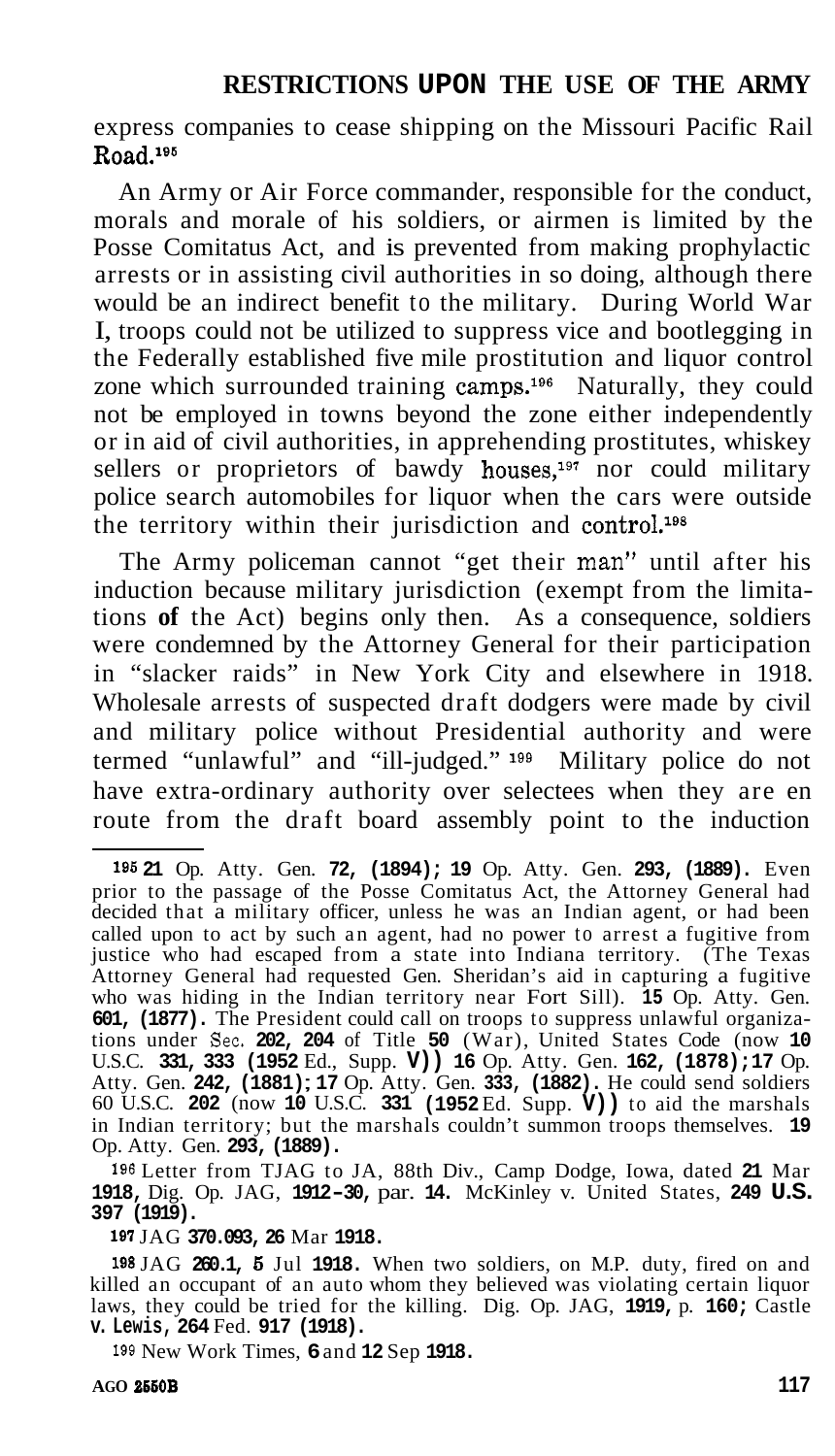center,200 and they cannot detain civilians in uniform, even **until**  they can be surrendered to civil authorities.<sup>201</sup>

More than once, Army aid in apprehending civilian law violators has been sought. Police in North Carolina wanted to empower the military police at a certain airfield to arrest civilians.2o2 Because of the Posse Comitatus Act, they were turned down. A deputy marshal in Brooklyn asked the Army to arrest and confine several civilians indicted for receiving stolen government property. He, too, was necessarily disappointed.<sup>208</sup> Also more than once, seemingly, the Posse Comitatus Act has been violated. Now and then a service news journal points with apparent pride to occasions such as the chase of escaped civilian convicts by an Army officer dispatched in a helicopter, $204$  or the use of a bomb disposal squad to help civilian police search for a hidden weapon.<sup>205</sup>

There is, of course, an understandable temptation to help the local authorities, born of morality and the desire for good public relations, but temptation may lead to subterfuge. Troops are, and ought to be, trained in small unit tactics—marching in a relations, but temptation may lead to subterfuge. Troops are, and ought to be, trained in small unit tactics—marching in a

ZOOSPJGA **1942/5148, 4** NOV **1942.** But they do have, the opinion says, when they are en route from the induction center to the reception center. Once inducted, the individual is more amenable to criminal action through the military service. Thus, the Army was sustained in transfering a soldier from Florida to New York so that he would be found by agents of the Department of Justice in the place where he was "first brought" from overseas into the United States. The soldier (already convicted and punished for stealing an airplane to go absent without leave) was wanted for having made treasonable radio broadcasts for Germany during World War 11. The court refused **to**  set aside the defendant's sentence, affirming that the move was for the inherent good of the service. United States v. Monti, **168 F.** Supp. **671** (E.D.N.Y. **1968).** 

(Even though it is unlawful for persons other than members of the Army to wear the Army uniform. For spinions dealing with the soldier, ex-soldier or civilian in uniform and participating in strikes, picketing, riots or other disorders see JAGA **1949/3576, 20** May **1949;** *id.* **1948/4131, 20** May **1948;** SPJGA **1945/7167, 25** Aug **1946;**  JAG **680.2, 5** Sep **1941.** In the author's opinion, it is better policy to leave the arrest of these persons to civil authorities. 2olSPJGA **1943/17080, 29** Nov **1943.** 

202 JAG **680.2, 5** Sep **1941.** A proposed Air Force Regulation permitting enforcement of state game laws by Air Police was deemed legally objectionable. **Op.** JAGAF **75-25.6,8** Nov **1950.** 

**203** JAG **370.6, 30** Dec **1924.** 

**<sup>204</sup>**JAGA **1957/1209,** 8 Jan **1957** quoting Army Times, **6** Jan **1957:** 

The trooper flying with Adams spotted the automoble passing another at a high rate of speed along Lock C. Road toward Highway **79.** Adams immediately buzzed the automobile repeatedly, flying to within five to 10 feet above it to force it to a halt, and rising again so that state troopers giving chase in automobiles could not the car's<br>position.  $\overline{a}$  Lautenschlager and Moore surrendered at the road Lautenschlager and Moore surrendered at the road block."

205Army Times, **7** Mar **1969. A** photo and feature story depicted **disposal**  experts from **Fort** Devens' 55th Ordnance Det. helping civilian police **of**  Nashua, N. H. search for a weapon believed hidden under ice and snow.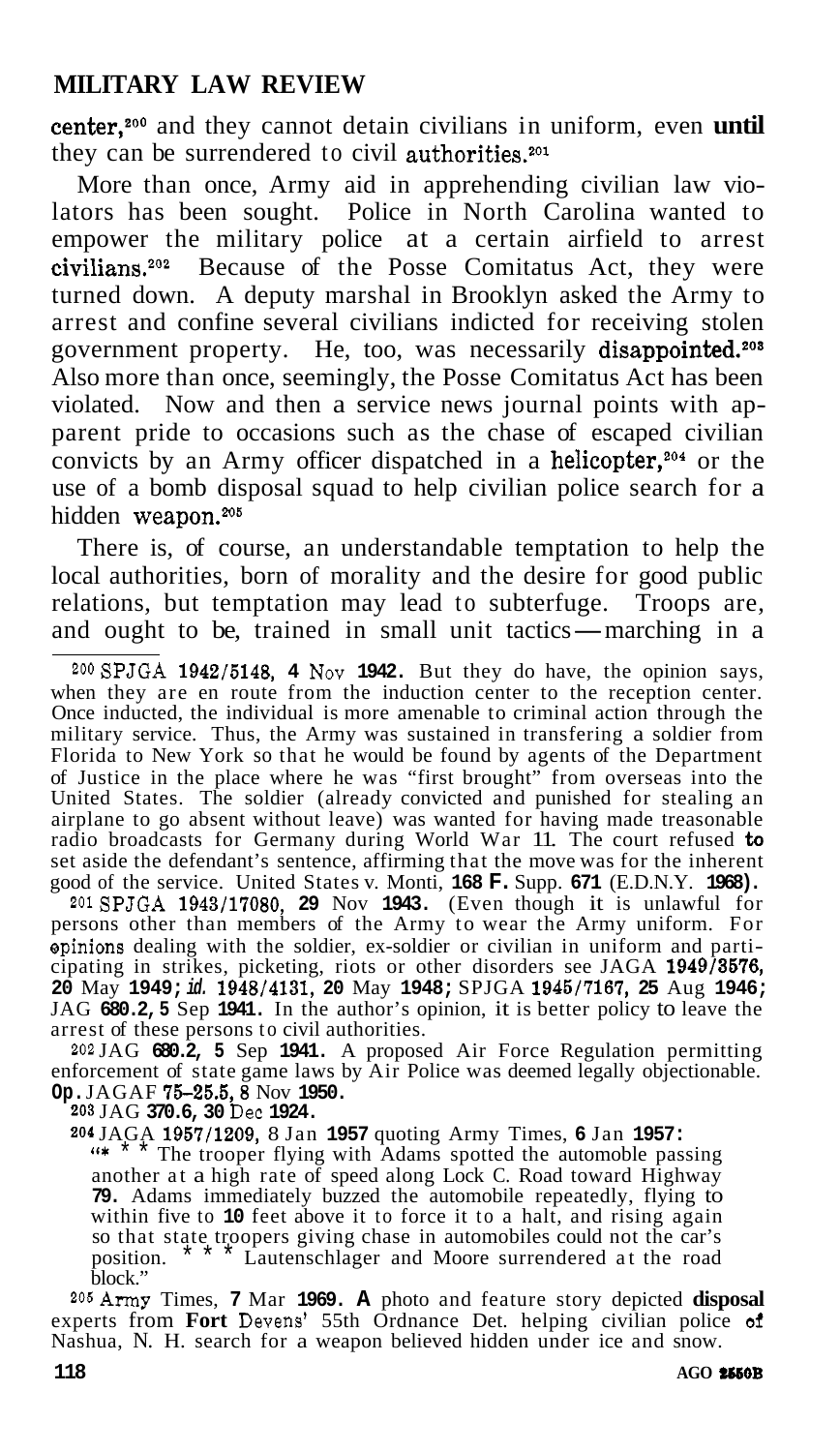skirmish line, etc. Accordingly, what does it matter that the site chosen for the exercise is a woods nearby the post, where a suspected criminal is believed to hide? Especially, if the civilian police have promised to be there to make the actual arrest if he is flushed? Such subterfuge must be condemned as violative of both the letter and the spirit of the law. $206$ 

#### **D.** *Service of Process and Commissioner's Proceedings*

Although United States Commissioners have jurisdiction to try civilians for certain offenses committed on military reservations and military police may issue traffic violation reports, they are not permitted to serve process for the Commissioners.<sup>207</sup> The service of "bench warrants'' or process is not only not a function of the military authorities **208** but it would also be an execution of the laws, in violation of the Posse Comitatus Act.

Authority was granted in **1941** to permit Army officers to conduct proceedings (as prosecutors) before United States Commissioners for petty offenses committed on military reservations.<sup>209</sup> While never tested, such assistance appears to the author, to be as much in conflict with the Posse Comitatus Act as is the service of process.21o

#### E. *Guarding Civilian Prisoners*

The prohibitions against using military personnel of the Army

**<sup>207</sup>**JAGA **1955/8172, 24** Oct **1955;** *id.* **1955/5523, 30** Jun **1955** (which also said that a violation of a post traffic regulation by a civilian would not be in contravention of a Federal statute so as to make him triable by a **Com-** missioner.)

208 JAGA **1955/2305, 25** Feb **1955;** Op. JAGAF **57-3.5, 1** May **1956.** 

209 JAG **000.51,** 8 Nov **1941.** Currently authorized in AR **632-380, 15** Mar **1955.** 

210 This suggestion has been made. See JAGA **1955/8172** (FN **207,** *sulrr&),*  which was *contra* to JAGA **1955/5523** (FN **207,** *supra).* The opinion sustained the restriction on process serving by contending that merely because the practice of conducting proceedings had never been condemned it didn't mean that the practice was legitimate. The author believes that there should be consistency on this point and that the better policy would be to cease both practices, particularly in view of a recent resolution of the Committee on Military Justice of the American Bar Assn. **(44** ABA J. **1120-21 (1968)),**  that process issued in courts-martial cases to compel witnesses to appear and testify be served only by a United States marshal or deputy marshal (instead of by military personnel). Service of Courts-Martial process, presently, "will ordinarily be made by persons subject to military law" (par. 115d, MCM, **1961).** 

<sup>206</sup>Dig, Op. JAG **1912-30,** sec. **14.** In the author's opinion, there would be no legal objection to an Army commander who might have Navy or Marine forces assigned to his command using them **as** a posse. It would not be advisable, as a matter af policy, however. For instructions on joint operations in domestic emergencies see FM **110-5,** c. **4,** sec. **6,** Joint Action Armed Forces, **1** May **1954.**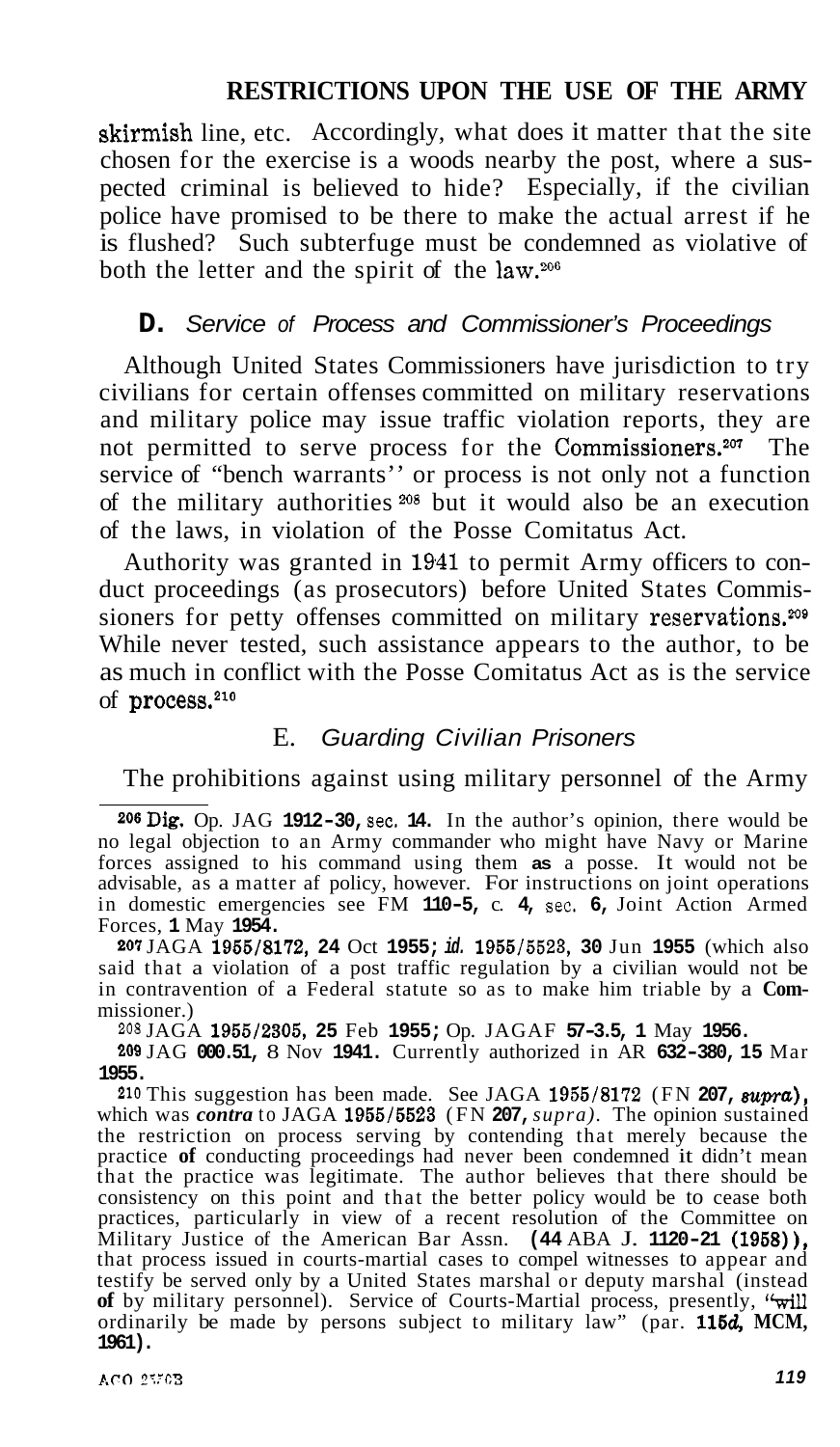or Air Force in guarding civilians prior to trial and conviction have already been mentioned.<sup>211</sup> Would it be executing the law to permit soldiers or airmen to guard or supervise the labor of convicts? The cases conflict, but as a general matter, to do so would be in violation of the Posse Comitatus Act.

There would be an illegal transfer of the duty of one governmental branch to another to permit soldiers permanently to guard civil prisoners who are serving sentences to confinement under the supervision and in the custody of civil authorities.<sup>212</sup> To do so would be an unlawful supplementation of the appropriations of the civil authorities,<sup>213</sup> violate the Posse Comitatus Act,<sup>214</sup> and be against policy: **<sup>215</sup>**

"To withdraw permanently Army personnel from strictly military duties and to impose upon them the work of a civilian watchman is contrary *to*  the spirit and intent, if not the letter, of numerous statutes with reference to the Army."

Temporary guarding has been distinguished when on a basis of unforseeable or unusual necessity<sup>216</sup> and, in a doubtful de $cision.<sup>217</sup>$  tentative approval was given to the use of convict labor in Puerto Rico, where custody of the prisoners was to remain in the Insular authorities but soldiers were to do the guarding. Army authorities sought to borrow Federal prisoners from Leavenworth prison to build roads at Fort Leavenworth. It was thought that such use would be legal if the work was temporary and the military had exclusive control over them.<sup>218</sup> The request was debated over a five year period but never solved because of a reluctance of the Department of Justice to give up supervision and custody.<sup>219</sup>

The Department of Justice was refused the privilege of putting Federal prisoners in the Disciplinary Barracks at Fort Leavenworth.<sup>220</sup> In the opinion of the Judge Advocate General military guards could supervise only those prisoners serving sentences under military authority. Another reason for the disapproval was that the Disciplinary Barracks was a rehabilitation center rather than a penitentiary. The fact that some of the Federal

**212** JAG **093.7, 21** May **1940.** 

**<sup>217</sup>**JAG **684,l** Apr **1926.** 

- **<sup>219</sup>**JAG **263.6, 4** Jun **1927.**
- **220** JAG **263,16** Aug **1929.**

**<sup>211</sup>**Note **139,** *supra,* guarding deportee; note **136,** *supra,* guarding prisoners in China; note **188,** *supra,* guarding civilians held for Commissioner's **court;**  note **201,** *supra,* guarding persons caught wearing uniform.

**<sup>218</sup>33** Op. Atty. Gen. **662, (1923).** 

**<sup>214</sup>**JAG **014.5, 27** Oct **1923;** *id.* **20** Dec **1923;** *id.* **641.1, 6** Mar **1924. 216** JAG **093.7, 21** May **1940.** 

**<sup>216</sup>**Angel Island uprising, note **124,** *supra.* 

**<sup>218</sup>** JAG **253.5, 14** Jun **1922.**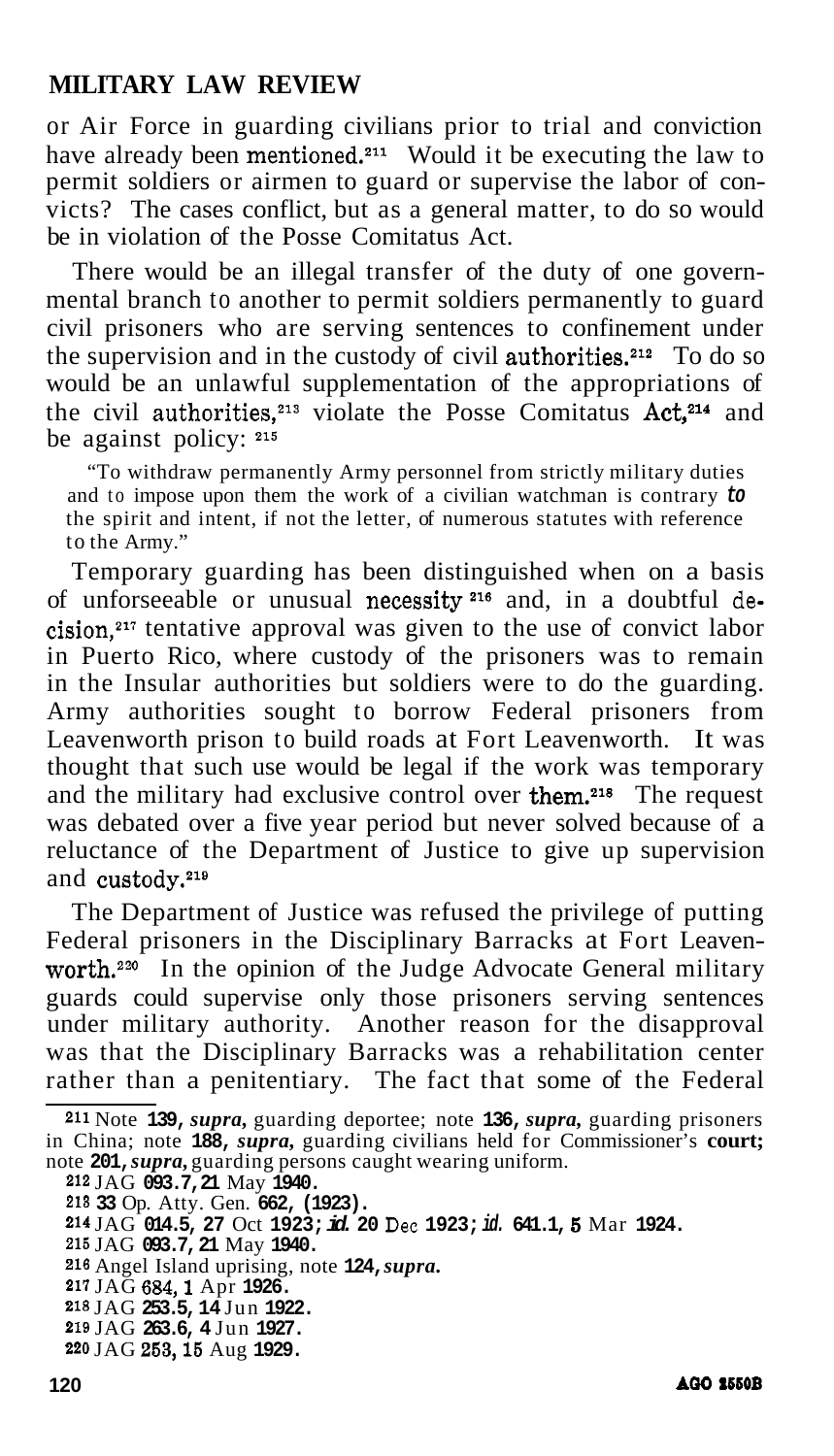penitentiary prisoners previously had been military persons was immaterial, In an opinion that is hard to justify, however, no objection was made to allowing the United States marshal to either deputize soldiers or designate them as "guards" in order to utilize Army personnel, who were moving Army prisoners from San Antonio to Leavenworth, in shipping civilian prisoners to the Federal penitentiary in the same location.<sup>221</sup>

The pendulum swung back in an opinion, based on the Posse Comitatus Act, advising against permitting soldiers to guard prisoners in the Illinois State penitentiary.<sup>222</sup> Statutes of the state of Illinois would have clothed the soldiers with civil authority and the prisoners were to be restricted to a group of volunteers who had agreed to participate in a research program sponsored by The Surgeon General of the Army.

It is apparent, to the author, that the vacillation in this area is a result of policy, rather than law.

## **F.** *Traffic Law Enforcement, Parades, Control Of Crowds*

The operation of military vehicles on the public highways is regulated by military regulations as well as civil traffic laws, Military police may enforce military regulations governing their operation but may only enforce civil traffic laws when violations of such laws constitute a violation of military laws and regulations. Of course, the military police are authorized to apprehend, if necessary, any person subject to the Uniform Code of Military Justice **223** who has committeed any offense (including certain traffic violations) if the offense reflects discredit upon the service. The cases are so proportionately few in which violations of civil traffic laws actually constitute offenses under the Uniform Code of Military Justice, that such cases could not be relied upon as an authorization to establish military police traffic patrols in off-post civilian areas.224

Off-post traffic regulation became a problem as soon as the automobile became popular **225** and it is particularly vexing on such installations as White Sands Proving Grounds where a state highway bisects the reservation and where safety demands that

<sup>221</sup> JAG 253, 21 Jun 1923. The Posse Comitatus Act was not mentioned.

<sup>222</sup> JAGA 1953/8755,12 Nov 1953.

**<sup>22</sup>s** Uniform Code of Military Justice, Articles **7** (1) & 134.

<sup>224</sup> JAGA 1956/5291, 5 Jul 1956; *id.* 1956/8555, 26 Nov 1956. But the First Army Commander put 11 safety vehicles on the highways of his area to "cooperate on law enforcement and highway safety." New York Times, 20 Aug 1955, p. 18.

<sup>&</sup>lt;sup>226</sup> Soldiers were not permitted to patrol the roads near Arlington cemetery, on the outskirts of Washington, **D.C.**, JAG 687.5, 7 Jun 1924.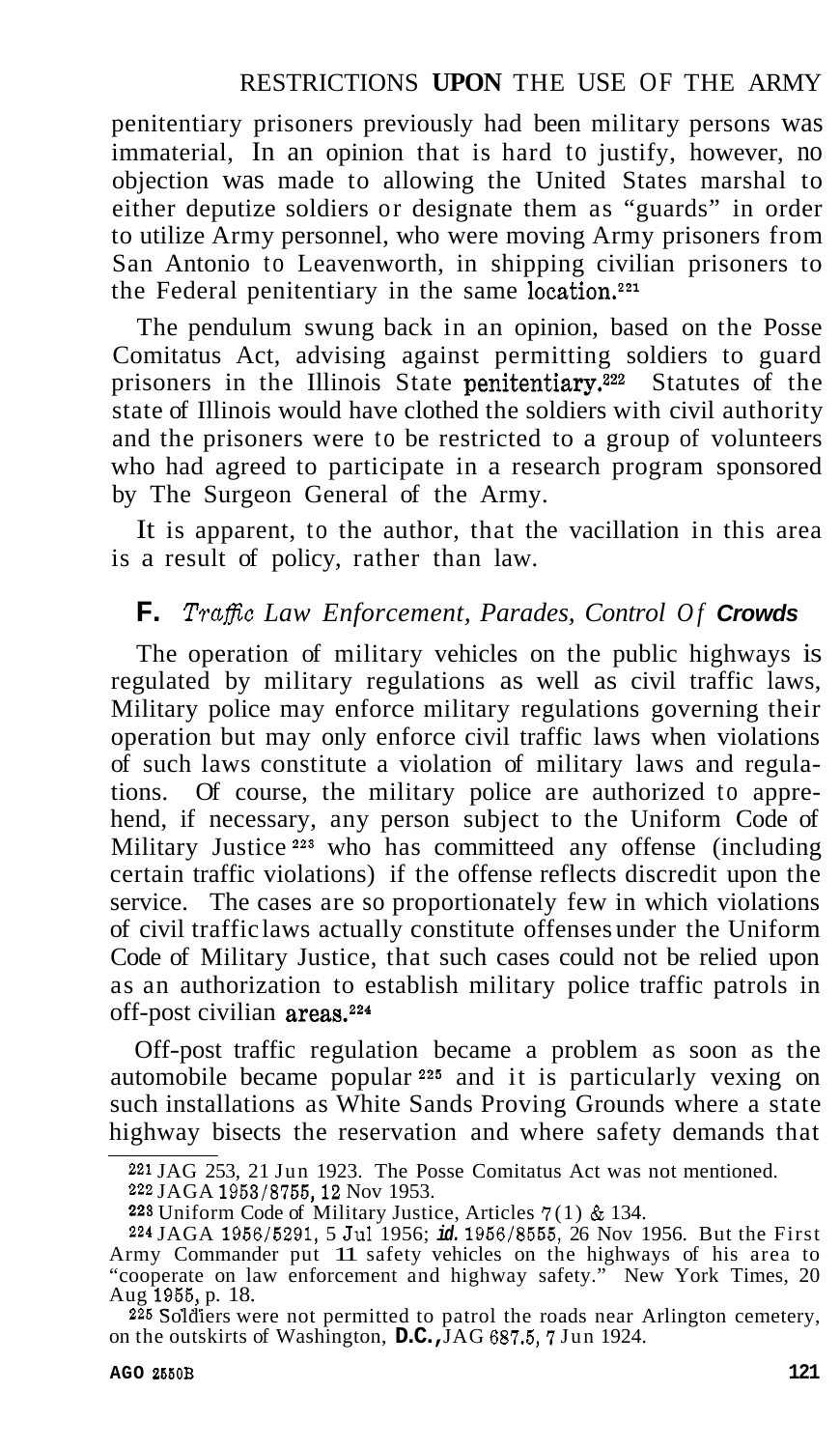traffic be halted when guided missiles are fired.<sup>226</sup> Rush hour driving makes life nightmarish at posts located near metropolitan areas,<sup>227</sup> but an enterprising commander in one congested zone has partially solved his dilemma by detailing Department of the Army civilians to aid the civilian police in giving traffic directions at the main gate of his installation.228

The problem is more acute when there is a civil defense emergency but, when civilian governmental authorities are able to maintain effective order, Army or Air Force personnel may not be used for general traffic control.<sup>229</sup> When there is no emergency it would even be objectionable to permit them to patrol jointly with civilian police for traffic control purposes **230** although **a** number of administrative procedures might be ordered to insure that only military offenders would be apprehended.<sup>231</sup>

The prohibitions of the Posse Comitatus Act have provided an escape from traffic and crowd control problems arising from fairs, carnivals, rodeos and other civic events, but they have prevented the Army and Air Force from enhancing their public relations when their missions would have otherwise permitted assistance. The direction of traffic, parking **of** cars, or control of spectators necessarily involves the enforcement of law, despite the fact that no arrests would be made.232 Thus, troops could not be used at fairs and rodeos in several western communities,<sup>233</sup> nor could they be used to supplement city police in controlling

227Fort Meade, Md., JAGA **1955/5523,** 30 Jun **1955,** note **207,** *supra.* Fort Monmouth, N.J. The SJA there particularly mentioned the regulation or traffic when he suggested this thesis topic, note **3,** *supra.* 

228Note a violation of the Posse Comitatus Act, JAGA **1956/6462, 11**  Sep **1956,** note **109,** *supra.* 

**<sup>229</sup>**JAGA **1955/9192,1** Dec **1955.** 

23oJAGA **1956/1192, 16** Jan **1956.** The Posse Comitatus Act prohibits execution of laws, with certain exceptions. Thus, it is the character of the laws executed and not the type person (civilian or military) against whom they are enforced which is important. Thus, a joint traffic patrol to execute civilian traffic laws would violate the Act while a joint patrol, to enforce military discipline among military personnel would not. Air Force concurs. See Op. JAGAF 26-27.9, 24 Jan 1956.

231 JAGA **1956/5291, 5** Jul **1956.** Suggested was the affixing of **a** post decal on civilian vehicles. The decal cannot be presumed to reflect the status or identity of the operator and to halt it would involve the exercising **of**  "police powers" which the military policeman would not have unless the operator was a member of the military service and committing an offense punishable under the UCMJ. From a claims and public relations standpoint the proposed plan was condemned.

232 JAGA **1956/8555,26** Nov **1956; AR 190-8,12** Jun **1958.** 

233 JAGA **1956/7271,20** Sep **1956,** 

**<sup>226</sup>**JAGA **1955/8171,27** Oct **1955.**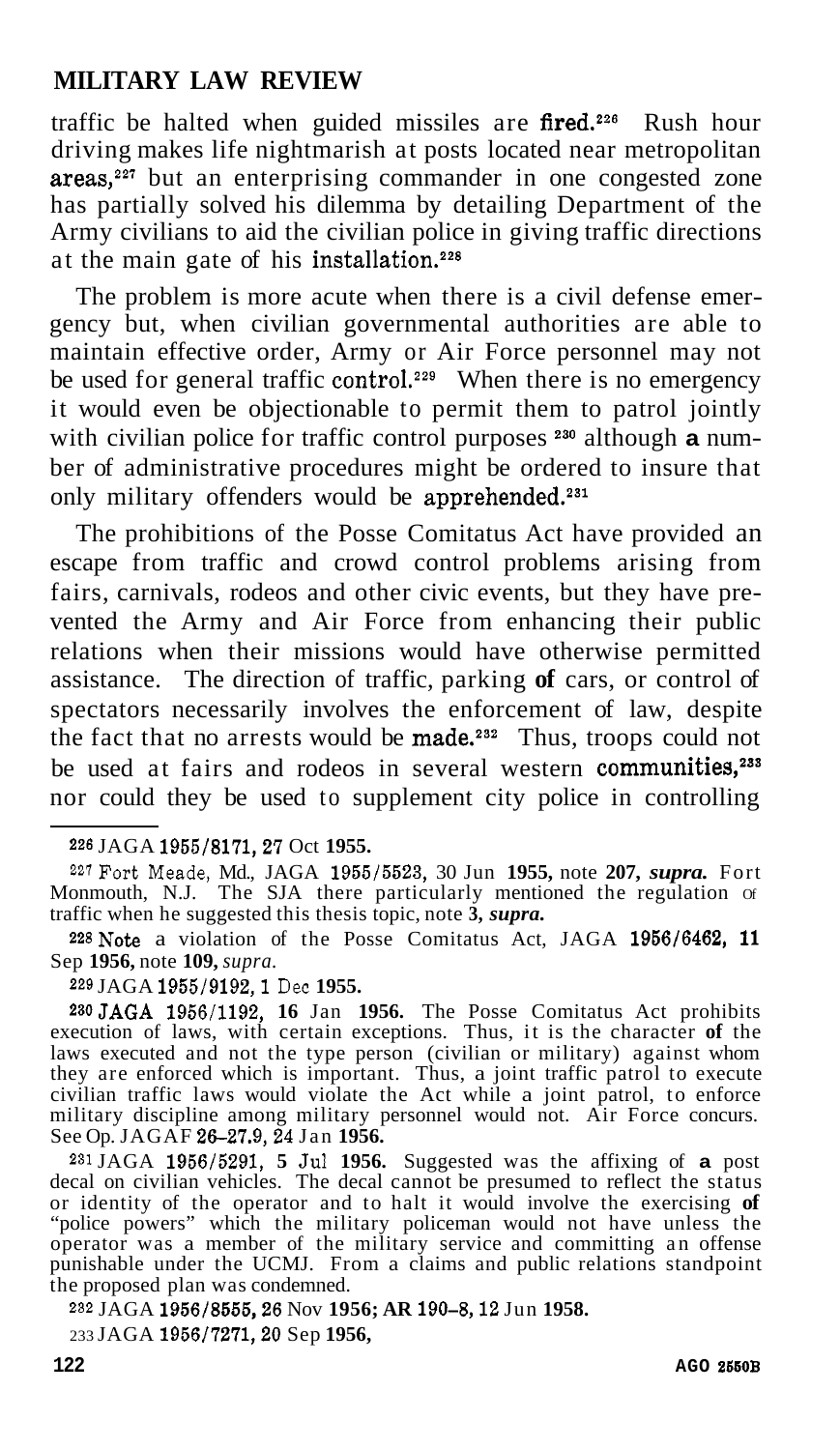crowds at a convention parade of a prominent veterans'

Shortly after a comprehensive opinion on the subject of the Posse Comitatus Act was published,<sup>235</sup> a policy reversal was announced in carefully couched language which permits mature military policemen to accompany civilian police patrols for the sole purpose of enforcement of military discipline among military **personnel.**<sup>236</sup> While this represents a major change, the problem of off-post traffic is still primarily a civilian one.<sup>237</sup>

#### *G. The Use of Military Property and Facilities to Execute Laws*

**A** person may violate the Posse Comitatus Act only through the use of troops in executing the laws and not because he has made military property or facilities available to law enforcement agencies. This does not mean that he has *carte blanche* to lend government equipment for there are other restrictions normally prohibiting such gestures.<sup>238</sup> Nevertheless, requests have been

235JAGA **1956/8555, 26** Nov **1956,** citing the draft of a letter from the Provost Marshal General acknowleging that military police have frequently been used in handling traffic on specific occasions and another letter from the Fourth Army Provost Marshal complaining of restrictions against aiding at air shows, parades, joint patrols and peak traffic regulation.

236 JAGA **1956/8430, 3** Dec **1956.** The draft of a proposed joint regulation implementing the new policy was in JAGA **1957/6568, 14** Aug **1957.** Military Police receive special instructions on this ticklish topic. See Lesson Plan MP **3406,** Posse Comitatus Act, Course MPA: NCOR, The Provost Marshal General's School (Military Police Dept, Patrol Section) Fort Gordon, Ga., Oct **1958.** 

237 JAGA **1957/7227, 9** Sep **1957.** Some states use National Guardsmen to supplement State Police on weekend highway patrols. Such use does not violate the Posse Comitatus Act. See note **99,** *supra.* As to traffic direction within a Girl Scout Camp Area, see fn **238,** *infra.* 

238The use of government property is governed by a number of statutes and regulations. See **36** Comp. Gen. **561, 563-564 (1957)** ; JAGT **1957/9185, <sup>13</sup>**Jan **1958, 8** Dig. Op. (No. **l),** Supplies, sec. **93.2;** AR **360-55, 23** Jan **1957;**  JAGA **1954/8381, 20** Oct **1954;** AR **500-60, 1** Oct **1952;** AR **735-5, 20** Dec **1954. As** to the propriety of lending uniforms see JAGA **1958/4361, 9** Jun **1958** which cites **10 U.S.C. 771 (1952** Ed., Supp. **V)** and **18 U.S.C. 702 (1962**  Ed., Supp. **V)** as prohibiting unauthorized wearing of uniforms, even by civilian law enforcement agencies. Congress has recently authorized the lending of military equipment to the Girl Scouts of the United States of America for use at their **1959** Senior Roundup Encampment (PL **85-543, 72**  Stat. **399**) and The Judge Advocate General of the Army has given his opinion that there would be no legal objection to furnishing Military Police for safeguarding the property, directing traffic within the encampment and patrolling the camp perimeter, provided such duties will in no way involve civilian law enforcement duties properly the function **of** the state and local governments. JAGA **1959/3861,12** May **1959.** 

<sup>234</sup>JAGA **1954/6426, 16** Jul **1954.** But the President can use soldiers **to**  augment the Capitol Guard on ceremonial occasions such as when he or a similar dignitary appears before Congress. Soldiers were **used** on 8 **such**  occasions between Jan **1951** and Jun **1952.** JAG **1952/5400, 26** Jun **1952.**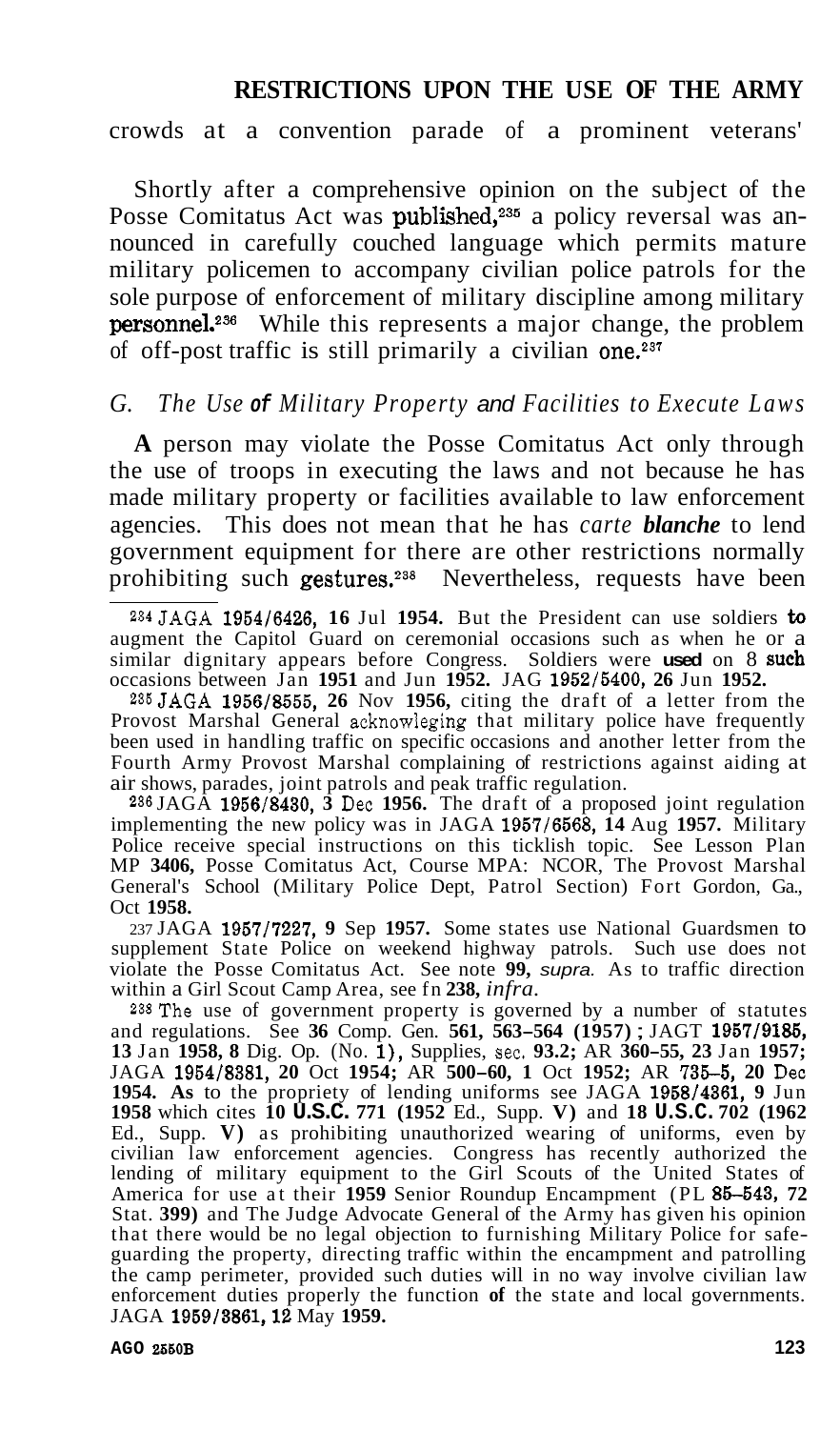made and opinions rendered in a variety of instances such as the incident resulting in approval of the assignment of space on a military transport to deport an undesirable alien **239** and of the lending of a building to the United States marshal in China, knowing that he would convert it into a prison.<sup>240</sup> A common request is for such a peculiarly military item as a mine detector **<sup>241</sup>** (for searching for criminal guns) and occasionally there are requests for weapons. When such requests are approved, it should be with a proper explanation that in no case may the personnel to operate the equipment be furnished. One such request resulted in the lending of a tank to a Texas sheriff who needed it to shield him from the rifle fire of an insane killer while he rescued a fatally wounded deputy. Delivery of the tank was made by a sergeant who had specific instructions from the Staff Judge Advocate to the effect that he was not permitted to operate the tank. He disobeyed when he found that  $(\text{quite naturally})$  no one in the sheriff's *posse* knew how to operate the behemoth. The tank operator attempted to legitimatize his act by removing his chevron-bearing jacket and declaring that he was "acting in his citizen's capacity." **242** There has been no recorded criticism of his emergency-prompted legal reasoning.

Army laboratories are maintained in support of Military Police criminal investigation operations,<sup>243</sup> a purpose which has been cited to discourage the lending of such facilities to civilian law enforcers.<sup>244</sup> This purpose has no bearing on the application of the Posse Comitatus Act and is a policy matter only. From a practical view, however, laboratory facilities and lie detectors require trained technicians for proper utilization and if personriel become involved there may be a conflict with the Act. To determine the legality of using the facility and the technician it is necessary to determine if the use is an execution of the laws and if so, does the military have a legitimate and substantial interest in the matter. For instance, a polygraph could be legally employed to determine if an employee of the Veterans' Administration was telling the truth concerning alleged improper treatment of patients if the investigation was to decide if he should be discharged. There would be no "execution of the laws" in **a**  purely administrative matter of this kind. If a crime has been committed in a nearby community, the polygraph and operator

**<sup>239</sup>**JAGA **1952/9649,5** Feb **1953,** note **139,** *supra.* 

**<sup>240</sup>**JAG **014.5, 20** Dec **1923,** note **135,** *supra.* 

**<sup>241</sup>**JAGA **195715586,25** Jun **1957,** note **173,** *supra.* 

<sup>242</sup> Related to author by the officer who recommended approval of lending the tank but not the operator.

**<sup>243</sup>**Par. **19,** AR **195-10, 19** Nov **1957** (formerly par. **17,** SR **190-30-1). <sup>244</sup>**JAGA **195316465) 25** Aug **1953.**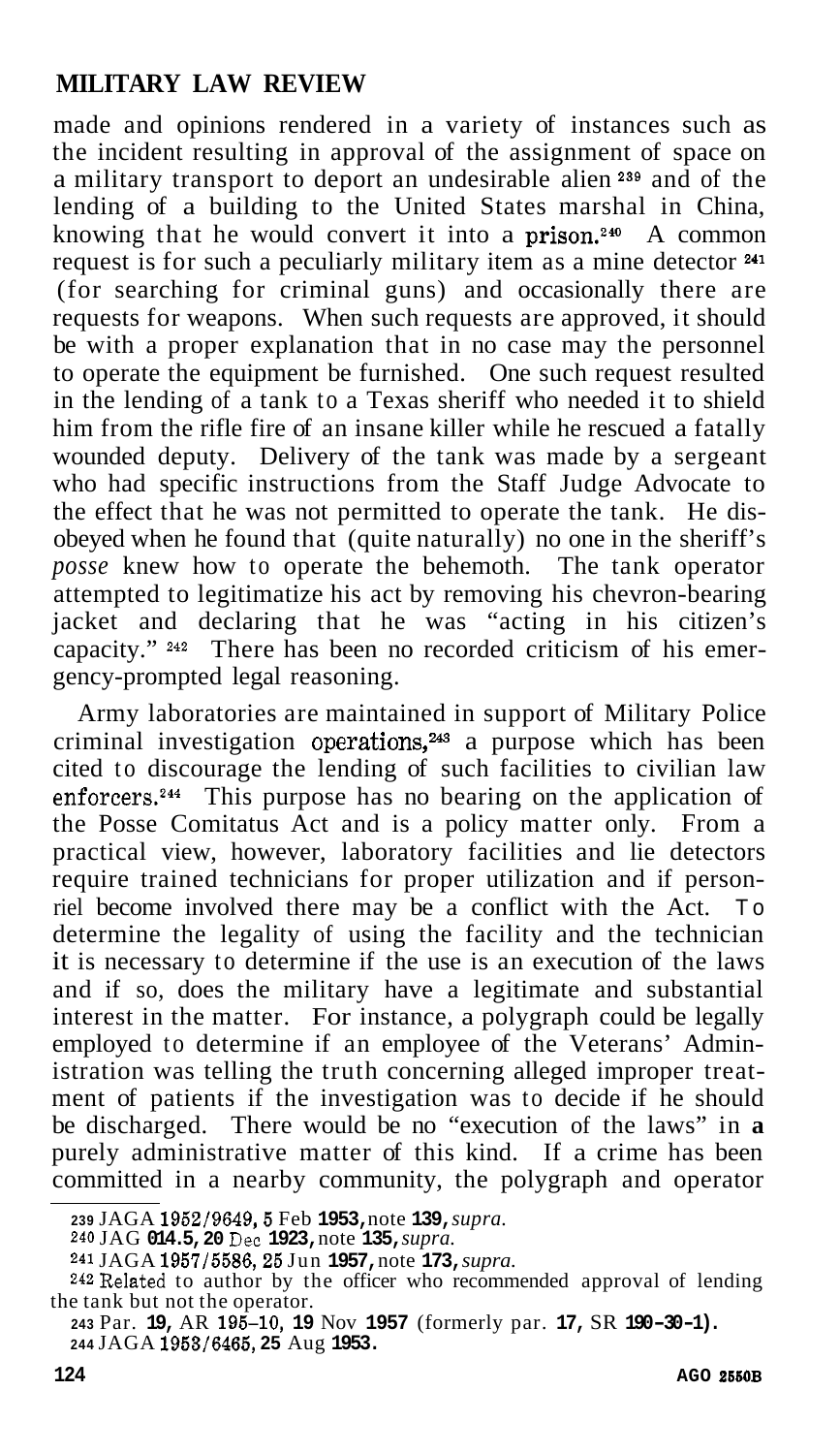could be utilized to weed out suspects if the circumstances of the crime are such as to cause an investigation of the offense to be made by the military authorities for military purposes, i.e., should military personnel be under suspicion. If a soldier is taken into custody by civil authorities on suspicion of having murdered his wife in off-post quarters, the Army would have sufficient interest to permit use of laboratory facilities and polygraph as the situation potentially involves an offense against the Uniform Code of Military Justice. Were the facts reversed, with the wife charged with killing her husband, it would be a violation of the Posse Comitatus Act to make the assistance available.<sup>245</sup>

A retired member of the Regular Army could operate the equipment for civilian police, although the Army had no legitimate interest in the investigation. Despite an earlier opinion to the contrary,<sup>246</sup> and acknowledging that retired persons (officers or enlisted men) are still a part of the Army of the United States, the Act means only those "troops" on active duty. More recent opinions perceive no illegality in retired enlisted men taking employment as police officers.247

This realistic reasoning has been extended to sanction the offduty employment of an enlisted military police lie-detector examiner in voluntarily operating a civilian-owned polygraph in his individual and wholly unofficial capacity for a State or municipal law enforcement agency.248

#### H. *Miscellaneous Situations*

Attempts have been made to secure the assistance of the Army on a grand scale and for noteworthy purposes, including occasions when the benefits would outweigh any disadvantages, but the Posse Comitatus Act has prevented them. The question of guarding the southern border of the United States against infiltrating Mexicans provoked a difference of opinion between The Judge Advocate General of the Army and the Attorney General of the United States. It was the Army's contention that there

**<sup>245</sup>***Ibid.* But see note **170,** *supra.* 

**<sup>248</sup>**JAG **210.861,ll** Oct **1926,** note 88, *supra.* 

**<sup>247</sup>**SPJGA **19471'7744, 6** Oct **1947;** JAGA **194718393, 21 Nov 1947,** note **88,**  *supra.* Retired members of the army generally are not exempt from jury duty by reason of their military status. JAGA **196016715, 26** Sep **1950.**  Whether military personnel are exempt from jury duty depends upon the laws of the particular jurisdiction. SPJGA **194211793, 4** May **1942;** JAGA **19591 1941, 24** Feb **1969.** In the author's opinion, the Posse Comitatus Act would not prohibit jury duty for retired military personnel.

<sup>24</sup>gJAGA **1957/6608, 9** Sep **1957.** But there are some other prohibitions against off-duty employment of military personnel. See, for example, **10 U.S.C. 3544,3635 (1952** Ed., Supp. **V).**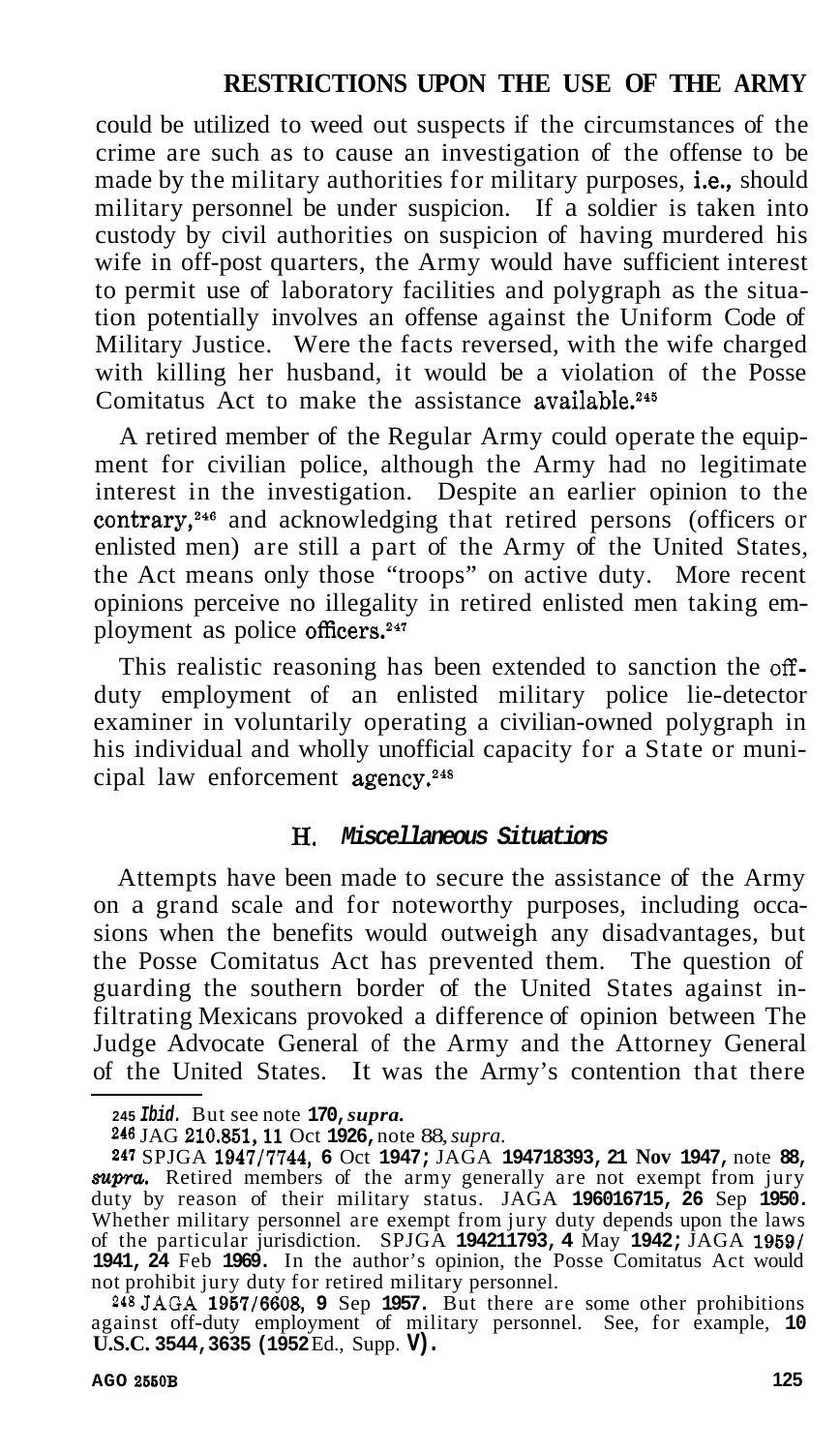was no authority for border guarding by troops<sup>249</sup> but the Attorney General's office contended that the President's **broad**  Constitutional powers were sufficient to override the Posse Comitatus  $Act.^{250}$  Another broad area received Congressional blessings in the specific authorization of assistance in enforcing quarantines.<sup>251</sup> "Quarantines", though, has twice been narrowly interpreted to apply only to ships and not to quarantines on  $land$ <sub>252</sub>

President Cleveland may not have hesitated to send troops to settle strikes but, today, soldiers may be employed in labor disputes only to stop imminent damage or destruction of property unless the Secretary of the Army has given his approval.<sup>253</sup> His authority would be needed for the proper maneuvering of soldiers in necessarily forcing a picket line even to get food through for Army maintenance.<sup>254</sup>

One isolated incident resulted in an implied disapproval when three soldiers assisted a local War Production Board official requisition property.<sup>255</sup> While this was not a typical case, it is indicative of the variety of problems created by the Posse Comitatus Act and confronting the troop commander and his Staff Judge Advocate.

#### V. CONCLUSIONS AND RECOMMENDATIONS

The Posse Comitatus Act has been with us for over eighty years but there is a paucity of judicial decisions concerning it. Fortunately, the past forty years have produced sufficient administrative opinions, generally based on sound legal reasoning, *to*  justify certain conclusions and to establish practical rules **for**  interpretation.

Some of the conclusions are rather patent, but worth reiterating, if for no other reason than logical summarization. For instance, the Act prohibits the execution of laws through the use of the Army or Air Force or any part thereof, including organi-

**252JAG 370.6, 16 Jan 1924, where Philippine** Scouts, **part of the Amy, were not permitted to enforce quarantine regulations for the Governor General. JAG 370.6, 18 Apr 1924, where Arizona sought to ease its hoof and mouth quarantine to permit Yuma indians, whose reservation lay in California, but whose markets were in Arizona, to trade. Soldiers were not allowed to guard the reservation's western border.** 

**253 SPJGA 1946/1932, 14 Feb 1946.** 

**254SPJGA 1946/1478, 25 Jan 1946. The decision to withhold troops and trucks requested for strikebound maritime personnel confined** to **a ship was**  approved. JAG 370.61, 21 Jul 1939.

**255 SPJGA 1942/2673,24 Jun 1942.** 

<sup>249</sup> JAGA 1953/5992, 15 Jul 1953.

**<sup>250</sup> JAGA 1953/6661,2 Sep 1953.** 

**<sup>251</sup> AR 500-50,22 Mar 1956.**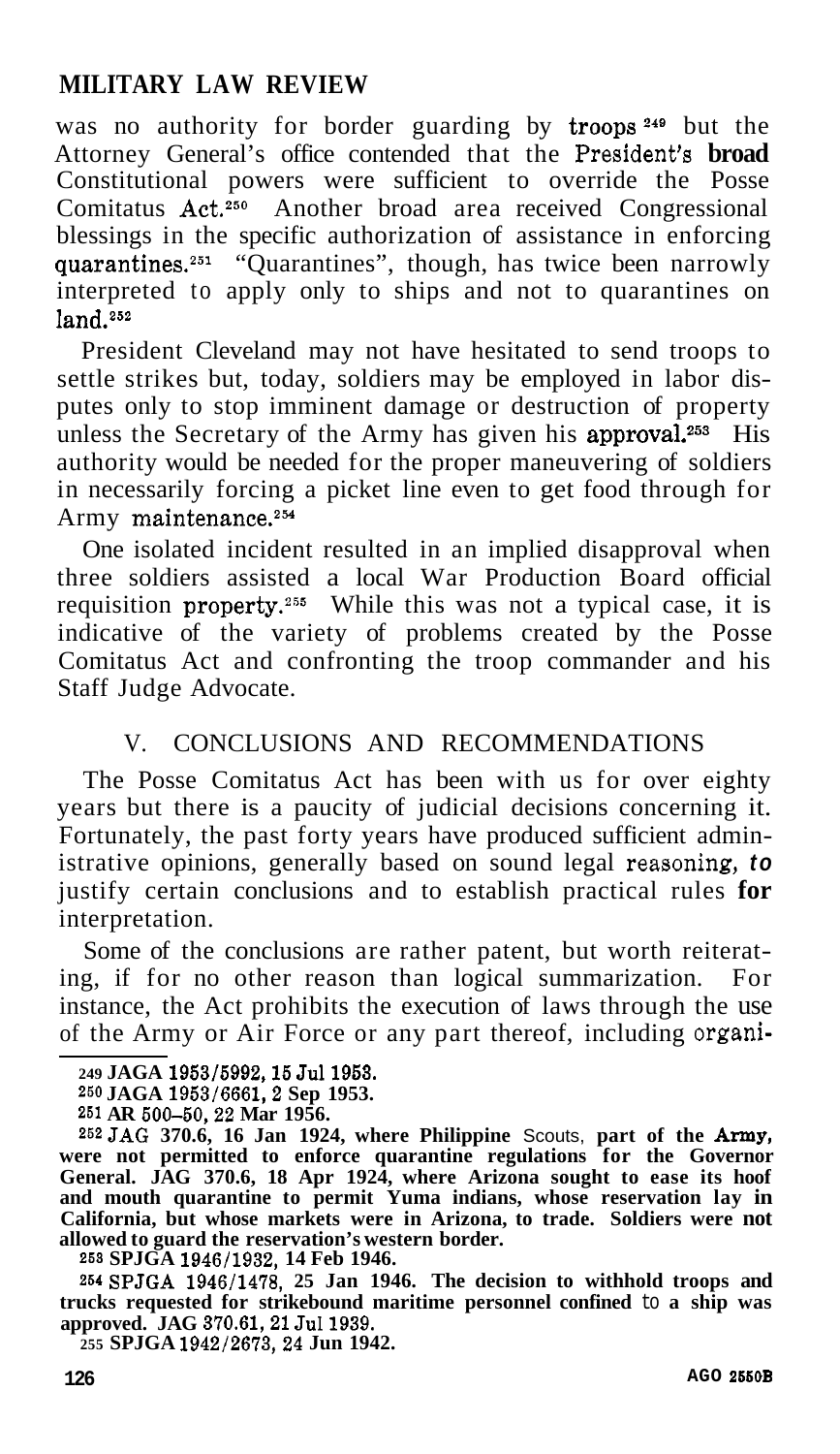zations or individuals, but always pertaining to "troops", **a term**  connoting certain service members on active duty. The drafters of the Act wished to prevent abuse **of** the populace by misuse of the soldiery and did not intend, in the author's opinion, to limit the personal activities of the individual soldiers or airmen, active or retired.

When the serviceman acts on his own initiative, as an individual, in an unofficial capacity, with or without remuneration, he is beyond the restrictions of the Act. Hence, he could be employed as a desk sergeant or guard; as an instructor in a police school; as a polygraph operator; or in purely clerical police duties.

The Army may be used to execute the laws in many ways despite the provisions of the Posse Comitatus Act. It may be summoned by the Governors (through the President) or it may be sent into a State without summons when necessity demands. Statutory authority has been provided to permit the employment of troops in quelling disturbances and in upholding the laws but strong Presidents, realizing that Congress is powerless to abridge their Constitutional rights,256 would consider themselves excepted from the Act even without this express authority. Troops may be dispatched to protect Federal property, to respond to disasters, and to execute the laws when they are incidental to one of the military's own functions.

**"I** have always been of the opinion, and so advised President Harrison, that the *posse comitatus* statute, in *so* far as it attempted to restrict the President in using the Army for the enforcement of the laws, was invalid, because beyond the power of Congress; that it was no more competent by a statute to limit the power of the President, as Commander-in-Chief, to use the Army for the enforcement of the laws than it is competent to limit by statute the exercise of the pardoning or appointing power."

Professor Crowin contends that the effect of the prohibition was largely nullified by a ruling of the Attorney General **(16** Op. Atty. Gen. **162 (1878)**  that **"by** R.S. **5298** and **5300,** the military forces, under the direction of the President, could be used to assist a marshal." Crowin, *Constitution of the*  United States of America, S. Doc. No. 170, 82d Cong., 2d Sess. (1952) 483, a conclusion sustained by the Little Rock incident. Note 111, supra. The Con-**2** conclusion sustained by the ERRE ROCK merdent. Note 111/suppla. The constitutional question is discussed in Crowin, supra note 1, at 130–139; Pollitt, *Presidential Use of Troops to Execute the Laws: A Brief History, 3* Rev. **117, 131-135 (1958)** ; Lorence, *supra* note **6,** at **169-179.** Arguments of the opponents of the use of Federal troops in Little Rock run counter to the author's opinions regarding the constitutionality of Congressional attempts to limit the President's power to employ the armed forces. See Schweppe, *supra* note **40a** at **190-191.** In support of the author, see Pollitt, *supra* note **40a** at **606.** 

**AGO 2660B 127** 

<sup>256</sup>Ex-Attorney General Miller never did think it would be a hindrance to the President. In a letter dated **11** Jul **1895** to Attorney General Olney (cited in JAGA **1952/9649,5** Feb **1953)** he said,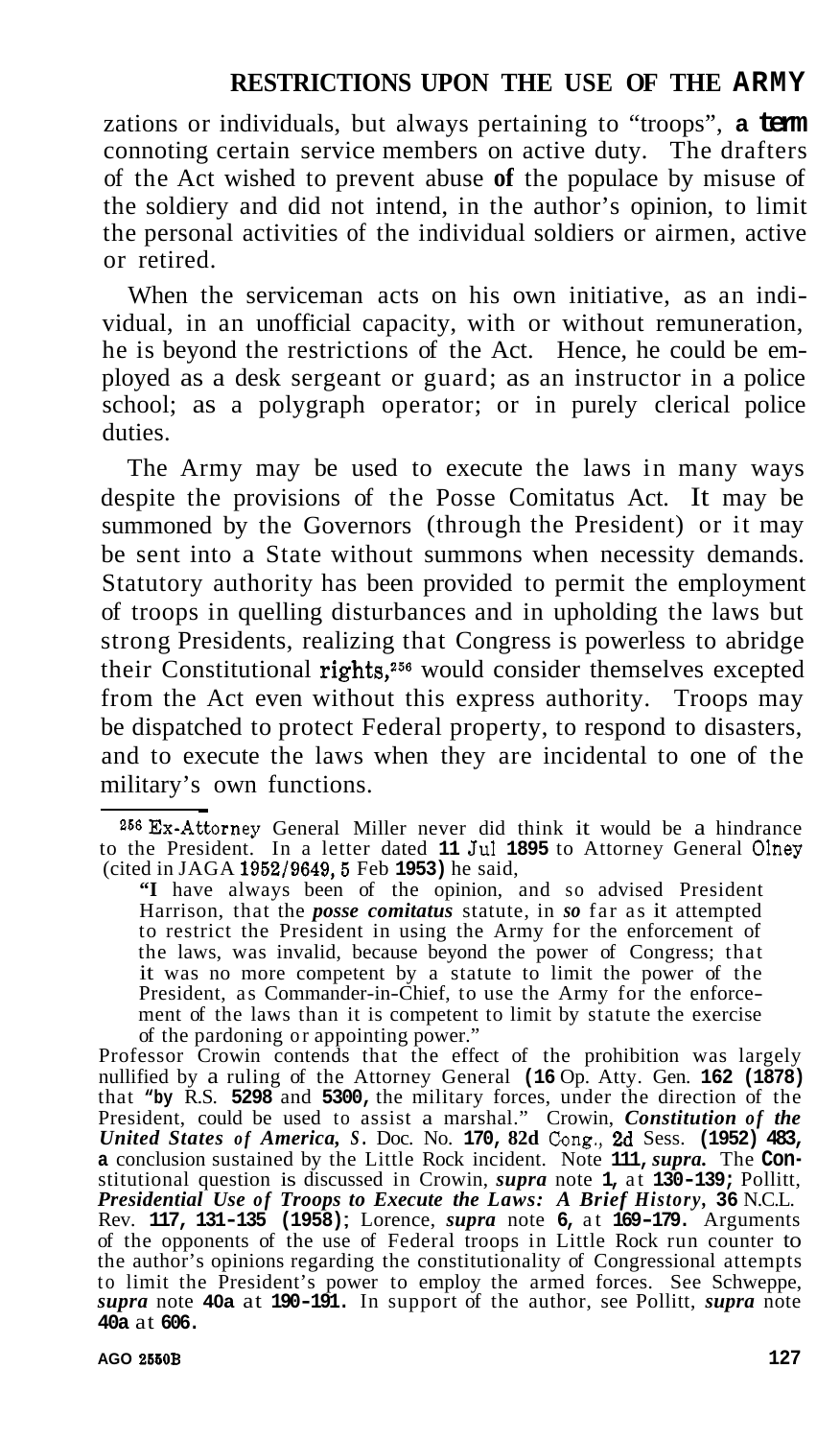It is in this latter area that the impact of the Posse Comitatus Act is more likely to be felt by the commander of troops and his Staff Judge Advocate. The pattern of interpretation of the Act has, in the author's opinion, been unnecessarily restrictive. By using the Act as an excuse, the Army has succeeded in avoiding many time-, man- and equipment-consuming tasks. Doubtless, some of the proposed missions would have greatly detracted from the mission of national defense but they should have been rejected as a matter of policy and not of law, for many of the negative answers to queries on the use of the Army are legally unsound. On the other hand, the officials charged with the administration of a statute will not generally argue that it is unconstitutional and The Judge Advocate General (like other lawyers) will only as a last resort advise his client to pursue a course of conduct which may run afoul of criminal statutes. In this there is a further lesson, the greater the advantage to be achieved, the narrower becomes the lawyer's construction of the statute. This will probably be true of the Supreme Court, too, if and when it has the opportunity to review a conviction of violating 18 **U.S.C. 1385.257** Nevertheless, it is refreshing to see a trend toward more liberal construction. The sanctioning of joint traffic patrols is a beginning step.

When the Army is utilized for authorized purposes, there may be some incidental assistance given to civil law enforcement agencies. Cases in this area must be treated on an *ad hoc* basis, with an attitude of practicality tempered by a concern for good public relations. From a strictly legal viewpoint, it is the author's conclusion that the statute is limited to deliberate use of armed force for the primary purpose of executing civilian laws more effectively than possible through civilian law enforcement channels, and that those situations where an act performed primarily for the purpose of insuring the accomplishment of the mission of the armed forces incidentally enhances the enforcement of civilian law do not violate the statute.

Many requests for troops are of such a nature that time is not of the essence in rendering a decision as to legality or policy. In those cases it is recommended that correspondence be initiated to the next higher command and eventually to the Judge Advocate General, if necessary, for a rendition of the current policy. In emergency situations it would be tragic not to take immediate action and concurrently notify higher authorities. It is advisable, in any case, for the commander to keep a detailed log or

**<sup>257</sup>**Even though there were some obvious violations of the Posse Comitatus Act, the author could find no record of prosecutions, indictments or punishments.